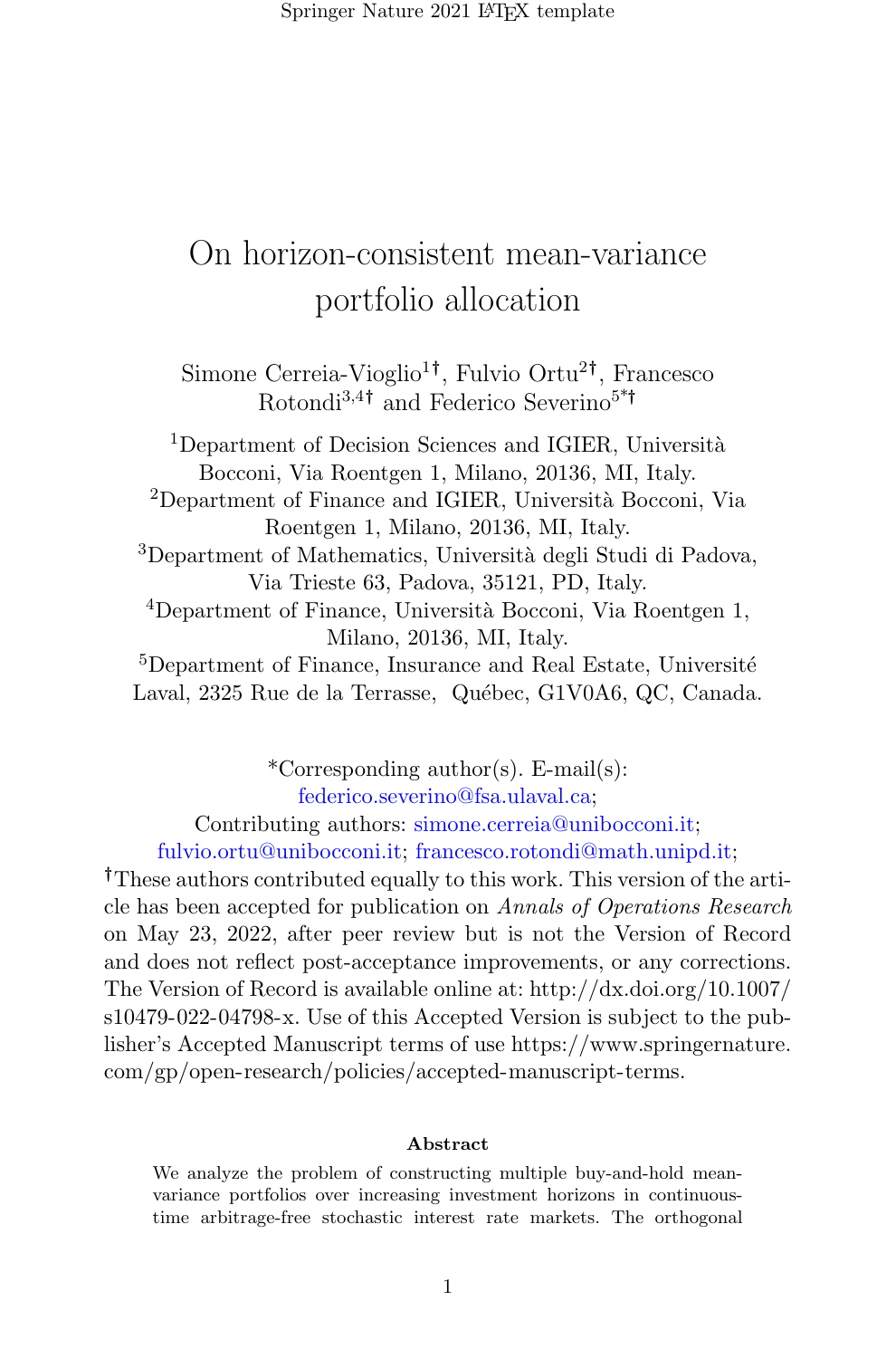approach to the one-period mean-variance optimization of [Hansen and](#page-37-0) [Richard](#page-37-0) [\(1987\)](#page-37-0) requires the replication of a risky payoff for each investment horizon. When many maturities are considered, a large number of payoffs must be replicated, with an impact on transaction costs. In this paper, we orthogonally decompose the whole processes defined by asset returns to obtain a mean-variance frontier generated by the same two securities across a multiplicity of horizons. Our risk-adjusted mean-variance frontier rests on the martingale property of the returns discounted by the log-optimal portfolio and features a horizon consistency property. The outcome is that the replication of a single risky payoff is required to implement such frontier at any investment horizon. As a result, when transaction costs are taken into account, our risk-adjusted mean-variance frontier may outperform the traditional mean-variance optimal strategies in terms of Sharpe ratio. Realistic numerical examples show the improvements of our approach in medium- or long-term cashflow management, when a sequence of target returns at increasing investment horizons is considered.

Keywords: return decomposition, multiple horizons, horizon consistency, mean-variance frontier, martingale pricing, stochastic interest rates.

JEL Classification: G11 , G12

## <span id="page-1-0"></span>1 Motivations and main results

The mean-variance approach to portfolio optimization first formalized by the seminal work of [Markowitz](#page-37-1) [\(1952\)](#page-37-1) is a cornerstone in finance theory. In the standard formulation of the problem, an investor at time zero has to build a buy-and-hold portfolio to be liquidated at a given fixed investment horizon. When setting up this portfolio, the investor sets the desired portfolio's expected return and tries to minimize its variance. For any possible expected return, the optimal minimum variance portfolio lies on the so-called mean-variance frontier. However, if the investor at time zero needs to set up many optimal (in this mean-variance sense) buy-and-hold portfolios to be liquidated at different investment horizons, the standard one-period approach is of no help and the investor should solve many separate problems dealing with one investment horizon per time. Working on this limitation, in this paper we propose a novel approach to multi-horizon mean-variance portfolio allocation. More precisely, we formally describe a new way to solve a static multi-horizon portfolio allocation problem as a whole, rather than as a set of separate problems. Despite our approach turns out to be slightly suboptimal in a frictionless financial market, it does prove to be competitive when realistic trading and replication costs are accounted for.

This multi-horizon portfolio allocation problem is of utmost importance for insurance companies, pension funds and any financial intermediary managing long-term multiple cashflows, such as annuities. For example, consider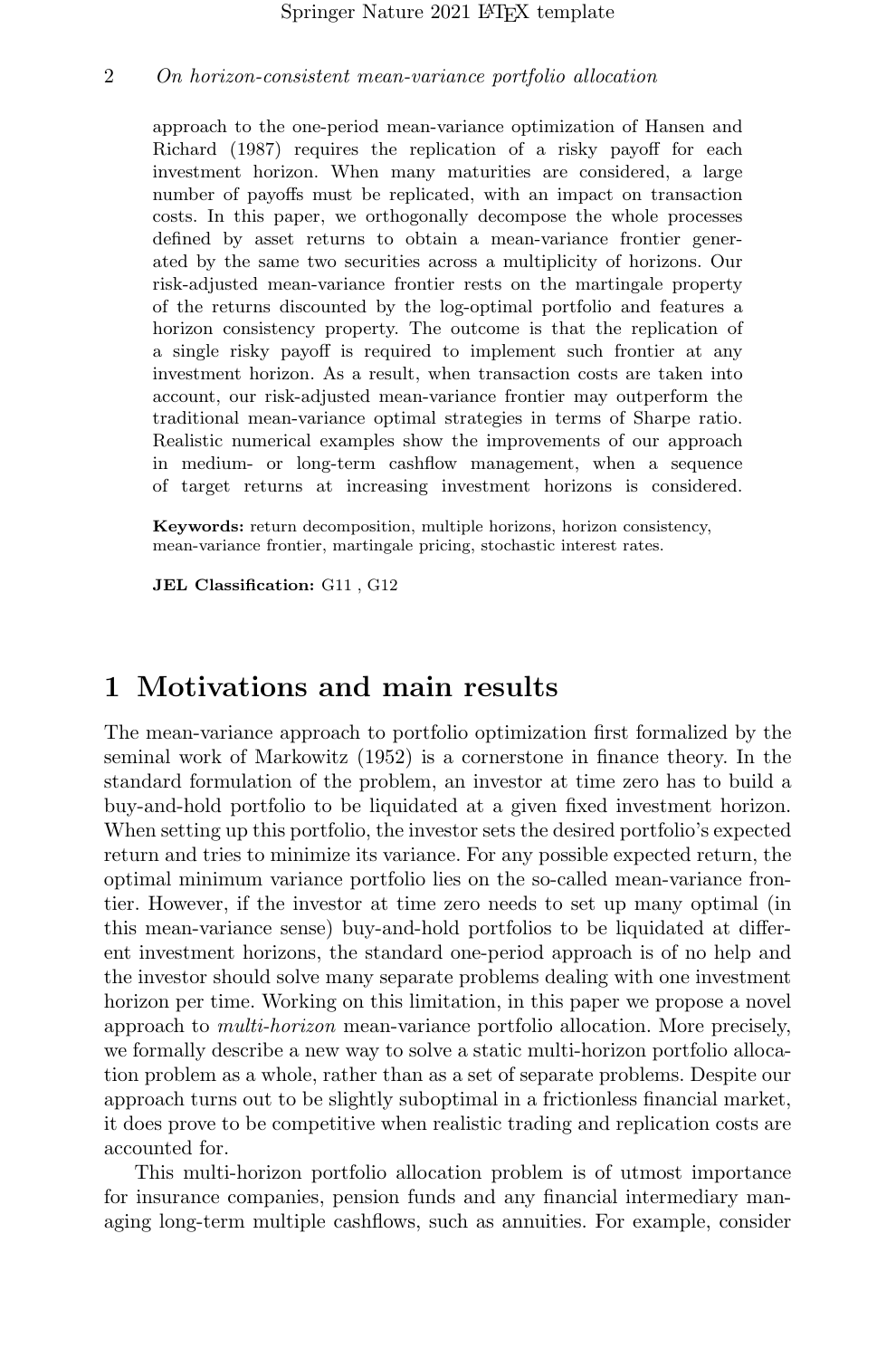an investor who wants to meet  $N$  expected return targets at  $N$  subsequent horizons by investing in N buy-and-hold portfolios.<sup>[1](#page-2-0)</sup> These portfolios have to attain the targets while displaying the minimum possible variance each (the proper formalization of such an example is in Section [5\)](#page-18-0). According to the standard one-period mean-variance approach, the investor should solve N different problems that would lead to N optimal portfolios. In general, the components of these N optimal portfolios are going to be completely different. On the contrary, following our approach, the investor will still need to build N different buy-and-hold portfolios, but the components of all of these portfolios will be always the same. When transaction costs (and, in particular, replication ones) are taken into account, our solution leads to substantial savings.

Our approach is based on two fundamental building blocks of modern finance theory: the orthogonal characterization of the mean-variance frontier, as first derived by [Hansen and Richard](#page-37-0) [\(1987\)](#page-37-0), and the properties of the log-optimal portfolio when used as a numéraire, as derived by [Long](#page-37-2)  $(1990)$ . In their celebrated paper, [Hansen and Richard](#page-37-0) [\(1987\)](#page-37-0) solve the standard one-period mean-variance allocation problem providing an orthogonal decomposition of the set of all attainable portfolio returns. Using this decomposition, they describe the returns of the portfolios on the mean-variance frontier as linear combinations of only two fundamental ones: the return associated to the only traded stochastic discount factor and the one associated with the riskfree security. However, when taking a multi-horizon perspective, this approach suffers from the same limitation described above: returns that lie on the meanvariance frontier at T generally do not exhibit this desirable property at any intermediate date t before T. As a consequence, frontiers at different horizons are generated by different portfolios.

To tackle this issue, we propose an orthogonal decomposition of returns expressed in units of the log-optimal portfolio. This portfolio, which is the one that maximizes the expected value of the terminal wealth of a log-utility investor, was first introduced by [Kelly](#page-37-3) [\(1956\)](#page-37-3), while its properties if used as a numéraire were formalized by [Long](#page-37-2) [\(1990\)](#page-37-2). Using this portfolio as a numéraire, we obtain a new mean-variance frontier, that we call *risk-adjusted* frontier, which is spanned by the same two securities (a risky one and a riskless one) irrespective of the time horizon. Considering again the multi-horizon problem above, according to our risk-adjusted approach, the investor has to replicate only one fundamental security as all the N optimal portfolios involve different units of the same assets. As a result, after incorporating transaction costs in the analysis, risk-adjusted mean-variance portfolios can display a higher Sharpe ratio than classical mean-variance portfolios. Numerical examples of the magnitude of these savings are given in Section [5,](#page-18-0) in the contexts of fixedincome markets and life annuities.

<span id="page-2-0"></span><sup>&</sup>lt;sup>1</sup>In a multi-horizon portfolio allocation problem, the restriction to buy-and-hold portfolios only might seem too strict. However, when transaction costs are take into account, rebalancing strategies might become quite expensive and possibly suboptimal, like in the case of replication of a simple derivative in [Soner et al.](#page-38-0) [\(1995\)](#page-38-0).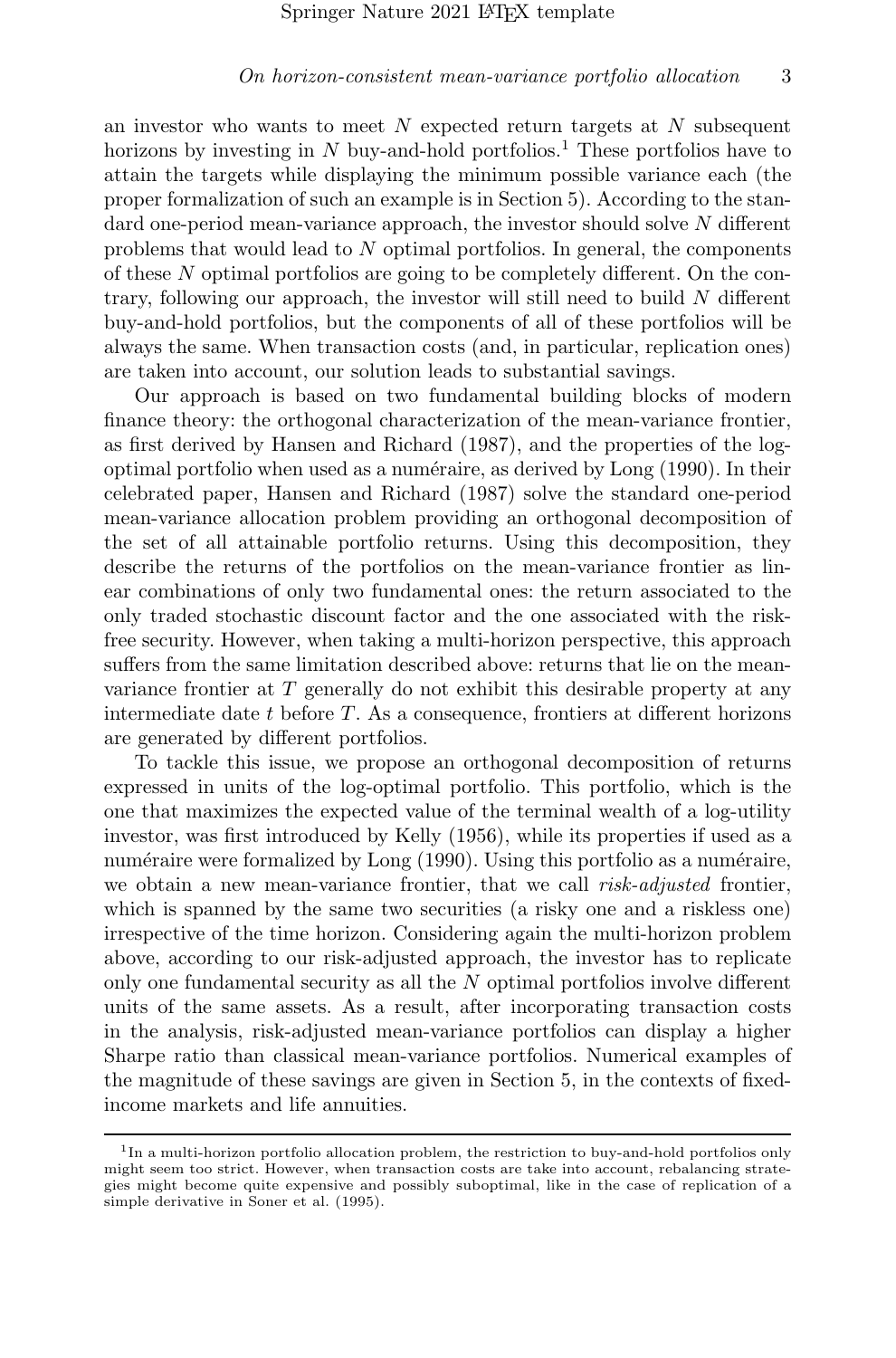To give a snapshot of our construction, we consider a continuous-time arbitrage-free market with finite horizon T, stochastic interest rates and a bunch of risky securities. Pure discount bonds with any expiry are traded, too, as well as the log-optimal portfolio (details in Subsection [2.1\)](#page-5-0). All the results are presented in a conditional setting, where we take into consideration two sources of randomness: prices of primary assets and instantaneous rates.

In order to decompose asset returns, in Subsection [2.2](#page-7-0) we construct the space  $H_s^T$  of conditional martingales obtained by discounting asset returns by the value of the log-optimal portfolio. Specifically,  $H_s^T$  is endowed with an inner product based on the conditional expectation of martingale terminal values. The overall structure is termed Hilbert module by [Cerreia-Vioglio et al.](#page-36-0) [\(2017\)](#page-36-0). Interestingly, no-arbitrage prices feature an inner product representation in  $H_s^T$ , in agreement with the literature since [Harrison and Kreps](#page-37-4) [\(1979\)](#page-37-4). After decomposing the module  $H_s^T$ , in Corollary [2](#page-13-0) we show that a return process  $\{u_\tau(s)\}_{\tau \in [s,T]}$ , where each  $u_\tau(s)$  is the ratio of no-arbitrage prices  $\pi_\tau/\pi_s$ , satisfies the orthogonal decomposition

$$
u_{\tau}(s) = g_{\tau}(s) + \omega_s e_{\tau}(s) + n_{\tau}(s) \qquad \forall \tau \in [s, T]
$$

in the spirit of [Hansen and Richard](#page-37-0) [\(1987\)](#page-37-0). Here  $q(s)$  is the so-called log*optimal return*, namely the return of the log-optimal portfolio;  $e(s)$  is the mean excess return, namely the difference between the zero-coupon T-bond return and the log-optimal one;  $n(s)$  is an additional zero-price return that represents idiosyncratic risk and  $\omega_s$  is a random weight measurable at time s. All returns in the decomposition are (conditionally) orthogonal, with an orthogonality condition implied by the structure of  $H_s^T$ . In addition, the associated risk*adjusted* mean-variance frontier in the period  $[s, T]$  is made up of asset returns with null  $n(s)$  (see Theorem [3\)](#page-14-0). As risk-adjusted mean variance returns can be represented as linear combinations of just two out of three components of the orthogonal decomposition derived above, a Two-fund Separation Theorem holds (Theorem [5\)](#page-18-1) and so the frontier turns out to be spanned by  $g(s)$  and the return  $f(s)$  associated with a pure discount T-bond. Importantly, it is possible to decompose returns also in any subperiod [s, t] with  $t \leq T$  in an analogous way and the resulting risk-adjusted mean variance frontier at t is always spanned by the same returns  $q(s)$  and  $f(s)$ , namely the returns on the very same portfolios (the log-optimal portfolio and the pure discount T-bond). Note that the use of the log-optimal portfolio and the risk-neutral variance of asset returns shares some similarities with [Martin and Wagner](#page-37-5) [\(2019\)](#page-37-5).

The main advantage of our decompositions is horizon consistency. Since we decompose the process that defines returns over the longest horizon, restrictions on closer horizons naturally obtain. Moreover, the orthogonality relations at different horizons ensure that a horizon consistency property holds for our mean-variance returns: returns on the risk-adjusted mean-variance frontier at horizon  $T$  are risk-adjusted mean-variance returns at horizon  $t$ , too (Proposition [4\)](#page-17-0). For example, a buy-and-hold one-year horizon risk-adjusted mean-variance portfolio turns out to lie on the risk-adjusted mean-variance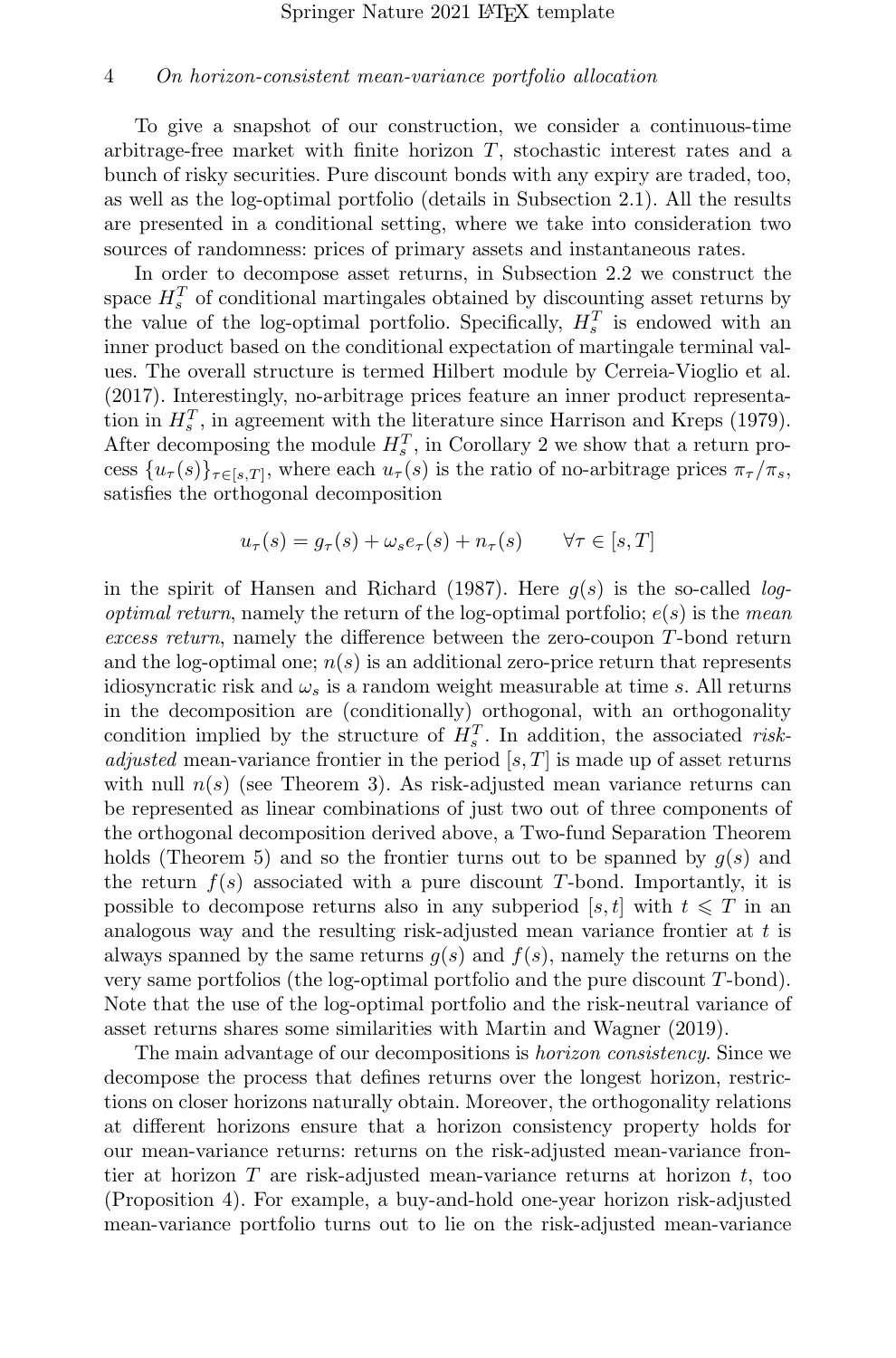frontier also at the six-month horizon. In fact, our risk-adjusted meanvariance frontiers are spanned by the same two assets across a continuum of horizons, a crucial property for the practitioners. This feature is absent in the classical treatment of mean-variance portfolio selection, where second moments computed with respect to different information structures are usually incomparable.

Similarly to [Cochrane](#page-36-1) [\(2014\)](#page-36-1), we provide in Section [6](#page-27-0) a microeconomic foundation of our risk-adjusted mean-variance frontier by showing that our mean-variance returns are optimal for a specific quadratic utility agent that solves a consumption-investment problem. In agreement with our theory, the arising optimal portfolio turns out to be horizon-consistent. Finally, the Appendix contains some complements of the theory and additional simulations.

### 1.1 Additional related literature

As it is well-known, one-period mean-variance portfolio analysis has its roots in the seminal works by [Markowitz](#page-37-1) [\(1952\)](#page-37-1), [Tobin](#page-38-1) [\(1958\)](#page-38-1) and [Sharpe](#page-38-2) [\(1964\)](#page-38-2) and the abstract formalization is provided by [Hansen and Richard](#page-37-0) [\(1987\)](#page-37-0). The development in the last decades has been huge and its summary goes beyond our scope. Interestingly, multi-period dynamic extensions of mean-variance optimization have been proposed in the literature. Remarkable examples are given by [Li and Ng](#page-37-6) [\(2000\)](#page-37-6), [Zhou and Li](#page-38-3) [\(2000\)](#page-38-3) and [Leippold et al.](#page-37-7) [\(2004\)](#page-37-7) among the others. However, differently from our multi-horizon approach, intermediate dates are only useful for rebalancing purposes, and no intermediate target is considered.

Our risk-adjusted mean-variance frontier features a horizon consistency property that allows to generate optimal returns via the same two securities across a sequence of maturities. The literature mainly concentrates on time consistency of portfolio or consumption choices, which is an old issue of economic theory. A first distinction between precommitment and consistent planning can be retrieved in the seminal work by [Strotz](#page-38-4) [\(1955\)](#page-38-4). In addition, [Mossin](#page-38-5) [\(1968\)](#page-38-5) highlights the inconsistency of multiperiod mean-variance analysis because the quadratic utility does not satisfy the Bellman principle of optimality. These important issues are also discussed in [Basak and Chabakauri](#page-36-2) [\(2010\)](#page-36-2) and [Czichowsky](#page-36-3) [\(2013\)](#page-36-3). [Van Staden et al.](#page-38-6) [\(2018\)](#page-38-6) provide a detailed summary of the two literature streams – one related to precommitment, the other to time consistency. The mean-variance theory proposed here is peculiar in this respect. Indeed, it shares some aspects of both streams: the horizon consistency transfers the logic of time consistency to the investment horizon and our application to multi-horizon portfolio allocation lies within the precommitment paradigm (the problem is solved ex ante and the investor never changes the plan). The addressed problem is, in fact, peculiar and different from the ones treated in the literature because we are considering multiple investment targets at increasing maturities.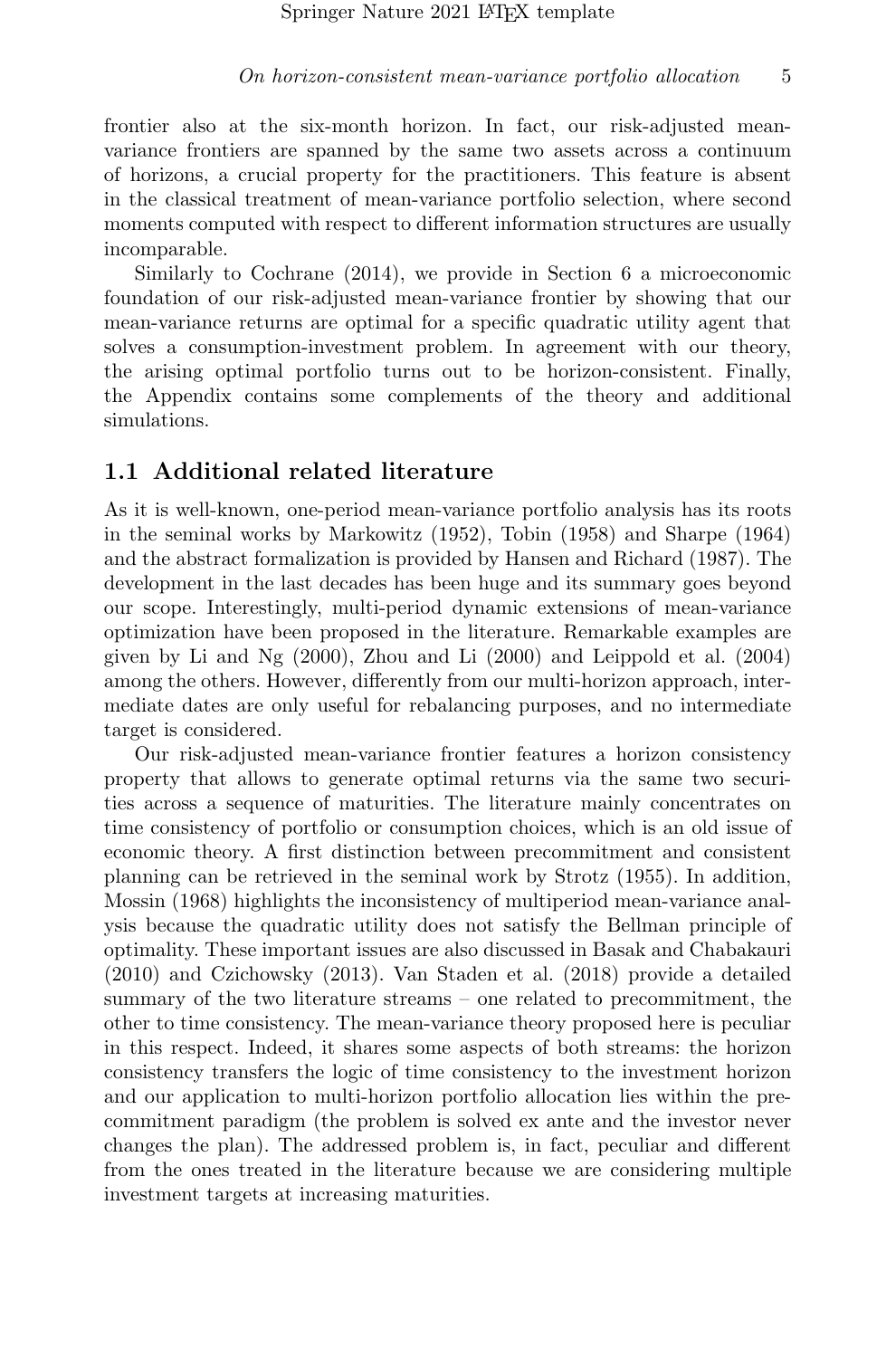As we already mentioned, our mean-variance theory is designed in a conditional framework. For a comparison between conditional and unconditional mean-variance optimization, one can refer to [Ferson and Siegel](#page-36-4) [\(2001\)](#page-36-4), where mean-variance optimization problems in the presence of conditioning information are discussed. It is also worth mentioning the parallel literature stream about the use of conditional information for the mean-variance frontier of stochastic discount factors. Starting from the celebrated dual result of [Hansen](#page-37-8) [and Jagannathan](#page-37-8) [\(1991\)](#page-37-8), conditional variance bounds on pricing kernels have been illustrated by [Bekaert and Liu](#page-36-5) [\(2004\)](#page-36-5), [Ferson and Siegel](#page-37-9) [\(2003\)](#page-37-9) and [Gallant et al.](#page-37-10) [\(1990\)](#page-37-10), among the others. See, e.g. the review in [Favero et al.](#page-36-6) [\(2020\)](#page-36-6).

## 2 Framework and essentials

We describe the asset pricing framework and the essential tools for the intertemporal decomposition of returns. We simultaneously introduce the notation of the paper.

#### <span id="page-5-0"></span>2.1 Arbitrage-free market and numéraire changes

Fix  $T > 0$  and consider a filtered probability space  $(\Omega, \mathcal{F}, \mathbb{F}, P)$ , where P is the *physical measure* and the filtration  $\mathbb{F} = {\mathcal{F}_t}_{t \in [0,T]}$  satisfies the usual conditions.

The adapted process  $Y = \{Y_t\}_{t \in [0,T]}$  represents the stochastic instantaneous rate. The money market account has value  $B_t = e^{\int_0^t Y_\tau d\tau}$  at any time t. Pure discount bonds with any possible maturity and face value equal to 1 are traded. Let  ${\lbrace \pi_t(1_T) \rbrace}_{t \in [0,T]}$  denote the price of a pure discount T-bond at time t. The yield to maturity at time t is  $r_t^T = -\log \pi_t(1_T)/(T-t)$  and  $r_T^T$  denotes the a.s. (finite) limit of  $r_t^T$  when t approaches T.

Additional risky securities, with adapted price processes, can be traded in the market. While completeness of the financial market is not required here, we assume that the *log-optimal portfolio* (or *growth optimal portfolio* or *numéraire* portfolio) is traded in the market. This self-financing portfolio, first introduced by [Kelly](#page-37-3) [\(1956\)](#page-37-3), is the one that maximizes the expected utility on the terminal wealth of a log-utility investor with initial wealth equal to 1 (see also Chap. 20) of Björk, 2009, for the formal definition and the properties of this portfolio in a continuous time framework). Let  $N = \{N_t\}_{t \in [0,T]}$  be the price process of the log-optimal portfolio at any  $t$ . This portfolio has a very important property: prices of traded securities expressed in units of the log-optimal portfolio are martingales under  $P$  (see [Long, 1990,](#page-37-2) and Sect. 26.9 in Björk, 2009). Under this assumption, the market is free of arbitrage opportunities. We refer to Subsection [2.1.1](#page-6-0) for the explicit construction of the log-optimal portfolio via self-financing trading in a generic financial market.

Along with the log-optimal portfolio, another standard choice for the numéraire is the money market account  $B$ . Using this as numéraire, we obtain a risk-neutral measure, under which prices of traded securities denominated in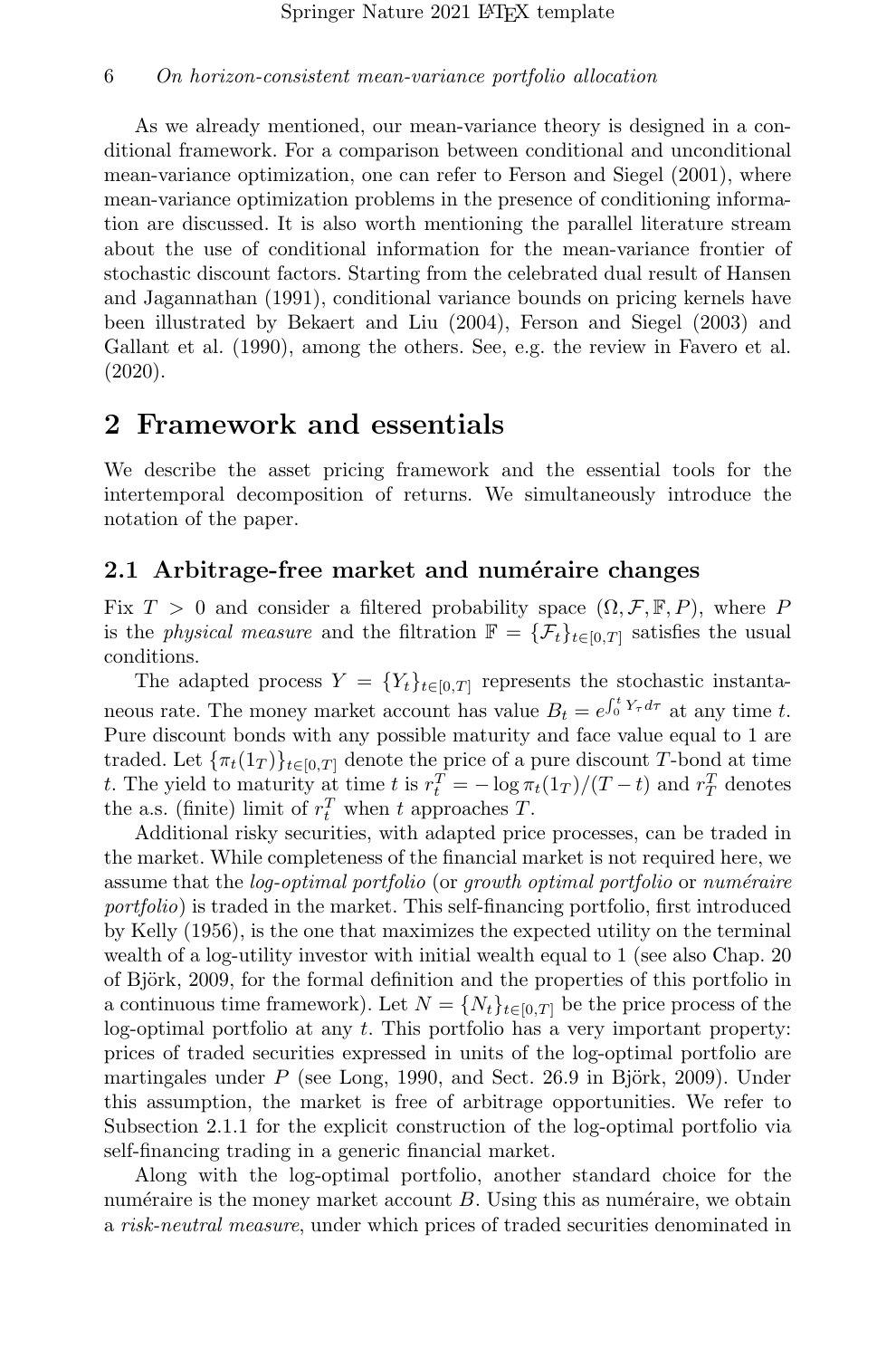units of the money market account  $B$  are martingales. Notice that, since we are not assuming market completeness, there could be infinitely many risk-neutral measures.

There is yet another standard way to denominate prices. As a third different numéraire, we consider the pure discount T-bond, with price  $\pi_t(1_T)$ . Using this as numéraire, we obtain the *forward measure* with horizon  $T$  (or  $T$ -forward measure). See [Geman et al.](#page-37-11) [\(1995\)](#page-37-11).

It is now important to identify one precise risk-neutral (and T-forward) measure and link it to the original physical measure. As a consequence of the first order conditions of the optimal investment problem underlying the logoptimal portfolio, the inverse of its value process is a stochastic discount factor for the market. We denote this stochastic discount factor by  $M = \{M_t\}_{t\in[0,T]}$ and we set  $M_{t,T} = M_T/M_t$ . By construction, clearly  $M_{0,t} = N_t^{-1}$ .

Among the possibly infinitely many risk-neutral measures, we label by Q the only one whose Radon-Nikodym derivative w.r.t. P on  $\mathcal{F}_T$ ,  $L_T = dQ/dP$ , satisfies  $L_t = B_t/N_t$ , or, equivalently,  $M_t = e^{-\int_0^t Y_\tau d\tau} L_t$ , with  $L_t = \mathbb{E}_t[L_T]$ .<sup>[2](#page-6-1)</sup> As in [Harrison and Kreps](#page-37-4) [\(1979\)](#page-37-4), we assume that  $e^{-\int_0^t Y_\tau d\tau} L_t$  belongs to  $L^2(\mathcal{F}_t)$ for all t. Moreover, we define  $L_{t,T} = L_T/L_t$  at any time  $t \in [0,T]$ .

We also select in the same way a precise T-forward measure. In particular, we label by  $F$  the only forward measure whose Radon-Nikodym derivative with respect to P on  $\mathcal{F}_T$ ,  $G_T = dF/dP$ , satisfies  $G_t = e^{r_0^T T - r_t^T (T-t)} / N_t$ , or, equivalently,  $M_t = e^{r_t^T(T-t)-r_0^TT}G_t$ , with  $G_t = \mathbb{E}_t[G_T]$ . Notice that, since  $e^{-\int_0^T Y_\tau d\tau} L_T$  belongs to  $L^2(\mathcal{F}_T)$ ,  $G_T$  belongs to  $L^2(\mathcal{F}_T)$ . We also set  $G_{t,T} = G_T/G_t$ . Further details on these changes of measure are provided in App. [A.](#page-31-0)

As this precise forward measure  $F$  will play a key role in the paper, we point out that, under F, the pricing kernel in any interval [s, t] with  $s \leq t \leq T$ becomes

<span id="page-6-4"></span>
$$
M_{s,t} = e^{r_t^T (T-t) - r_s^T (T-s)} G_{s,t}.
$$
\n(1)

Finally, any attainable  $\mathcal{F}_T$ -measurable payoff  $h_T$  with finite  $\mathbb{E}^F[|h_T|]$  has the no-arbitrage price at time  $t$ 

<span id="page-6-3"></span>
$$
\pi_t(h_T) = \mathbb{E}_t \left[ M_{t,T} h_T \right] = e^{-r_t^T (T-t)} \mathbb{E}_t^F \left[ h_T \right]. \tag{2}
$$

We find it useful to summarize the different numéraires and the related probability measures we introduced so far in Table [1.](#page-7-1)

#### <span id="page-6-0"></span>2.1.1 The log-optimal portfolio construction

Here we provide the recipe to construct the self-financing strategy whose value is the log-optimal portfolio  $N_t = M_{0,t}^{-1}$  in a rather general setting.<sup>[3](#page-6-2)</sup> We

<span id="page-6-2"></span><span id="page-6-1"></span><sup>&</sup>lt;sup>2</sup>Here,  $\mathbb{E}_t$  denotes the conditional expectation with respect to  $\mathcal{F}_t$  under the measure P.

<sup>&</sup>lt;sup>3</sup>We point out that, here and throughout the paper, we adopt the somehow generic notation  $M_t$ for the only stochastic discount factor whose value process equals the inverse of the value process of the log-optimal portfolio.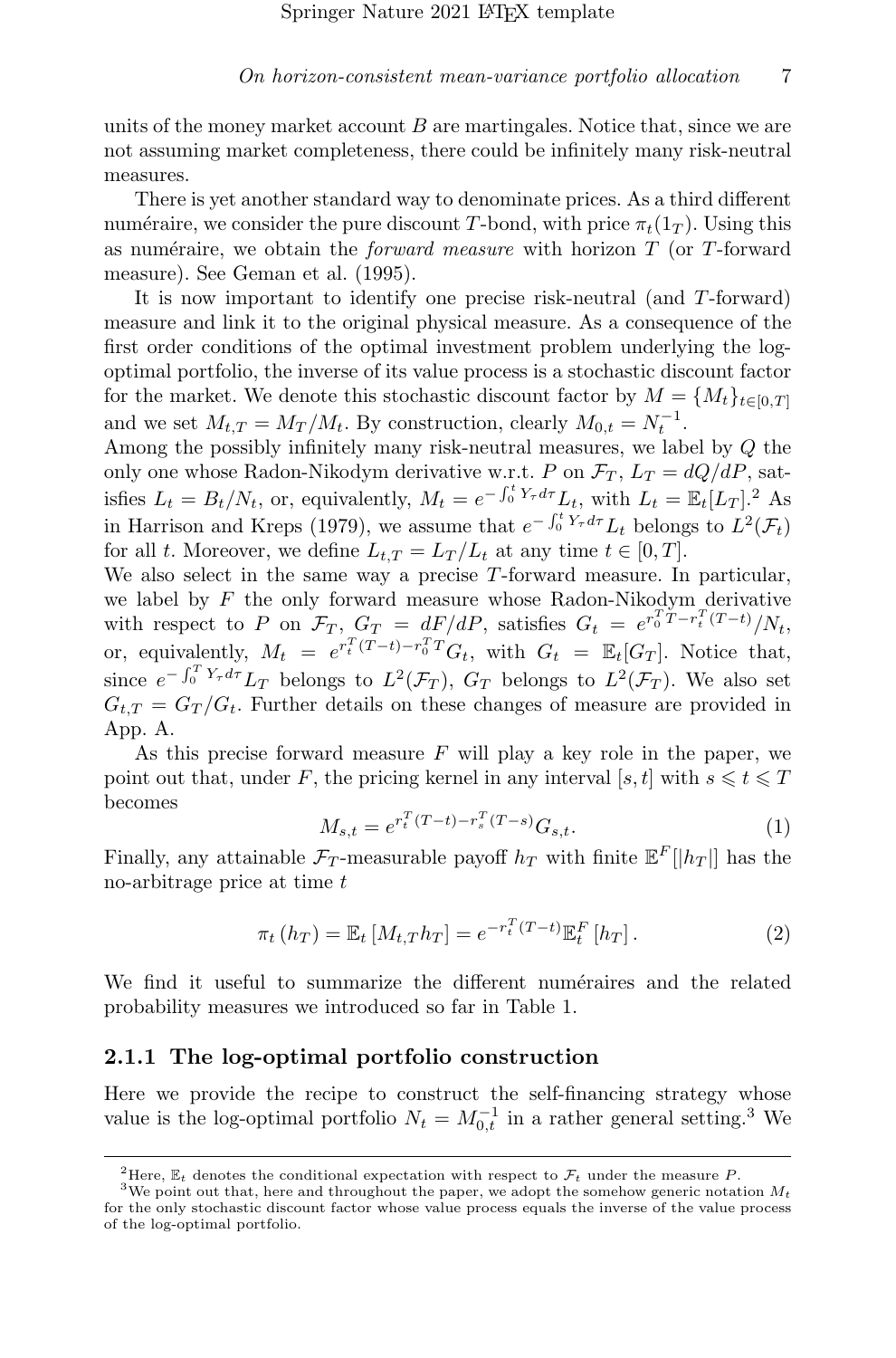| Numéraire                | Symbol       | Equivalent<br>Martingale<br>Measure | Radon-Nikodym<br>derivative<br>w.r.t. P on $\mathcal{F}_t$ | Equivalent<br>expression<br>for $M_t$ |
|--------------------------|--------------|-------------------------------------|------------------------------------------------------------|---------------------------------------|
| Log-optimal<br>portfolio | $N_t$        | P                                   |                                                            |                                       |
| Money market<br>account  | $B_t$        | Q                                   | $L_t$                                                      | $e^{-\int_0^t Y_\tau d\tau} L_t$      |
| $T$ -zero coupon<br>bond | $\pi_t(1_T)$ | F                                   | $G_t$                                                      | $e^{r_t^T(T-t)-r_0^TT}G_t$            |

<span id="page-7-1"></span>Table 1 Summary of the numéraires and the related Equivalent Martingale Measures involved in the paper.

assume that the pricing kernel  $M_{0,t}$  is the continuous Itô semimartingale with dynamics

$$
\frac{dM_{0,t}}{M_{0,t}} = -Y_t dt - \nu'_t dW_t^P,
$$

where  $\nu = {\nu_t}_{t \in [0,T]}$  is a d-dimensional adapted process with entries  $\nu^{(i)} =$  $\{\nu_t^{(i)}\}_{t\in[0,T]}$  such that  $\int_0^T \mathbb{E}[(\nu_t^{(i)})^2]dt < +\infty$  for  $i = 1,\ldots,d$ , and  $W^P =$  $\{W_t^P\}_{t\in[0,T]}$  is a d-dimensional independent Wiener process. The vector  $\nu$ represents, as usual, the market price of risk.

By applying the multidimensional Itô's formula (Theorem  $4.16$  in Björk, [2009\)](#page-36-7) to the function  $\varphi(t, M_{0,t}) = M_{0,t}^{-1} = N_t$ , we get

<span id="page-7-2"></span>
$$
\frac{dN_t}{N_t} = \left[Y_t + \nu'_t \nu_t\right] dt + \nu'_t dW_t^P. \tag{3}
$$

To construct the log-optimal portfolio one needs to rewrite the previous expression in terms of the infinitesimal price increments of the traded securities. For instance, from the money market account dynamics  $dB_t = Y_t B_t dt$ , it is immediate to retrieve  $dt = dB_t/(Y_tB_t)$ . If d risky securities with values  $\mathbf{X} =$  ${X_t}_{t\in[0,T]}$  are traded, we can find the adapted processes  $\theta^B = {\theta_t^B}_{t\in[0,T]}$ and (the d-dimensional)  $\boldsymbol{\theta} = {\theta_t}_{t \in [0,T]}$  such that

$$
dN_t = \theta_t^B dB_t + \theta_t^{\prime} d\mathbf{X_t}.
$$

This equation represents the dynamics of the self-financing portfolio that provides the log-optimal portfolio by investing in  $\theta_t^B$  units of the money market account and in  $\theta_t$  units of the risky assets. An example with explicit formulas can be found at the end of Subsection [5.1.](#page-21-0)

## <span id="page-7-0"></span>2.2 The Hilbert modules  $H_s^t$  and linear pricing functionals

In the filtered probability space  $(\Omega, \mathcal{F}, \mathbb{F}, P)$  we fix an instant  $s \in [0, T]$  and develop some tools to deal with conditioning information in  $\mathcal{F}_s$ . We start with considering at any time  $t \in [s,T]$  the conditional  $L^1$ -space  $L^1_s(\mathcal{F}_t) = \{f \in$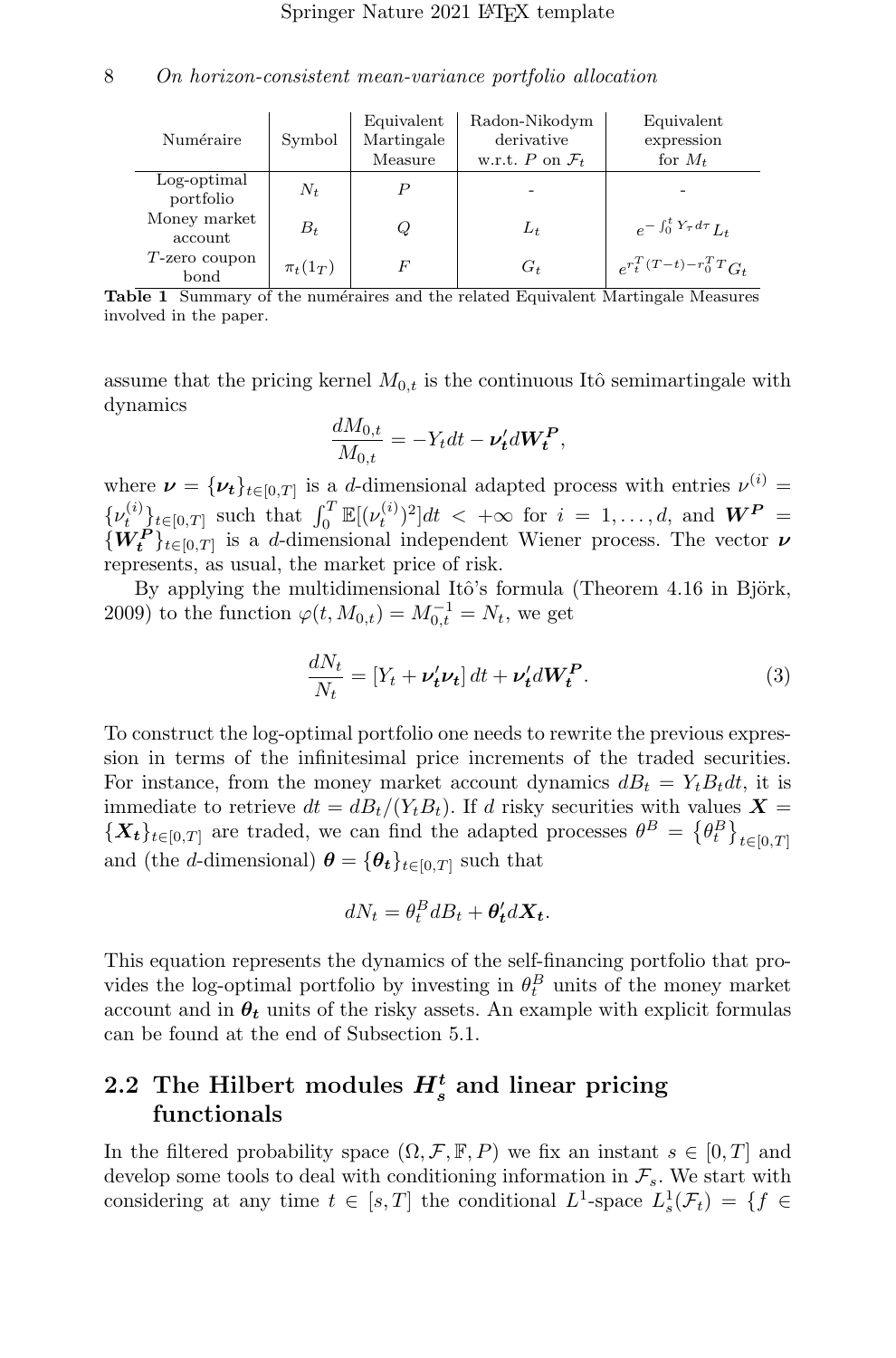$L^0(\mathcal{F}_t)$ :  $\mathbb{E}_s[|f|] \in L^0(\mathcal{F}_s)$ . [Cerreia-Vioglio et al.](#page-36-8) [\(2016\)](#page-36-8) show that  $L^1_s(\mathcal{F}_t)$  is an  $L^0$ -module with the multiplicative decomposition  $L^1_s(\mathcal{F}_t) = L^0(\mathcal{F}_s)L^1(\mathcal{F}_t)$ .<sup>[4](#page-8-0)</sup>

In our construction, we consider adapted processes that take values in  $L_s^1(\mathcal{F}_t)$ . An important role will be played by *conditional* (or *generalized*) martingales. We use this terminology for processes  $\hat{z}$  defined in the time interval  $[s, t]$  with all the properties of martingales except for integrability, which is replaced by the weaker condition  $\mathbb{E}_s[[\hat{z}(\tau)]] \in L^0(\mathcal{F}_s)$  for all  $\tau \in [s, t]$ . See, e.g., Chap. VII, Sect. 1 of [Shiryaev](#page-38-7) [\(1996\)](#page-38-7). For any  $t \in [s, T]$  we define the space

$$
H_s^t = \left\{\text{conditional martingale }\hat{z} : [s, t] \to L_s^1(\mathcal{F}_t), \ \mathbb{E}_s\left[\hat{z}_t^2\right] \in L^0(\mathcal{F}_s)\right\},\
$$

 $H_s^t$  contains the price processes discounted by the log-optimal portfolio with the appropriate square-integrability condition.<sup>[5](#page-8-1)</sup> For our construction the relation between  $H_s^{t_1}$  and  $H_s^{t_2}$  with  $t_1 \leqslant t_2$  is crucial: if  $\hat{z}$  belongs to  $H_s^{t_2}$ , then its restriction on [s, t<sub>1</sub>] belongs to  $H_s^{t_1}$ .<sup>[6](#page-8-2)</sup>

Fixed  $t \in [s, T]$ ,  $H_s^t$  is a pre-Hilbert module on the algebra  $L^0(\mathcal{F}_s)$  when we define the outer product  $\cdot : L^0(\mathcal{F}_s) \times H^t_s \to H^t_s$  and the  $L^0$ -valued inner product  $\langle , \rangle_s^t : H_s^t \times H_s^t \to L^0(\mathcal{F}_s)$  respectively by

$$
a_s \cdot \hat{z} = a_s \hat{z}, \qquad \langle \hat{z}, \hat{v} \rangle_s^t = \mathbb{E}_s \left[ \hat{z}_t \hat{v}_t \right].
$$

The inner product homogeneity with respect to  $\mathcal{F}_{s}$ -measurable variables, i.e.  $\langle a_s \cdot \hat{z}, \hat{v} \rangle_s^t = a_s \langle \hat{z}, \hat{v} \rangle_s^t$  for any  $\hat{z}, \hat{v}$  in  $H_s^t$  and  $a_s$  in  $L^0(\mathcal{F}_s)$ , is relevant for financial applications because it allows for contingent strategies in portfolio management. Moreover, the inner product structure delivers a natural notion of orthogonality: two processes  $\hat{z}, \hat{v}$  in  $H_s^t$  are orthogonal when  $\langle \hat{z}, \hat{v} \rangle_s^t = \mathbb{E}_s [\hat{z}_t \hat{v}_t] = 0$ . Our inner product mimics the structure of [Hansen and](#page-37-0) [Richard](#page-37-0) [\(1987\)](#page-37-0) and [Gallant et al.](#page-37-10) [\(1990\)](#page-37-10), who define a conditional asset pricing framework under P. Here, we will apply such an approach to the martingale processes induced by discounted prices in a risk neutral framework.

Importantly,  $H_s^t$  is a selfdual pre-Hilbert module or, more simply, a Hilbert module (see Proposition [9](#page-32-0) in App. [B\)](#page-32-1). The selfduality property allows for an inner product representation of any  $L^0$ -linear and bounded functional on  $H_s^t$ (see Definition 2 in [Cerreia-Vioglio et al., 2017\)](#page-36-0). This is true, in particular, for linear pricing functionals, consistently with the asset pricing literature: see, e.g. [Harrison and Kreps](#page-37-4) [\(1979\)](#page-37-4), [Ross](#page-38-8) [\(1978\)](#page-38-8) and [Hansen and Richard](#page-37-0) [\(1987\)](#page-37-0).

To elucidate this point, consider an  $\mathcal{F}_t$ -measurable payoff  $h_t$  with  $\mathbb{E}_s[M_{s,t}^2 h_t^2]$  in  $L^0(\mathcal{F}_s)$ . Consider, then, the process of prices discounted by the log-optimal portfolio  $\hat{h} = \{\hat{h}_{\tau}\}_{\tau \in [s,t]}$  defined by  $\hat{h}_{\tau} = M_{s,\tau} \pi_{\tau}(h_t)$ . Such process

<span id="page-8-0"></span><sup>&</sup>lt;sup>4</sup>Clearly,  $L_s^1(\mathcal{F}_t)$  contains all functions f in  $L^1(\mathcal{F}_t)$ : in this case  $\mathbb{E}_s[[f]] \in L^1(\mathcal{F}_s)$ . In general, however, the conditional expectation is defined for random variables that are merely in  $L^0(\mathcal{F}_t)$  as discussed, for instance, in Chap. II, Sect. 7 of [Shiryaev](#page-38-7) [\(1996\)](#page-38-7).

<span id="page-8-1"></span> ${}^{5}H_{s}^{t}$  can be characterized in differential terms: see Proposition 2.4 in [Marinacci and Severino](#page-37-12) [\(2018\)](#page-37-12) about weak time-derivatives and Subsection 2.4 in [Severino](#page-38-9) [\(2021\)](#page-38-9).

<span id="page-8-2"></span> ${}^6$ Indeed, the conditional expectation of  $\hat{z}_{t_1}^2$  is always defined as an extended real random variable and  $\mathbb{E}_s[\hat{z}_{t_1}^2] \leq \mathbb{E}_s[\hat{z}_{t_2}^2]$ .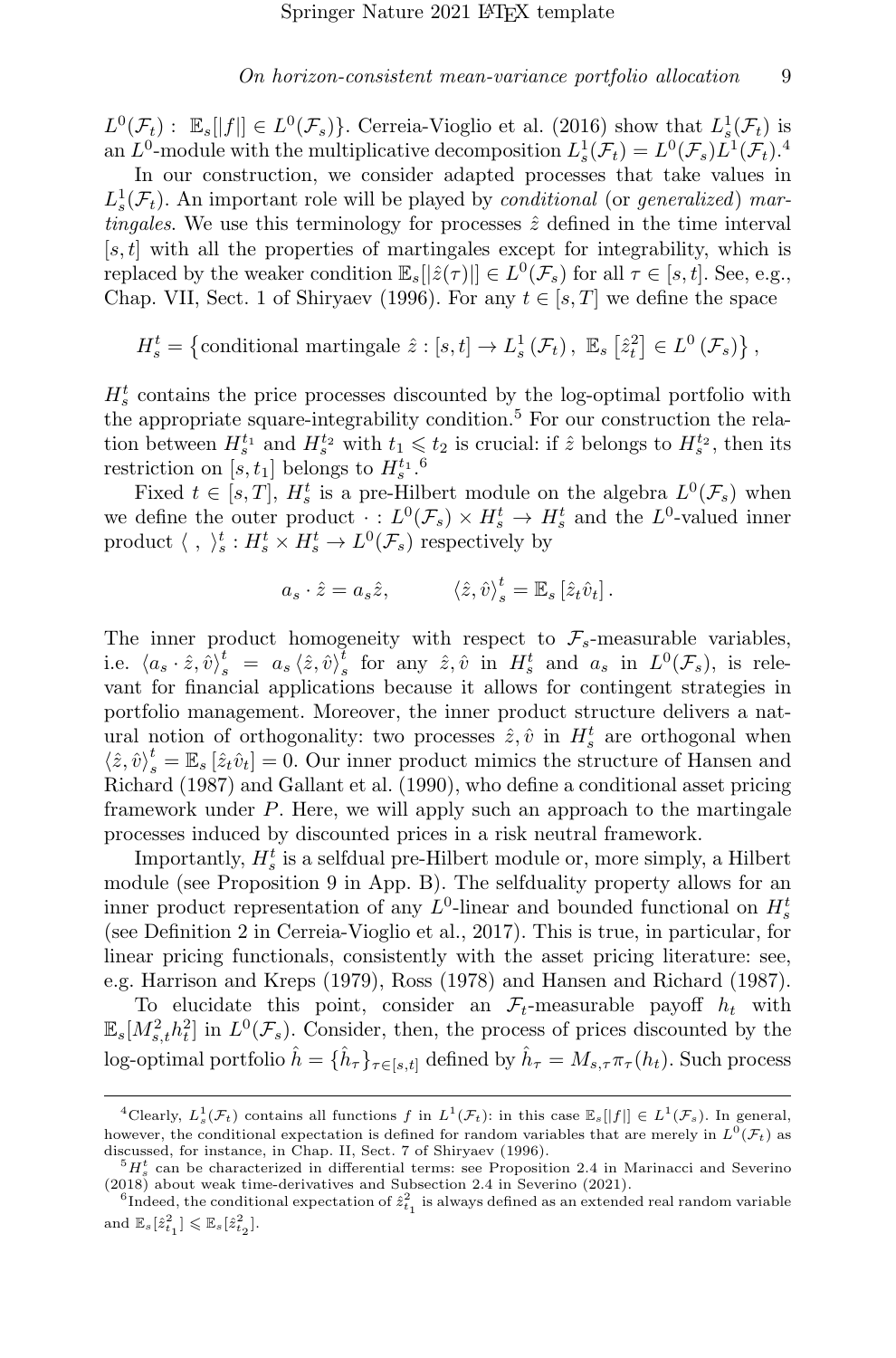belongs to  $H_s^t$  and  $\hat{h}_s = \pi_s(h_t) = \mathbb{E}_s[M_{s,t}h_t]$ . Hence, the no-arbitrage price of eq. [\(2\)](#page-6-3) induces the  $L^0$ -valued functional  $\Pi_s: H^t_s \to L^0(\mathcal{F}_s)$  such that

$$
\Pi_s: \quad \hat{h} \mapsto \hat{h}_s.
$$

 $\Pi_s$  is a positive,  $L^0$ -linear bounded functional and, in line with the selfduality of  $H_s^t$ , it is represented by the  $L^0$ -valued inner product

<span id="page-9-1"></span>
$$
\Pi_s\left(\hat{h}\right) = \left\langle \hat{g}^t(s), \hat{h} \right\rangle_s^t \quad \text{with} \quad \hat{g}^t_\tau(s) = 1 \quad \forall \tau \in [s, t] \tag{4}
$$

for any  $\hat{h} \in H_s^t$ . The constant conditional martingale  $\hat{g}^t(s)$  clearly belongs to  $H_s^t$ . This process plays a fundamental role in our return decomposition and its financial meaning is related to the log-optimal portfolio (see Subsection [3.2\)](#page-10-0).

## <span id="page-9-2"></span>3 Return decomposition

In this section we build the relation between asset returns and conditional martingales in  $H_s^t$  with  $t \in [s,T]$ . We orthogonally decompose any  $H_s^t$  by exploiting the  $L^0$ -valued inner product  $\langle , \rangle_s^t$  and, as a consequence, we retrieve a decomposition of returns. As illustrated in Sect. 3.3 of [Cerreia-Vioglio et al.](#page-36-9) [\(2019\)](#page-36-9), the decomposition of a Hilbert module needs topological conditions in order to be well-defined. Nevertheless, in case  $H$  is a selfdual  $L^0$ -module and M is a finitely generated submodule, the decomposition  $H = M \oplus M^{\perp}$ is well-posed (here  $M^{\perp}$  denotes the orthogonal complement of M in H). This is the case of our interest, because we deal with submodules generated by single return processes, specifically  $q(s)$  and  $e(s)$  that we define in Subsections [3.2](#page-10-0) and [3.3.](#page-11-0) Once the decomposition of modules is established in Theorem [1,](#page-12-0) we determine in Corollary [2](#page-13-0) a decomposition of asset returns. Our result parallels [Hansen and Richard](#page-37-0) [\(1987\)](#page-37-0) decomposition but it exploits a different orthogonality condition inspired by the martingale processes induced by asset returns.

#### 3.1 Return definition

Consider the time  $\tau$  between s and T. In our theory, a return of a traded asset at time  $\tau$  is an  $\mathcal{F}_{\tau}$ -measurable random variable  $u_{\tau}(s)$  satisfying

<span id="page-9-0"></span>
$$
\mathbb{E}_s \left[ M_{s,\tau} u_\tau(s) \right] = 1 \quad \forall \tau \in [s, T] \quad \text{and} \quad \mathbb{E}_s \left[ M_{s,T}^2 u_T^2 \right] \in L^0(\mathcal{F}_s). \tag{5}
$$

The related return process is the adapted process  $u(s) = \{u_\tau(s)\}_{\tau \in [s,T]}$ . To be precise, when dealing with  $t \in [s, T]$ , we will call return process in [s, t] the restriction of  $u(s)$  on the time interval [s, t].

As an example, we can consider an attainable payoff  $h_T$  at time T such that  $\mathbb{E}_s[M_{s,T}^2 h_T^2] \in L^0(\mathcal{F}_s)$ . At each  $\tau \in [s,T]$ , the return is the ratio of no-arbitrage prices  $u_{\tau}(s) = \pi_{\tau}(h_T)/\pi_s(h_T)$  and the relations in [\(5\)](#page-9-0) are fulfilled.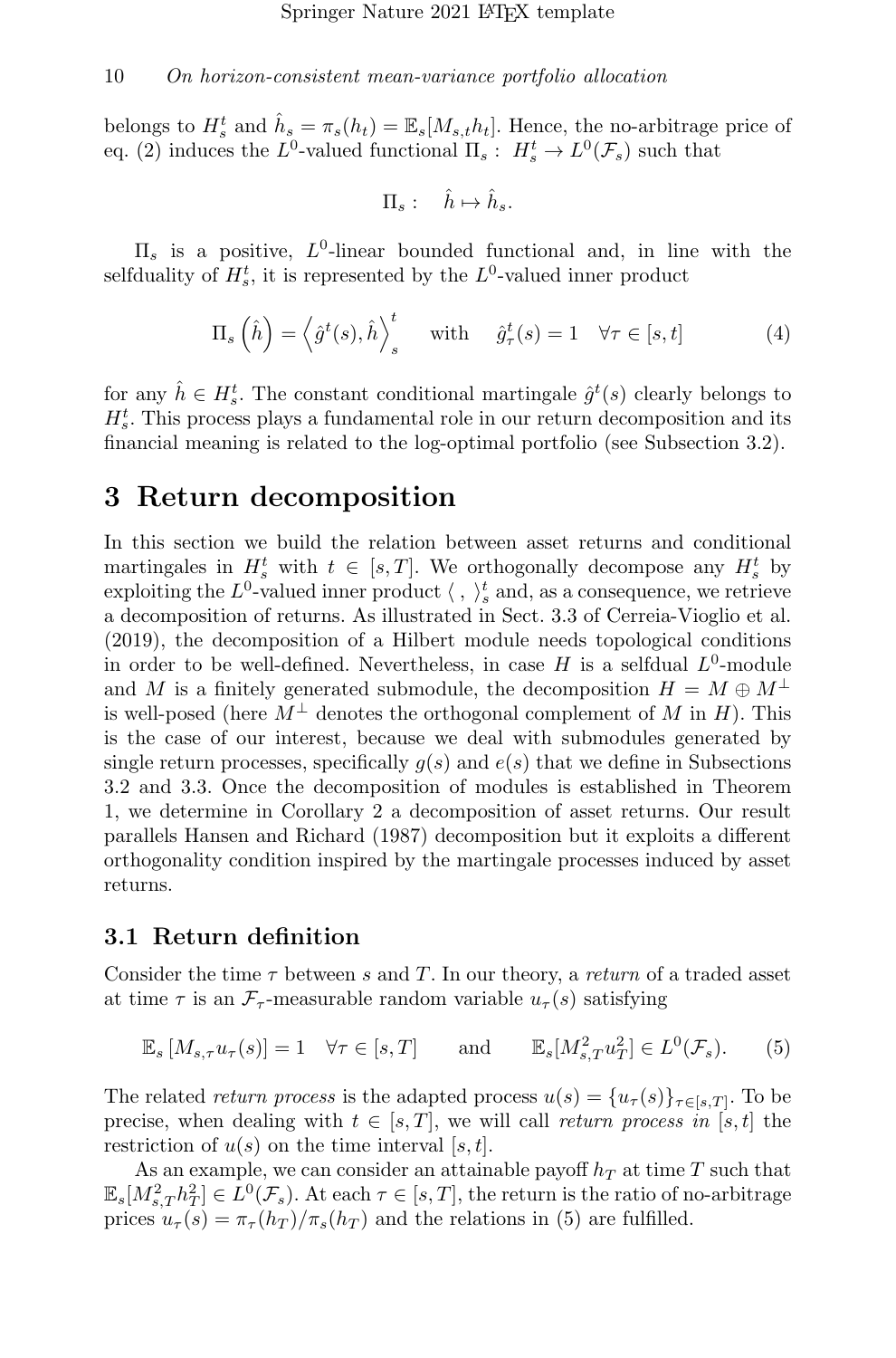Importantly, by discounting returns by the values of the log-optimal portfolio, we obtain a conditional martingale, that we denote by  $\hat{u}^T(s)$ , which belongs to  $H_s^T$ . In particular,  $\hat{u}^T(s)$  satisfies

<span id="page-10-1"></span>
$$
\hat{u}_{\tau}^{T}(s) = M_{s,\tau} u_{\tau}(s) \quad \forall \tau \in [s,T] \quad \text{and} \quad \hat{u}_{s}^{T}(s) = 1. \quad (6)
$$

Hence, asset returns are mapped into conditional martingales in  $H_s^T$ . Moreover, return processes define conditional martingales also in any time subinterval [s, t] with  $t \leq T$ . Indeed, we define  $\hat{u}^t(s)$  in  $H_s^t$  as the restriction of  $\hat{u}^T(s)$  on  $[s, t]$ :

<span id="page-10-2"></span>
$$
\hat{u}^t_\tau(s) = M_{s,\tau} u_\tau(s) \quad \forall \tau \in [s,t] \quad \text{and} \quad \hat{u}^t_s(s) = 1. \tag{7}
$$

Example 1 Consider a zero-coupon bond with expiry  $T$ . In this case, the return process and the associated conditional martingale in  $H_s^T$  are

<span id="page-10-3"></span>
$$
f_{\tau}(s) = \frac{\pi_{\tau}(1_T)}{\pi_s(1_T)}, \qquad \hat{f}_{\tau}^T(s) = G_{s,\tau} \qquad \forall \tau \in [s,T], \qquad (8)
$$

where  $G_{s,\tau}$  is defined in Subsection [2.1.](#page-5-0) Indeed, by using the relation in [\(6\)](#page-10-1) and the expression of the pricing kernel in eq. [\(1\)](#page-6-4), for any  $\tau$  in [s, T] we find

$$
\hat{f}_{\tau}^{T}(s) = M_{s,\tau} \frac{\pi_{\tau}(1_{T})}{\pi_{s}(1_{T})} = e^{r_{\tau}^{T}(T-\tau)-r_{s}^{T}(T-s)} G_{s,\tau} \frac{\pi_{\tau}(1_{T})}{\pi_{s}(1_{T})} = G_{s,\tau}.
$$

*Example 2* Suppose that  $\mathbb{E}_s[G_T^4]$  belongs to  $L^0(\mathcal{F}_s)$  and consider a payoff at T that coincides with the pricing kernel  $M_{s,T}$ . This payoff is fundamental in the meanvariance decomposition of [Hansen and Richard](#page-37-0) [\(1987\)](#page-37-0). By the previous relations, the related return process and the conditional martingale in  $H_s^T$  are given by

$$
u_{\tau}(s) = \frac{\mathbb{E}_{\tau} \left[ G_T^2 \right]}{M_{s,\tau} \mathbb{E}_s \left[ G_T^2 \right]}, \qquad \hat{u}_{\tau}^T(s) = \frac{\mathbb{E}_{\tau} \left[ G_T^2 \right]}{\mathbb{E}_s \left[ G_T^2 \right]} \qquad \forall \tau \in [s, T].
$$

Indeed, the no-arbitrage price at time  $\tau$  associated with  $M_{s,T}$  is  $\pi_{\tau}(M_{s,T}) =$  $\mathbb{E}_{\tau}[M_{\tau,T}M_{s,T}],$  while the price at time s is  $\pi_s(M_{s,T}) = \mathbb{E}_{s}[M_{s,T}^2].$  By taking the ratio of no-arbitrage prices and by using eq. [\(1\)](#page-6-4), we find the return

$$
u_{\tau}(s) = \frac{\mathbb{E}_{\tau} \left[ M_{\tau,T} M_{s,T} \right]}{\mathbb{E}_{s} \left[ M_{s,T}^2 \right]} = \frac{e^{-r_{\tau}^T (T-\tau)} e^{-r_s^T (T-s)} \mathbb{E}_{\tau} \left[ G_T^2 \right]}{G_{\tau} G_s} e^{-2r_s^T (T-s)} \mathbb{E}_{s} \left[ G_T^2 \right]}
$$
  
= 
$$
\frac{e^{-r_{\tau}^T (T-\tau)} \mathbb{E}_{\tau} \left[ G_T^2 \right]}{G_{\tau}} e^{-r_s^T (T-s)} \mathbb{E}_{s} \left[ G_T^2 \right]} = \frac{\mathbb{E}_{\tau} \left[ G_T^2 \right]}{M_{s,\tau} \mathbb{E}_{s} \left[ G_T^2 \right]}.
$$

The conditional martingale  $\hat{u}^T(s)$  associated with this return comes from the relation in [\(6\)](#page-10-1).

### <span id="page-10-0"></span>3.2 The log-optimal return  $g(s)$

Fix  $t \in [s, T]$ . We define the submodule of  $H_s^t$  associated with zero-price payoffs (or excess returns)

$$
\mathring{H}_s^t = \left\{ \mathring{\iota}^t(s) \in H_s^t : \mathbb{E}_s \left[ M_{s,t} \iota_t(s) \right] = 0 \right\}
$$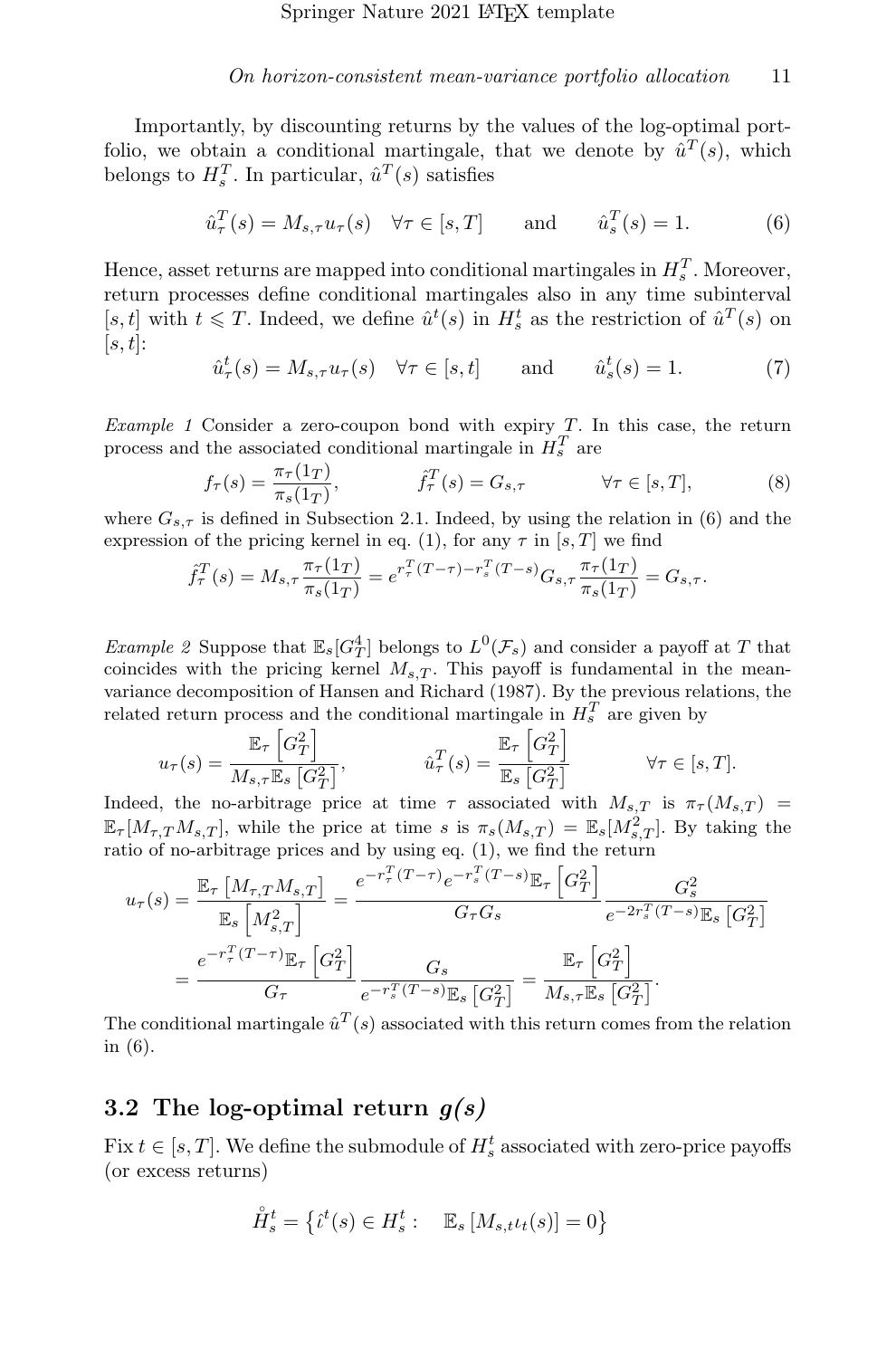$$
= \left\{ \begin{aligned} \dot{\iota}^t(s) \in H_s^t : & \mathbb{E}_s \left[ \dot{\iota}_t^t(s) \right] = \dot{\iota}_s^t(s) = 0 \right\} \\ = \left\{ \dot{\iota}^t(s) \in H_s^t : & \left\langle \hat{g}^t(s), \dot{\iota}^t(s) \right\rangle_s^t = 0 \right\}, \end{aligned}
$$

where  $\iota(s)$  and  $\hat{\iota}^t(s)$  are linked by the relation in [\(7\)](#page-10-2) and  $\hat{g}^t(s)$  is defined in eq. [\(4\)](#page-9-1). Precisely, the process  $\hat{g}^t(s)$  in  $H_s^t$  and the associated return process  $g(s)$ are respectively defined by

$$
\hat{g}_{\tau}^{t}(s) = 1, \qquad g_{\tau}(s) = \frac{1}{M_{s,\tau}} \qquad \forall \tau \in [s,t].
$$

As expected, the process  $\hat{g}^t(s)$  is the one that permits the inner product representation of pricing functionals described at the end of Subsection [2.2.](#page-7-0) Moreover,  $g(s)$  is the return process of the log-optimal portfolio. Hence, we refer to  $q(s)$  as the *log-optimal return*.

In addition, the module  $H_s^t$  orthogonally decomposes as

$$
H_s^t = \operatorname{span}_{L^0} \left\{ \hat{g}^t(s) \right\} \oplus \overset{\circ}{H}_s^t.
$$

### <span id="page-11-0"></span>3.3 The mean excess return  $e(s)$

Fix again  $t \in [s, T]$ . From the definition of  $\hat{f}^T(s)$  in eq. [\(8\)](#page-10-3), we consider the conditional martingale  $\hat{f}^t(s)$  associated with the pure discount T-bond and we define  $\hat{e}^t(s)$  as the orthogonal projection of  $\hat{f}^t(s)$  on the submodule  $\mathring{H}_s^t$ , namely

$$
\hat{e}^t(s) = \text{proj}_{\hat{H}_s^t} \hat{f}^t(s),
$$

meaning that  $\hat{e}_s^t(s) = 0$  and  $\mathbb{E}_s[(\hat{f}_t^t(s) - \hat{e}_t^t(s))\hat{e}_t^t(s)] = 0$  for all  $\hat{t}^t(s)$  in  $\hat{H}_s^t$ . Since the orthogonal projection of  $\hat{f}^t(s)$  on  $\text{span}_{L^0}\{\hat{g}^t(s)\}\$ is  $\hat{g}^t(s)$ , we have  $\hat{f}^t(s) = \hat{e}^t(s) + \hat{g}^t(s)$  so that  $\hat{e}^t_\tau(s) = G_{s,\tau} - 1$  for all  $\tau \in [s,t]$ . Moreover,  $\hat{H}^t_s$ decomposes as

$$
\hat{H}_s^t = \text{span}_{L^0} \left\{ \hat{e}^t(s) \right\} \oplus \left\{ \hat{n}^t(s) \in \hat{H}_s^t : \mathbb{E}_s \left[ \hat{e}_t^t(s) \hat{n}_t^t(s) \right] = 0 \right\}
$$
\n
$$
= \text{span}_{L^0} \left\{ \hat{e}^t(s) \right\} \oplus \left\{ \hat{n}^t(s) \in \hat{H}_s^t : \mathbb{E}_s \left[ G_{s,t} \hat{n}_t^t(s) \right] = \mathbb{E}_s^F \left[ \hat{n}_t^t(s) \right] = 0 \right\}
$$

from the definition of  $\hat{e}^t(s)$ . Similarly to before, from the relation in [\(7\)](#page-10-2), we define  $e(s)$  by

<span id="page-11-1"></span>
$$
e_{\tau}(s) = f_{\tau}(s) - g_{\tau}(s) \qquad \forall \tau \in [s, t]. \tag{9}
$$

Hence,  $e(s)$  embodies the meaning of *mean excess return* because it is the difference between the zero-coupon T-bond return and the log-optimal return.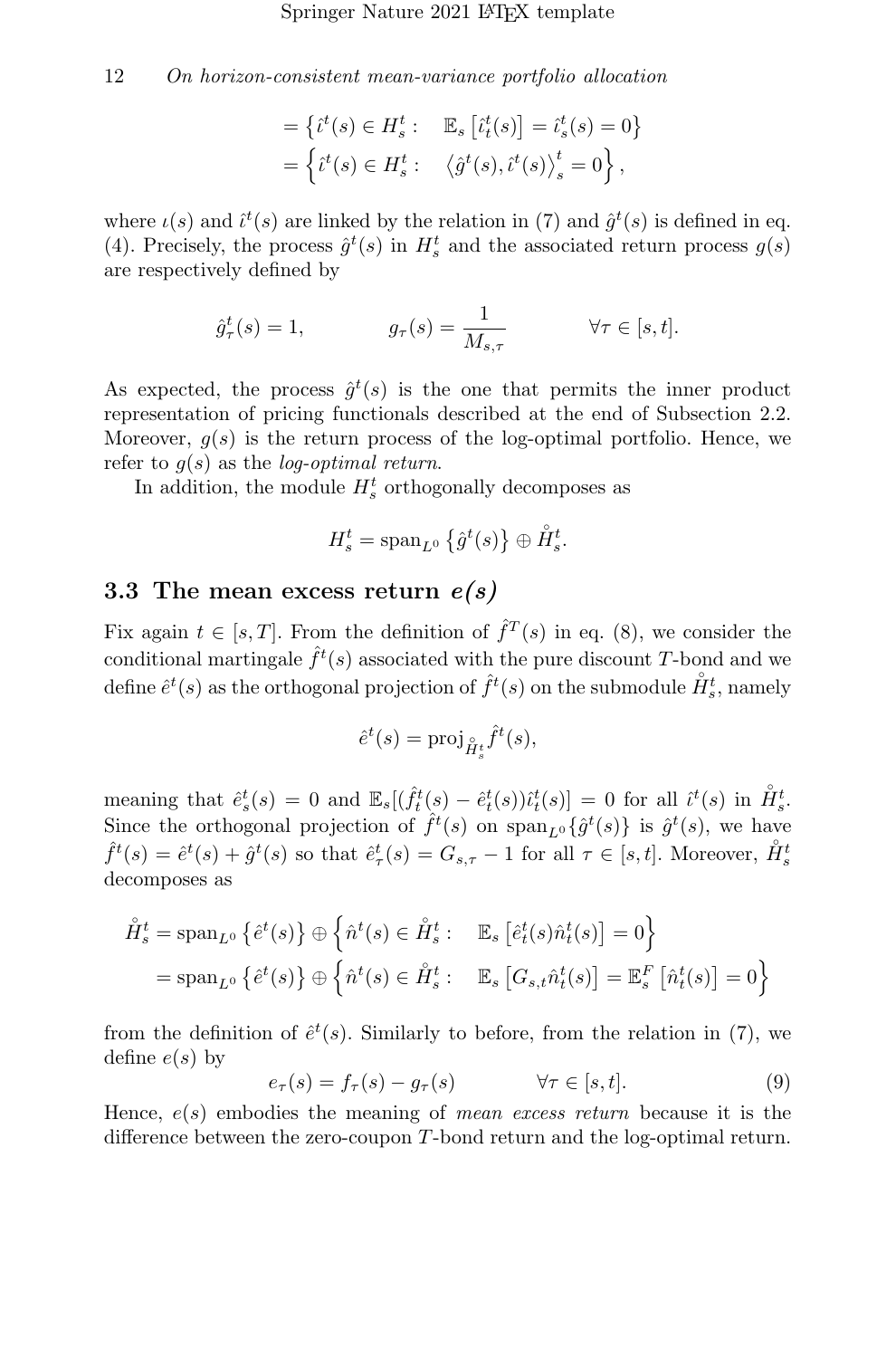#### 3.4 Orthogonal decompositions of returns

The orthogonality in  $H_s^t$  implies an orthogonal decomposition of conditional martingales and, in turns, of asset returns. To achieve this goal, we start from the decomposition of conditional martingales.

<span id="page-12-0"></span>**Theorem 1** (Martingale decomposition) Given  $t \in [s,T]$ ,  $\hat{u}^t(s)$  belongs to  $H_s^t$  and  $\hat{u}_s^t(s) = 1$  if and only if there exist  $\omega_s \in L^0(\mathcal{F}_s)$  and  $\hat{n}^t(s) \in \overset{\circ}{H}_s^t$  such that

$$
\mathbb{E}_{s} \left[ \hat{g}_{t}^{t}(s) \hat{n}_{t}^{t}(s) \right] = \mathbb{E}_{s} \left[ \hat{e}_{t}^{t}(s) \hat{n}_{t}^{t}(s) \right] = \mathbb{E}_{s}^{F} \left[ \hat{n}_{t}^{t}(s) \right] = 0
$$
  

$$
\hat{u}^{t}(s) = \hat{q}^{t}(s) + \omega_{s} \hat{e}^{t}(s) + \hat{n}^{t}(s).
$$

and

$$
\hat{u}^t(s) = \hat{g}^t(s) + \omega_s \hat{e}^t(s) + \hat{n}^t(s).
$$

Proof of Theorem [1](#page-12-0) We first show that

<span id="page-12-1"></span>
$$
\mathbb{E}_s\left[\left(\hat{e}_t^t(s)\right)^2\right] = \mathbb{E}_s\left[G_{s,t}\hat{e}_t^t(s)\right] = var_s\left(G_{s,t}\right). \tag{10}
$$

Indeed, since  $\hat{e}^t(s) = \text{proj}_{\hat{H}_s^t} \hat{f}^t(s)$ , for any  $\hat{i}^t(s) \in \hat{H}_s^t$ , we have  $\mathbb{E}[(\hat{f}_t^t(s) \hat{e}^t_t(s)$ ) $\hat{i}^t(s)$  = 0. Then, the first equality follows when  $\hat{i}^t(s) = \hat{e}^t(s)$ . As for the second one,

$$
\mathbb{E}_{s} \left[ G_{s,t} \hat{e}_{t}^{t}(s) \right] = \mathbb{E}_{s} \left[ G_{s,t}^{2} - G_{s,t} \right] = \mathbb{E}_{s} \left[ G_{s,t}^{2} \right] - 1
$$

$$
= \frac{\mathbb{E}_{s} \left[ G_{t}^{2} \right]}{G_{s}^{2}} - \left( \frac{\mathbb{E}_{s} \left[ G_{t} \right]}{G_{s}} \right)^{2} = \frac{vars\left( G_{t} \right)}{G_{s}^{2}}.
$$

Now, let  $\hat{u}^t(s)$  be defined by the relation  $\hat{u}^t(s) = \hat{g}^t(s) + \omega_s \hat{e}^t(s) + \hat{n}^t(s)$  with  $\omega_s \in$  $L^0(\mathcal{F}_s)$  and  $\hat{n}^t(s) \in \mathring{H}_s^t$ . The process  $\hat{u}^t(s) \in H_s^t$  because it is a linear combination of three processes in  $H_s^t$ . Moreover,  $\hat{u}_s^t(s) = \hat{g}_s^t(s) + \omega_s \hat{e}_s^t(s) + \hat{n}_s^t(s) = 1 + 0 + 0 = 1$ since  $\hat{e}^t(s)$  and  $\hat{n}^t(s)$  belong to  $\hat{H}_s^t$ .

Conversely, consider any process  $\hat{u}^t(s)$  in  $H_s^t$  with  $\hat{u}_s^t(s) = 1$ . Note that  $\hat{u}^t(s)$  –  $\hat{g}^t(s)$  belongs to  $H_s^t$  and, in particular, to  $\overset{\circ}{H}_s^t$  because  $\mathbb{E}_s[\hat{u}_t^t(s) - \hat{g}_t^t(s)] = 1 - 1 = 0$ . Define the projection coefficient  $\omega_s \in L^0(\mathcal{F}_s)$  by

$$
\omega_s = \frac{\mathbb{E}_s \left[ \left( \hat{u}_t^t(s) - \hat{g}_t^t(s) \right) \hat{e}_t^t(s) \right]}{\mathbb{E}_s \left[ \left( \hat{e}_t^t(s) \right)^2 \right]} = \frac{\mathbb{E}_s \left[ G_{s,t} \hat{u}_t^t(s) \right] - 1}{\mathbb{E}_s \left[ G_{s,t} \hat{e}_t^t(s) \right]} = \frac{\mathbb{E}_s \left[ G_{s,t} \hat{u}_t^t(s) \right] - 1}{var_s \left( G_{s,t} \right)},
$$

where last equalities are due to the definition of  $\hat{e}^t(s)$  and its properties. Define also the process  $\hat{n}^t(s) = \hat{u}^t(s) - \hat{g}^t(s) - \omega_s \hat{e}^t(s)$ , which belongs to  $\overset{\circ}{H}_s^T$  because both  $\hat{u}^t(s) - \hat{g}^t(s)$  and  $\hat{e}^t(s)$  are in  $\overset{\circ}{H}_s^T$ . In addition,

$$
\mathbb{E}_{s}\left[\hat{g}_{t}^{t}(s)\hat{n}_{t}^{t}(s)\right] = \mathbb{E}_{s}\left[\hat{g}_{t}^{t}(s)\hat{u}_{t}^{t}(s)\right] - \mathbb{E}_{s}\left[\left(\hat{g}_{t}^{t}(s)\right)^{2}\right] - \omega_{s}\mathbb{E}_{s}\left[\hat{g}_{t}^{t}(s)\hat{e}_{t}^{t}(s)\right] = 1 - 1 - 0 = 0
$$

because  $\hat{g}^t(s)$  and  $\hat{e}^t(s)$  belong to orthogonal submodules. Furthermore,

$$
\mathbb{E}_{s}\left[\hat{e}_{t}^{t}(s)\hat{n}_{t}^{t}(s)\right] = \mathbb{E}_{s}\left[\hat{e}_{t}^{t}(s)\left(\hat{u}_{t}^{t}(s) - \hat{g}_{t}^{t}(s)\right)\right] - \omega_{s}\mathbb{E}_{s}\left[\left(\hat{e}_{t}^{t}(s)\right)^{2}\right] = 0
$$

by the expression of  $\omega_s$ . By the definition of  $\hat{e}^t$ ,  $\mathbb{E}_s[\hat{e}_t^t(s)\hat{n}_t^t(s)] = \mathbb{E}_s[G_{s,t}\hat{n}_t^t(s)] = 0$ . □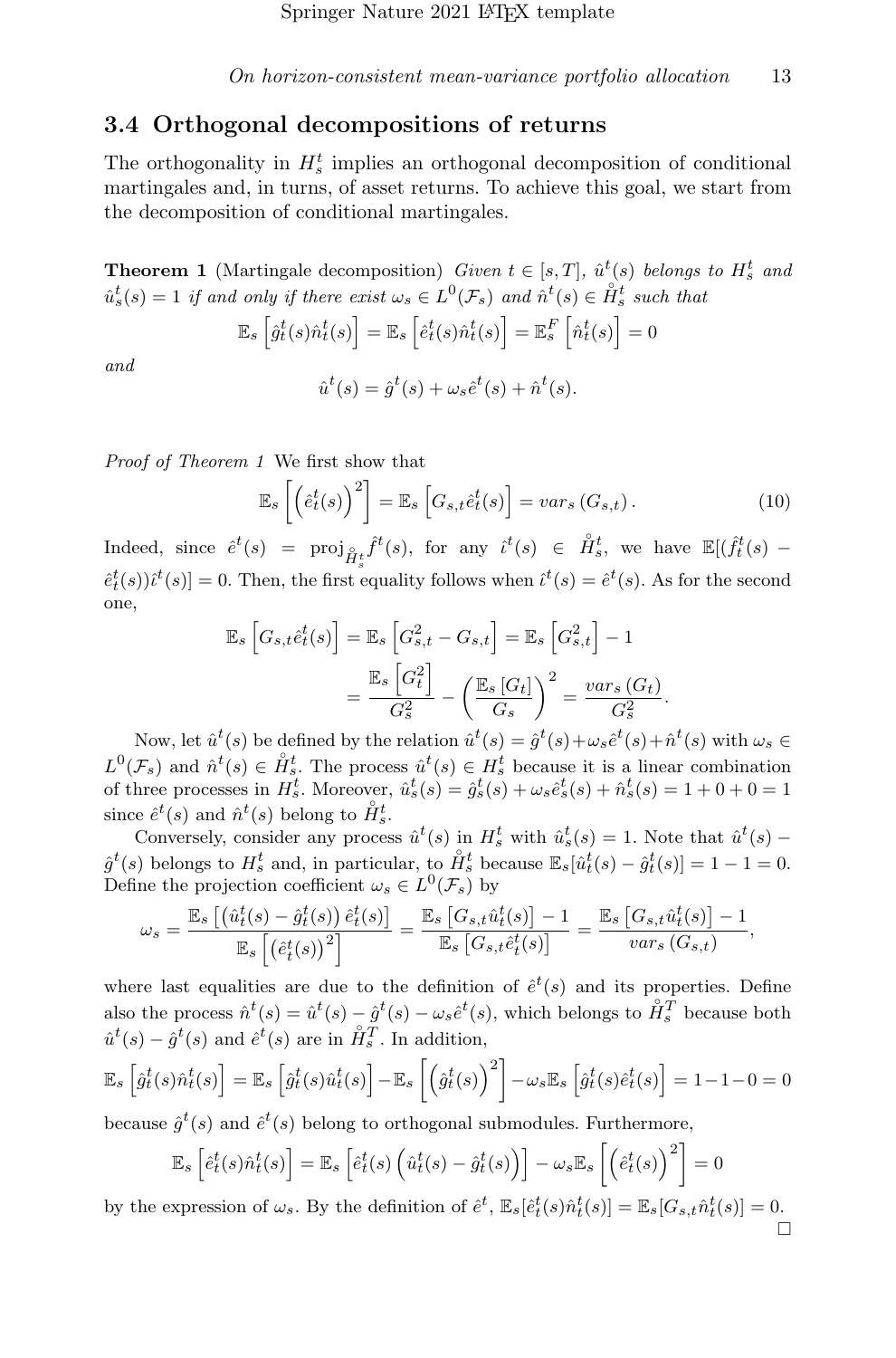A straightforward application of Theorem [1](#page-12-0) delivers an orthogonal decomposition of asset returns in the time window  $[s, t]$ .

<span id="page-13-0"></span>**Corollary 2** (Return decomposition) Let  $t \in [s, T]$ . If  $u(s)$  is a return process in [s, t], there exist  $\omega_s \in L^0(\mathcal{F}_s)$  and  $\hat{n}^t(s) \in \mathring{H}_s^t$  such that

$$
\mathbb{E}_s \left[ M_{s,t}^2 g_t(s) n_t(s) \right] = \mathbb{E}_s \left[ M_{s,t}^2 e_t(s) n_t(s) \right] = \mathbb{E}_s^F \left[ M_{s,t} n_t(s) \right] = \mathbb{E}_s \left[ M_{s,t} n_t(s) \right] = 0
$$
  
with  $n_{\tau}(s) = \hat{n}_{\tau}^t(s) / M_{s,\tau}$  for all  $\tau \in [s,t]$  and

$$
u(s) = g(s) + \omega_s e(s) + n(s).
$$

*Proof of Corollary [2](#page-13-0)* The return process  $u(s)$  in [s, t] can be associated with the conditional martingale  $\hat{u}^t(s) \in H_s^t$  by the relation in [\(7\)](#page-10-2). Then, the result follows directly from Theorem [1.](#page-12-0) In addition,  $\mathbb{E}_s [M_{s,t} n_t(s)] = 0$  because  $\hat{n}^t(s)$  belongs to  $\overset{\circ}{H}{}_{s}^{t}$  $\frac{t}{s}$ .

The proof of Theorem [1](#page-12-0) exploits the definition of the projection coefficient  $\omega_s$  in  $L^0(\mathcal{F}_s)$ , that turns out to be

<span id="page-13-1"></span>
$$
\omega_s = \frac{\mathbb{E}_s^F \left[ M_{s,t} u_t(s) \right] - 1}{var_s \left( G_{s,t} \right)}.
$$
\n(11)

Hence,  $\omega_s$  depends on the expected return discounted by the log-optimal portfolio under the T-forward measure.

## <span id="page-13-2"></span>4 Risk-adjusted mean-variance returns

Let's now go back to the original one-period mean variance allocation problem. If the investor fixes the expected return on the desired portfolio (under the physical measure) and looks for the portfolio displaying the lowest possible variance (again, under the physical measure), the solution to the problem is unique. However, as we already pointed out in Section [1,](#page-1-0) this approach is of little help in a multi-horizon framework.

The solution we propose instead starts from the very same required portfolio expected return (under the physical measure), but aims at reducing as much as possible the variance (under the physical measure) of the portfolio returns denominated in units of the log-optimal portfolio. Despite this alternative solution being suboptimal, we will show in this section how our solution enjoys a desirable horizon-consistency property that allows for substantial savings when transactions costs are accounted for.

From the point of view of the formal derivation, however, our solution requires an intermediate step. Indeed, it is not possible to directly characterize the set of returns with a given expected value (under  $P$ ) that also display the lowest possible variance when denominated in units of the log-optimal portfolio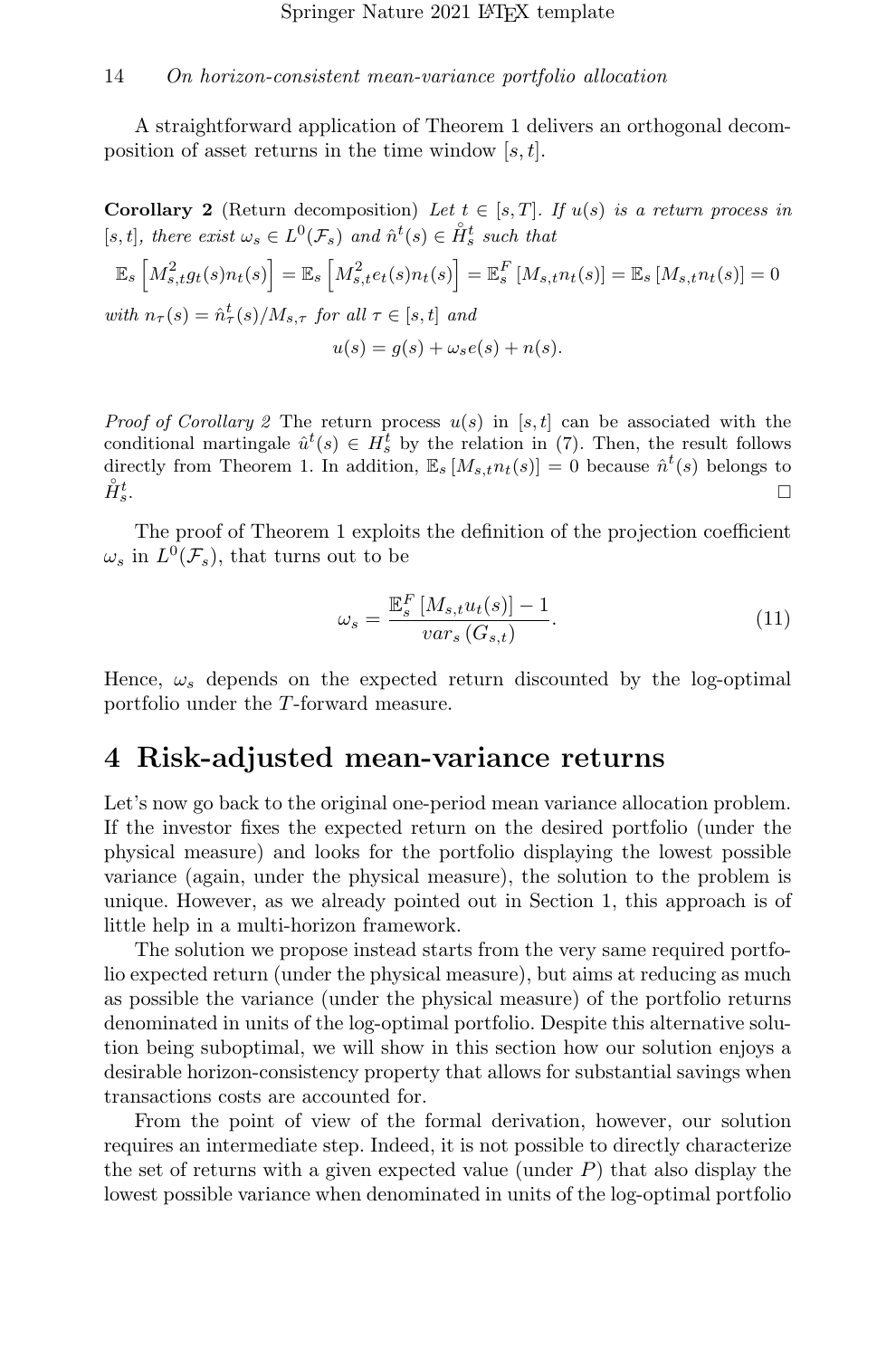(again, under  $P$ ). Therefore, we must first set up a solvable parallel meanvariance allocation problem, where the constraint on the expected return is expressed under the T-forward measure. Then we will map back the solution to this parallel problem to the original framework.

This parallel problem starts from the definition of risk-adjusted meanvariance returns. Then, we show how to decompose the whole processes of returns discounted by the log-optimal portfolio to obtain the horizon consistency property that we describe in Subsection [4.1.](#page-16-0) Afterwards, we illustrate a useful Two-fund Separation Theorem.

<span id="page-14-1"></span>**Definition 1** Fixed  $t \in [s, T]$ , we say that a return process  $u(s)$  is on the riskadjusted mean-variance frontier (or it is a risk-adjusted mean-variance return) in [s, t] when it minimizes  $var_s(M_{s,t}u_t(s))$  for some given  $\mathbb{E}_s^F[M_{s,t}u_t(s)]$  in  $L^0(\mathcal{F}_s)$ . In that case, we say that the conditional martingale in  $H_s^t$  associated to  $u(s)$  via the relation in  $(7)$  is a *conditional mean-variance martingale in* [s, t]. Such conditional martingale minimizes  $var_s(\hat{u}_t^t(s))$  for the given  $\mathbb{E}_s^F[\hat{u}_t^t(s)]$ .

The expected returns of Definition [1](#page-14-1) can also be written under the physical measure:  $\mathbb{E}_s^F[M_{s,t}u_t(s)] = \mathbb{E}_s[G_{s,t}M_{s,t}u_t(s)]$  and  $\mathbb{E}_s^F[\hat{u}_t^t(s)] = \mathbb{E}_s[G_{s,t}\hat{u}_t^t(s)],$ and this is how we link this parallel risk-adjusted problem to the original one. However, in order to be able to prove the following theorem, we cannot provide Definition [1](#page-14-1) neither using the same measure (either  $P$  or  $F$ ) nor using the same random variable (either  $M_{s,t}u_t(s)$  or  $G_{s,t}M_{s,t}u_t(s)$ ) as, in either way, we would not be able to derive an orthogonal decomposition of returns. Therefore, we state Definition [1](#page-14-1) in terms of risk-adjusted expected values to move closer to the expression of portfolio weights in eq. [\(11\)](#page-13-1). Nevertheless, once the risk-adjusted mean-variance frontiers are built, the investor can map risk-adjusted expect returns to physical ones and select portfolios starting from their expected returns under  $P$ . See eq.  $(14)$  and the comments below, as well as the applications in Section [5.](#page-18-0)

<span id="page-14-0"></span>**Theorem 3** (Risk-adjusted mean-variance returns) Let  $t \in [s, T]$ . Consider return processes  $u(s)$  in [s, t] such that  $\mathbb{E}_{s}^{F}[M_{s,t}u_{t}(s)]=k_{s}$  for some  $k_{s}\in L^{0}(\mathcal{F}_{s})$ . Among them, the return process that minimizes  $var_s(M_{s,t}u_t(s))$  is

$$
u(s) = g(s) + \omega_s e(s) \qquad \text{with} \qquad \omega_s = \frac{k_s - 1}{var_s (G_{s,t})}.
$$

Conversely, if  $u(s)$  is a return process in [s, t] such that  $u(s) = g(s) + \omega_s e(s)$  for some  $\omega_s \in L^0(\mathcal{F}_s)$ , then  $u(s)$  is a risk-adjusted mean-variance return in [s,t].

*Proof of Theorem [3](#page-14-0)* The proof relies on the fact that return processes  $u(s)$  in [s, t] can be associated with conditional martingales in  $\hat{u}^t(s) \in H_s^t$  via the relation in [\(7\)](#page-10-2). We also have that  $\mathbb{E}_{s}^{F}[\hat{u}_{t}^{t}(s)] = \mathbb{E}_{s}^{F}[M_{s,t}u_{t}(s)]$  and  $var_{s}(\hat{u}_{t}^{t}(s)) = var_{s}(M_{s,t}u_{t}(s))$ .

Given the return processes  $u(s)$  in [s, t] such that  $\mathbb{E}_{s}^{F}[M_{s,t}u_{t}(s)] = k_{s}$  for some  $k_s \in L^0(\mathcal{F}_s)$ , we consider the conditional martingales  $\hat{u}^t(s) \in H_s^t$  with  $\hat{u}_s^t(s) = 1$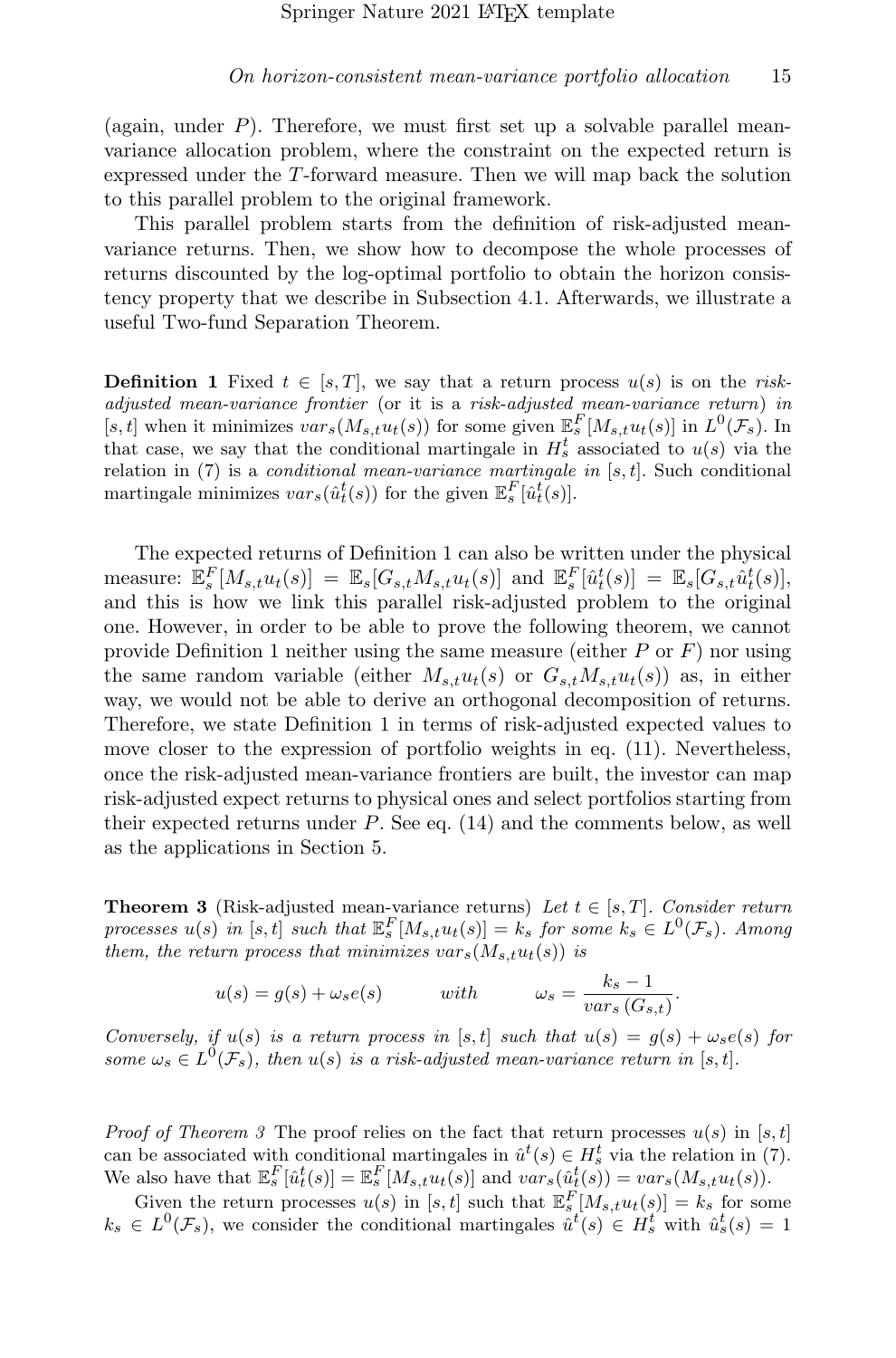such that  $\mathbb{E}_s^F[\hat{u}_t^t(s)] = k_s$  and we show that, among them, the conditional martingale that minimizes  $vars(\hat{u}_t^t(s))$  is

<span id="page-15-0"></span>
$$
\hat{u}^t(s) = \hat{g}^t(s) + \omega_s \hat{e}^t(s) \qquad \text{with} \qquad \omega_s = \frac{k_s - 1}{var_s(G_{s,t})}.\tag{12}
$$

<span id="page-15-1"></span>.

This immediately implies that the required return process that minimizes  $var<sub>s</sub>(M<sub>s,t</sub>u<sub>t</sub>(s))$  is  $u(s) = g(s) + \omega<sub>s</sub>e(s)$  with the same weight  $\omega<sub>s</sub>$ , as in the theorem statement.

Each conditional martingale  $\hat{u}^t(s) \in H_s^t$  with  $\hat{u}_s^t(s) = 1$  and  $\mathbb{E}_s^F[\hat{u}_t^t(s)] = k_s$ satisfies the decomposition provided by Theorem [1:](#page-12-0)

$$
\hat{u}^t(s) = \hat{g}^t(s) + \omega_s \hat{e}^t(s) + \hat{n}^t(s), \qquad \omega_s = \frac{k_s - 1}{var_s(G_{s,t})}
$$

Moreover,  $var_s(\hat{u}_t^t(s)) = \mathbb{E}_s[(\hat{u}_t^t(s))^2] - (\mathbb{E}_s[\hat{u}_t^t(s)])^2 = \mathbb{E}_s[(\hat{u}_t^t(s))^2] - 1$ . We note that

$$
\mathbb{E}_{s}\left[\left(\hat{u}_{t}^{t}(s)\right)^{2}\right] = \mathbb{E}_{s}\left[\left(\hat{g}_{t}^{t}(s) + \omega_{s}\hat{e}_{t}^{t}(s) + \hat{n}_{t}^{t}(s)\right)^{2}\right]
$$

$$
= \mathbb{E}_{s}\left[\left(\hat{g}_{t}^{t}(s) + \omega_{s}\hat{e}_{t}^{t}(s)\right)^{2}\right] + \mathbb{E}_{s}\left[\left(\hat{n}_{t}^{t}(s)\right)^{2}\right]
$$

$$
+ 2\mathbb{E}_{s}\left[\left(\hat{g}_{t}^{t}(s) + \omega_{s}\hat{e}_{t}^{t}(s)\right)\hat{n}_{t}^{t}(s)\right].
$$

By Theorem [1,](#page-12-0)  $\mathbb{E}_s \left[ \left( \hat{g}_t^t(s) + \omega_s \hat{e}_t^t(s) \right) \hat{n}_t^t(s) \right] = 0$  and so

$$
\mathbb{E}_{s}\left[\left(\hat{u}_{t}^{t}(s)\right)^{2}\right] = \mathbb{E}_{s}\left[\left(\hat{g}_{t}^{t}(s) + \omega_{s}\hat{e}_{t}^{t}(s)\right)^{2}\right] + \mathbb{E}_{s}\left[\left(\hat{n}_{t}^{t}(s)\right)^{2}\right] \geq \mathbb{E}_{s}\left[\left(\hat{g}_{t}^{t}(s) + \omega_{s}\hat{e}_{t}^{t}(s)\right)^{2}\right].
$$
\n(13)

Therefore,  $var_s(\hat{u}_t^t(s))$  is minimized by the conditional martingale with  $\hat{n}^t(s) = 0$ . This proves the required result in [\(12\)](#page-15-0).

Conversely, suppose that  $u(s)$  is a return process in [s, t] such that  $u(s) = g(s) +$  $\omega_s e(s)$  for some  $\omega_s \in L^0(\mathcal{F}_s)$  and consider the conditional martingale  $\hat{u}^t(s) \in H_s^t$ defined by  $\hat{u}^t(s) = \hat{g}^t(s) + \omega_s \hat{e}^t(s)$ . Then,  $\hat{u}^t_s(s) = \hat{g}^t_s(s) + \omega_s \hat{e}^t_s(s) = 1 + 0 = 1$  and, by the definition of  $\hat{g}^t(s)$  and eq. [\(10\)](#page-12-1),

$$
\mathbb{E}_{s}^{F}\left[\hat{u}_{t}^{t}(s)\right] = \mathbb{E}_{s}^{F}\left[\hat{g}_{t}^{t}(s)\right] + \omega_{s}\mathbb{E}_{s}^{F}\left[\hat{e}_{t}^{t}(s)\right]
$$

$$
= \mathbb{E}_{s}\left[G_{s,t}\right] + \omega_{s}\mathbb{E}_{s}\left[G_{s,t}\hat{e}_{t}^{t}(s)\right]
$$

$$
= 1 + \omega_{s}var_{s}\left(G_{s,t}\right).
$$

By Theorem [1,](#page-12-0) any other conditional martingale  $\hat{v}^t(s) \in H_s^t$  with  $\hat{v}_s^t(s) = 1$  and  $\mathbb{E}_{s}^{\overline{F}}[\hat{v}_{t}^{t}(s)] = 1 + \omega_{s} var_{s}(G_{s,t})$  satisfies

$$
\hat{v}^t(s) = \hat{g}^t(s) + \bar{\omega}_s \hat{e}^t(s) + \hat{n}^t(s), \qquad \bar{\omega}_s = \frac{1 + \omega_s \operatorname{vars}(G_{s,t}) - 1}{\operatorname{vars}(G_{s,t})} = \omega_s
$$

for some  $\hat{n}^t(s) \in \mathring{H}_s^t$ . Hence,  $\hat{v}^t(s) = \hat{u}^t(s) + \hat{n}^t(s)$  and, as noted in the relation [\(13\)](#page-15-1),

$$
\mathbb{E}_{s}\left[\left(\hat{v}_{t}^{t}(s)\right)^{2}\right]=\mathbb{E}_{s}\left[\left(\hat{u}_{t}^{t}(s)\right)^{2}\right]+\mathbb{E}_{s}\left[\left(\hat{n}_{t}^{t}(s)\right)^{2}\right]\geq\mathbb{E}_{s}\left[\left(\hat{u}_{t}^{t}(s)\right)^{2}\right].
$$

As a result,  $\hat{u}^t(s)$  is a conditional mean-variance martingale. Therefore,  $u(s)$  is a risk-adjusted mean-variance return in [s, t].  $\Box$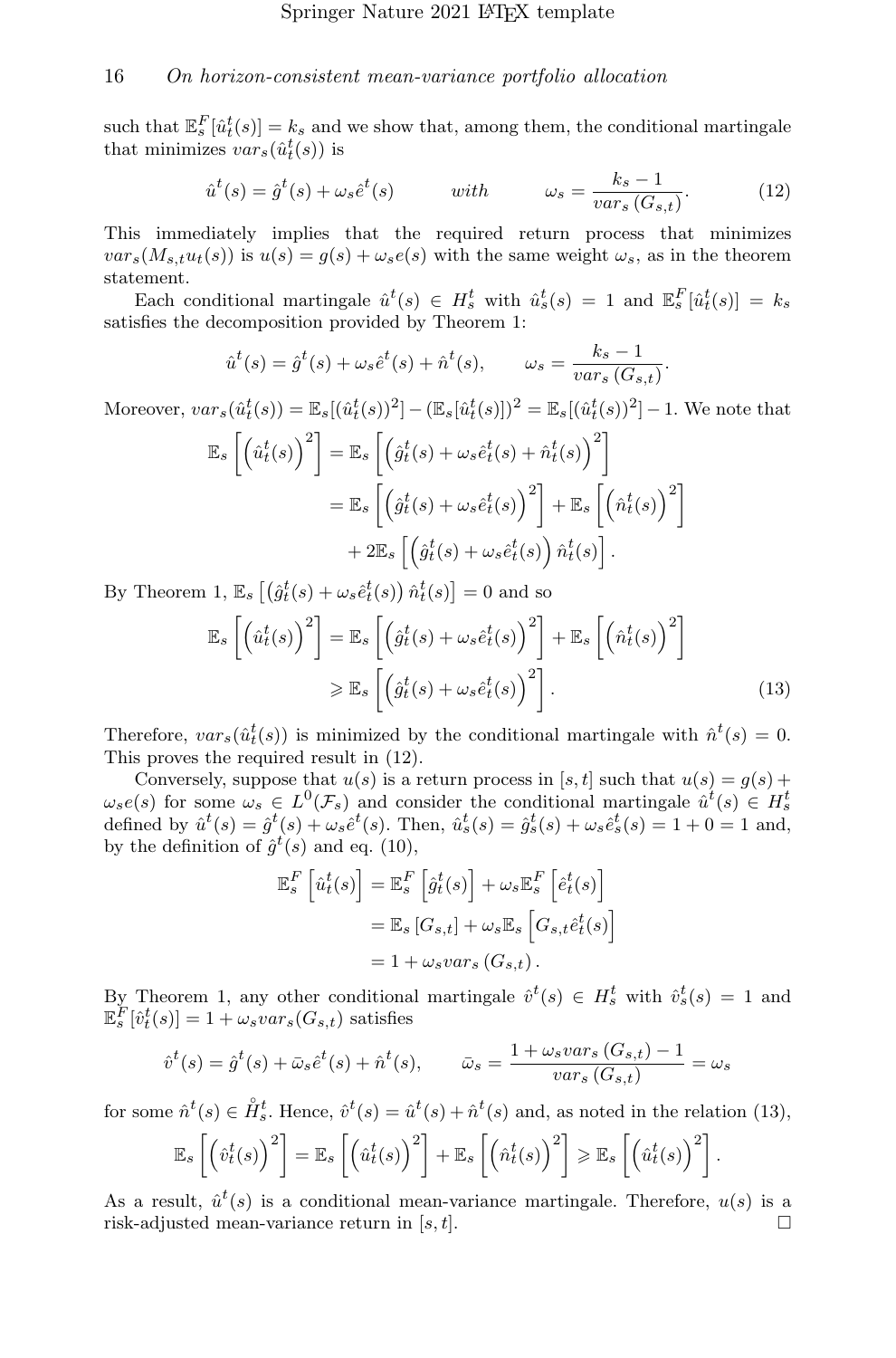As an example, consider the zero-coupon T-bond return process  $f(s)$  in [s, T]. By eq. [\(9\)](#page-11-1), such return process satisfies  $f(s) = g(s) + e(s)$  and so, by Theorem [3,](#page-14-0)  $f(s)$  minimizes the conditional variance of any  $M_{s,T}u_T(s)$  with  $\mathbb{E}_{s}^{F}[M_{s,T}u_{T}(s)] = \pi_{s}(1_{T})\mathbb{E}[G_{s,T}^{2}].$ 

Finally, note that at any risk-adjusted mean-variance return in  $[s, t]$  can be easily identified by its expectation under the physical measure. Indeed, if we fix  $\mathbb{E}_s[u_t(s)] = \tilde{h}_s$ , then the weight  $\omega_s$  is univocally determined by

<span id="page-16-1"></span>
$$
\omega_s = \frac{\tilde{h}_s - \mathbb{E}_s [g_t(s)]}{\mathbb{E}_s [e_t(s)]} = \frac{\tilde{h}_s - \mathbb{E}_s [g_t(s)]}{\mathbb{E}_s [f_t(s)] - \mathbb{E}_s [g_t(s)]}.
$$
\n(14)

As far as concrete applications are concerned, the actual implementation of a portfolio with a given expected return under the physical measure and that minimizes the variance in units of the log-optimal portfolio requires a two-step procedure. First, the investors need to derive the risk-adjusted mean variance frontier, as done in Theorem [3.](#page-14-0) This delivers a set of optimal (in the sense of Definition [1\)](#page-14-1) risk-adjusted expected returns and variances. Then, the investors need to find the risk-adjusted expected return that matches the expected return they are interested in under the physical measure. Once this physical expected return is mapped into a risk-adjusted one, the first step of the procedure delivers the desired optimal allocation. By construction, the variance under  $P$  of this portfolio will be larger than the one derived following the standard mean-variance approach. However, we now show that our optimal risk-adjusted portfolios enjoy a horizon-consistency property that helps in saving transaction costs.

#### <span id="page-16-0"></span>4.1 Horizon consistency

A fundamental property of our approach to mean-variance portfolio analysis is horizon consistency. Indeed, if a return process belongs to the risk-adjusted mean-variance frontier in  $[s, T]$ , then it is also on the risk-adjusted meanvariance frontier in [s, t] for any  $t \leq T$ . This feature is ultimately due to the fact that the decomposition of Corollary [2](#page-13-0) involves the whole return processes in the time range  $[s, T]$  and so there is a mechanical overlap with the decompositions built at shorter horizons.

From Theorem [3,](#page-14-0) the risk-adjusted mean-variance frontiers with different horizons (e.g. t and T) are generated by the same two return processes  $g(s)$ and  $e(s)$ . However, it is important to note that such frontiers are generally different because the returns  $g_t(s)$  and  $g_T(s)$  usually have different first and second moments. The same is true for  $e_t(s)$  and  $e_T(s)$ . Hence, a security or a buy-and-hold portfolio can belong to all the risk-adjusted mean-variance frontiers while featuring variable expected return and variance depending on the considered horizon.

To establish the horizon consistency of risk-adjusted mean-variance returns, for simplicity, we express the result by using the time indices  $t$  and  $T$ , but the result clearly holds for any  $t_1, t_2 \in [s, T]$  with  $t_1 \leq t_2$ .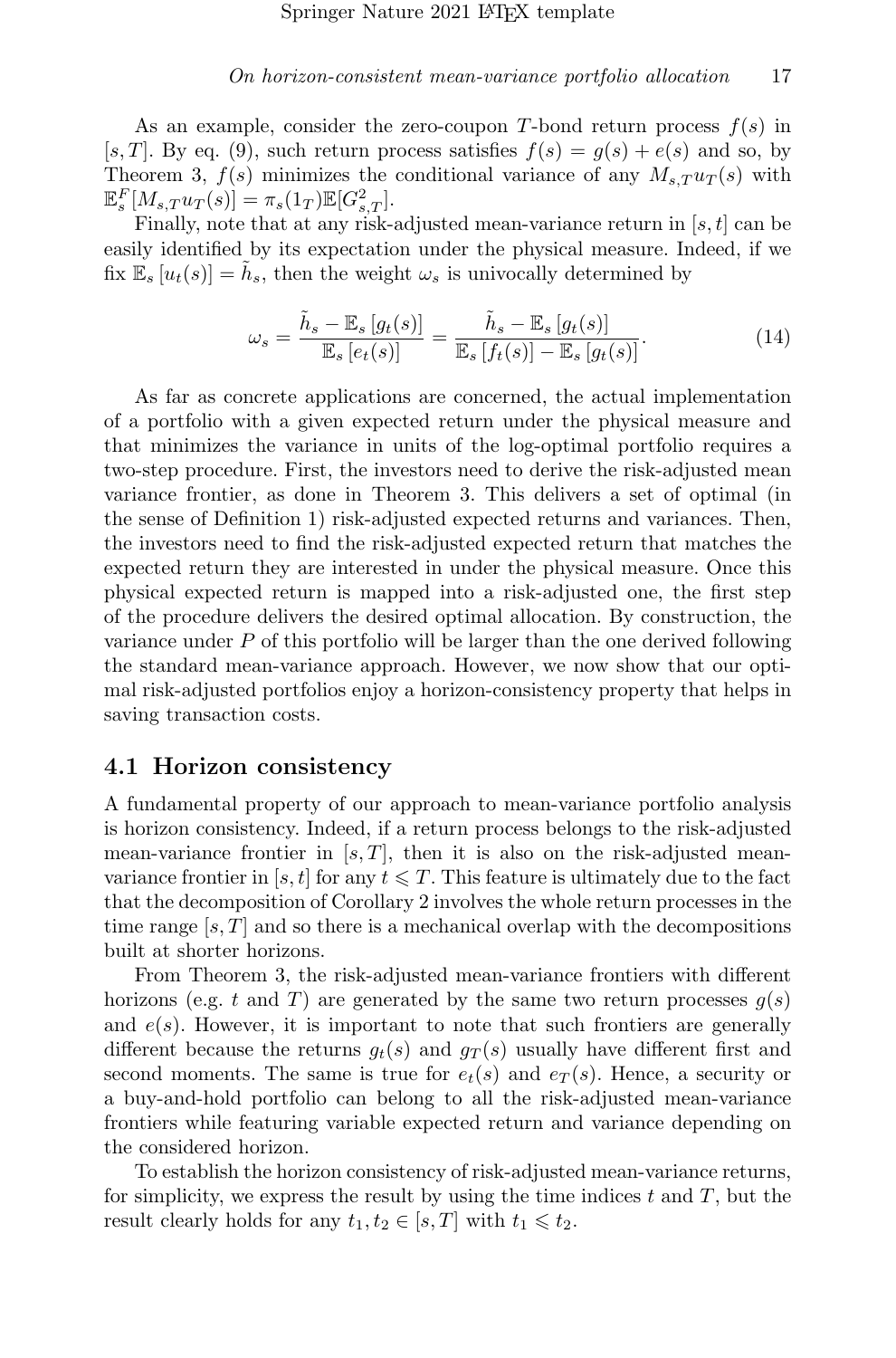<span id="page-17-0"></span>**Proposition 4** (Risk-adjusted mean-variance returns horizon consistency) Let  $t \in$  $[s, T]$ . A risk-adjusted mean-variance return in  $[s, T]$  is also a risk-adjusted meanvariance return in [s, t].

*Proof of Proposition [4](#page-17-0)* Let  $u(s)$  be a risk-adjusted mean-variance return in [s, T]. By Theorem [3,](#page-14-0)  $u(s) = g(s) + \omega_s e(s)$  for some  $\omega_s \in L^0(\mathcal{F}_s)$ . Such decomposition holds algebraically at any time in [s, t]. By Theorem [3](#page-14-0) again,  $u(s)$  is a risk-adjusted mean-variance return in  $[s, t]$ , too.

□

From the standpoint of interpretation, we can set s as today and consider portfolios with maturity  $T$  of one year. Moreover,  $t$  may identify a six-month horizon from now. We build at the same time our six-month and one-year horizon risk-adjusted mean-variance frontiers, based on the information available today. Proposition [4](#page-17-0) ensures that risk-adjusted mean-variance returns on the yearly frontier lie also on the six-month one. This feature is absent in classical mean-variance analysis. In fact, the standard construction does not provide any relation between the decompositions of returns at different horizons. On the contrary, the methodology that we propose relies on the decomposition of the underlying martingale processes and so return representations at different dates are interrelated. The practical benefit of our approach is that optimal risk-adjusted mean-variance returns are generated always by the same two return processes  $q(s)$  and  $e(s)$ , regardless the horizon. This means that, when standing at time zero and building two different risk-adjusted mean-variance buy-and-hold portfolios (one with a six-months maturity, one with a one-year maturity), we just need to invest in two return processes,  $q(s)$  and  $e(s)$ , for both portfolios. As pointed out before, we can select the two risk-adjusted mean-variance portfolios in such a way that their returns match our target expected returns under the physical measure, which is the starting point of all the applications of our technique in Section [5.](#page-18-0)

However, the mean excess return  $e(s)$  is defined in Subsection [3.3](#page-11-0) from purely theoretical reasons. To build the risk-adjusted mean-variance frontiers, one must assess whether  $e(s)$  is the return of a traded security (or a portfolio) in the market. Luckily, this question can be easily answered by observing that  $e(s)$  is the difference between the zero-coupon T-bond return and the logoptimal return (see eq. [\(9\)](#page-11-1)). Such returns are attainable in the market (see Subsection [2.1.1](#page-6-0) for the log-optimal portfolio) and so the risk-adjusted meanvariance frontiers can be implemented by using a traded security and a feasible portfolio. This logic leads to a Two-fund Separation Theorem (Theorem [5](#page-18-1) below), where the risk-adjusted frontiers are expressed in terms of  $q(s)$  and  $f(s)$ . Theorem [5](#page-18-1) establishes in our setting the celebrated result by [Merton](#page-38-10) [\(1972\)](#page-38-10), making the implementation of our frontiers immediate.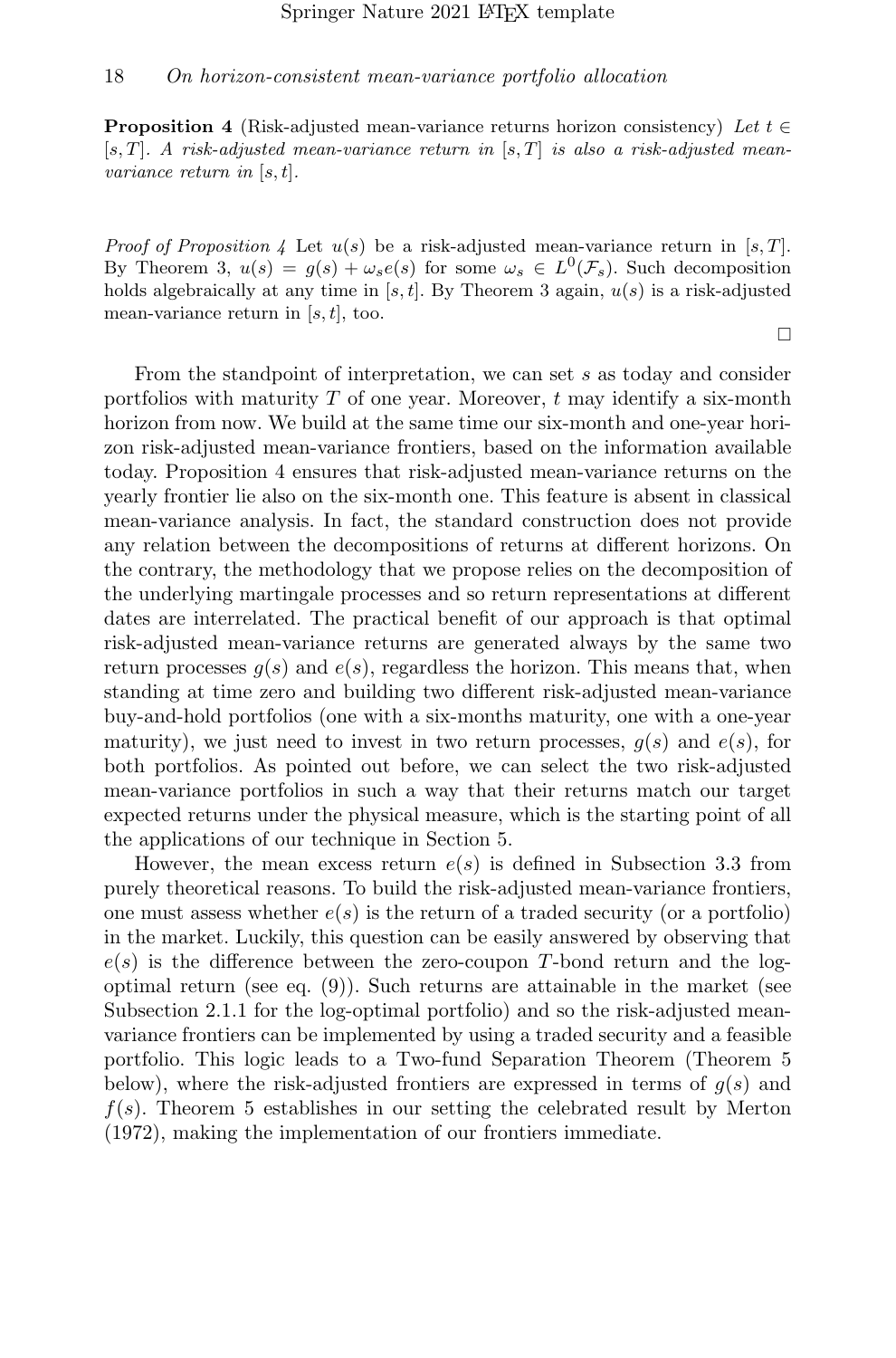<span id="page-18-1"></span>**Theorem 5** (Two-fund Separation) Given  $t \in [s, T]$ ,  $u(s)$  is a risk-adjusted meanvariance return in  $[s, t]$  if and only if

$$
u(s) = \alpha_s g(s) + (1 - \alpha_s) f(s)
$$

where  $\alpha_s \in L^0(\mathcal{F}_s)$ ,  $\alpha_s = 1 - \omega_s$  and  $\omega_s$  is obtained from Theorem [3.](#page-14-0)

*Proof of Theorem [5](#page-18-1)* Suppose that  $u(s)$  is a risk-adjusted mean-variance return in [s, t]. Then, Theorem [3](#page-14-0) guarantees that  $u(s) = g(s) + \omega_s e(s)$  for some  $\omega_s \in L^0(\mathcal{F}_s)$ . By eq. [\(9\)](#page-11-1),  $e(s) = f(s) - g(s)$  and the desired result obtains.

□

In words,  $g(s)$  and  $f(s)$  span the risk-adjusted mean-variance frontiers of asset returns at any horizon under consideration.

## <span id="page-18-0"></span>5 Simulations: multi-horizon mean-variance optimization

To ease the notation and for the sake of interpretability, in this section we fix  $s = 0$ , we omit the s subscript whenever possible and we denote return processes by u instead of  $u(s)$ .

As sketched in Section [1,](#page-1-0) we consider a multi-horizon mean-variance portfolio problem in the time interval  $[0, T]$ , where only buy-and-hold investment strategies set at time 0 are allowed. Our investor may be thought as a manager or a company that aims at building portfolios with target expected returns across a sequence of maturities  $t_1, t_2, \ldots, t_N$  with  $0 < t_1 < t_2 < \cdots < t_N = T$ . Each of these portfolios must be optimal in terms of the mean-variance criterion in its specific time horizon. The need to design such a term structure of portfolios may come from multi-horizon hedging reasons due, e.g. to cashflow management or medium-term production plans. The asset allocation across multiple horizons is decided ex ante because of costly, or even forbidden, rebalancing. A detailed example in the context of life annuities is provided in Subsection [5.3.](#page-25-0)

Specifically, the investor builds a portfolio with return process

$$
\sum_{i=1}^N \lambda^{(i)} u^{(i)},
$$

where each  $\lambda^{(i)} \in \mathbb{R}$  is the weight of the sub-portfolio *i*, i.e. the one with return process  $u^{(i)}$ , in the overall portfolio. Each  $u^{(i)}$  is properly a return process in  $[0, t_i]$  and the position of the sub-portfolio i is liquidated at time  $t_i$ . Moreover, each  $u^{(i)}$  solves

$$
\min \quad var\left(u_{t_i}^{(i)}\right) \qquad \text{sub} \quad \mathbb{E}\left[u_{t_i}^{(i)}\right] = h^{(i)}
$$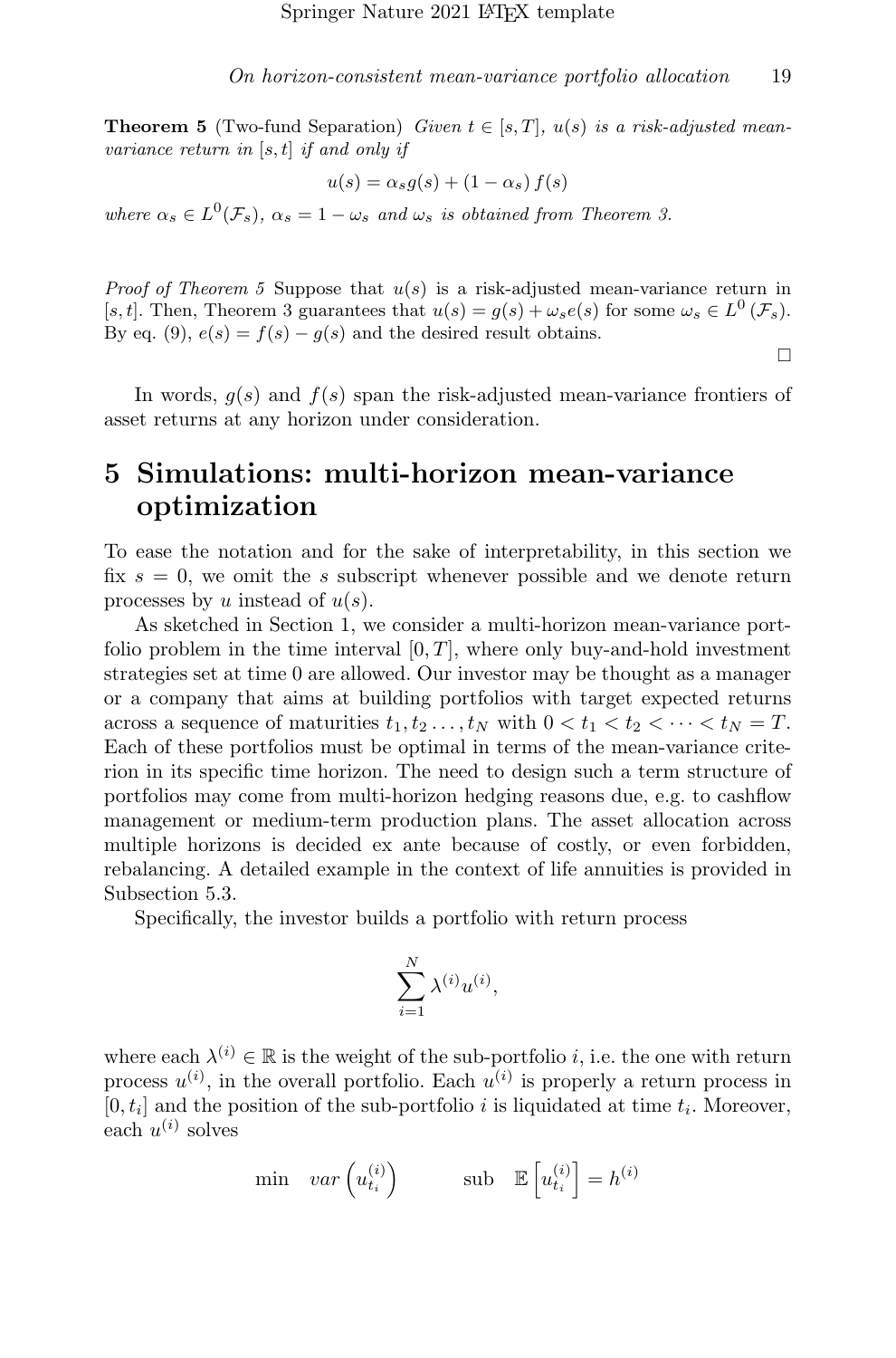with  $h^{(i)} \in \mathbb{R}$  given, for  $i = 1, ..., N$ . By construction, the weights  $\lambda^{(i)}$  are positive, they sum up to 1 and, in case the overall portfolio is equally-weighted,  $\lambda^{(i)} = 1/N$  for all *i*.

The unique solution to this optimization problem is achieved by subportfolios on the classical mean-variance frontier of [Hansen and Richard](#page-37-0)  $(1987)$ :<sup>[7](#page-19-0)</sup> at each date  $t_i$ 

$$
u_{t_i}^{(i)} = \frac{M_{0,t_i}}{\mathbb{E}\left[M_{0,t_i}^2\right]} + \widetilde{w}^{(i)} \left(1 - e^{-r_0^{t_i}(t_i - 0)} \frac{M_{0,t_i}}{\mathbb{E}\left[M_{0,t_i}^2\right]}\right), \qquad \widetilde{w}^{(i)} \in \mathbb{R}.
$$

By employing the return of zero-coupon bonds with expiry  $t_i$ , the Two-fund Separation Theorem permits to rewrite the classical mean-variance frontier in  $[0, t_i]$  as

$$
u_{t_i}^{(i)} = \widetilde{\alpha}^{(i)} \frac{M_{0,t_i}}{\mathbb{E}\left[M_{0,t_i}^2\right]} + \left(1 - \widetilde{\alpha}^{(i)}\right) f_{t_i}
$$

with  $\widetilde{\alpha}^{(i)} = 1 - \pi_0(1_{t_i})\widetilde{w}^{(i)}$ .<sup>[8](#page-19-1)</sup><br>For each horizon the

For each horizon  $t_i$ , the initial implementation of the sub-portfolio delivering the return process  $u^{(i)}$  in  $[0, t_i]$  requires the replication, by self-financing portfolio strategies, of the payoff at  $t_i$  that coincides with the pricing kernel  $M_{0,t_i}$ . Considering the whole sequence of maturities in the problem, N payoffs need to be replicated in order to implement the mean-variance optimal asset allocation. Depending on the severity of market incompleteness, the optimal solution may require costly approximations.

Hereby, we propose an alternative strategy by exploiting our riskadjusted mean-variance frontier. Although theoretically suboptimal, our frontier requires the replication of a single payoff at  $T$  (the log-optimal portfolio), for any number  $N$  of horizons involved. When asset replication is costly or difficult, this feature constitutes a sizable advantage, that may compensate the loss of mean-variance optimality with respect to the classical solution. From Theorem [3,](#page-14-0) for any  $i = 1, \ldots, N$ , we consider a sub-portfolio with return process

$$
v^{(i)} = g + \omega^{(i)} e,
$$

where  $\omega^{(i)}$  is chosen so that the expectation of  $v_{t_i}^{(i)}$  meets the target  $h^{(i)}$ as in eq. [\(14\)](#page-16-1). By Theorem [5,](#page-18-1) we build our sub-portfolios by exploiting the return process q of the log-optimal portfolio and the return process  $f$  of the zero-coupon T-bond. These two financial instruments are employed for any intermediate maturity  $t_i$ , as a consequence of horizon consistency. We finally compare the performance of the two families of sub-portfolios with returns  $u^{(i)}$ 

$$
f_{t_i} = \frac{M_{0,t_i}}{\mathbb{E}\left[M_{0,t_i}^2\right]} + \frac{1}{\pi_s \left(1_{t_i}\right)} \left(1 - e^{-r_0^{t_i}\left(t_i - 0\right)} \frac{M_{0,t_i}}{\mathbb{E}\left[M_{0,t_i}^2\right]}\right).
$$

<span id="page-19-0"></span><sup>&</sup>lt;sup>7</sup>It is useful to remember that, in the notation of [Hansen and Richard](#page-37-0) [\(1987\)](#page-37-0),  $r^*$  =  $M_{0,t_{i}}/\mathbb{E}[M_{0,t_{i}}^{2}] \text{ and } z^{*}=1-e^{-r_{0}^{t_{i}}(t_{i}-0)}M_{0,t_{i}}/\mathbb{E}[M_{0,t_{i}}^{2}].$ 

<span id="page-19-1"></span><sup>8</sup> Indeed, such pure discount bonds belong to the frontier because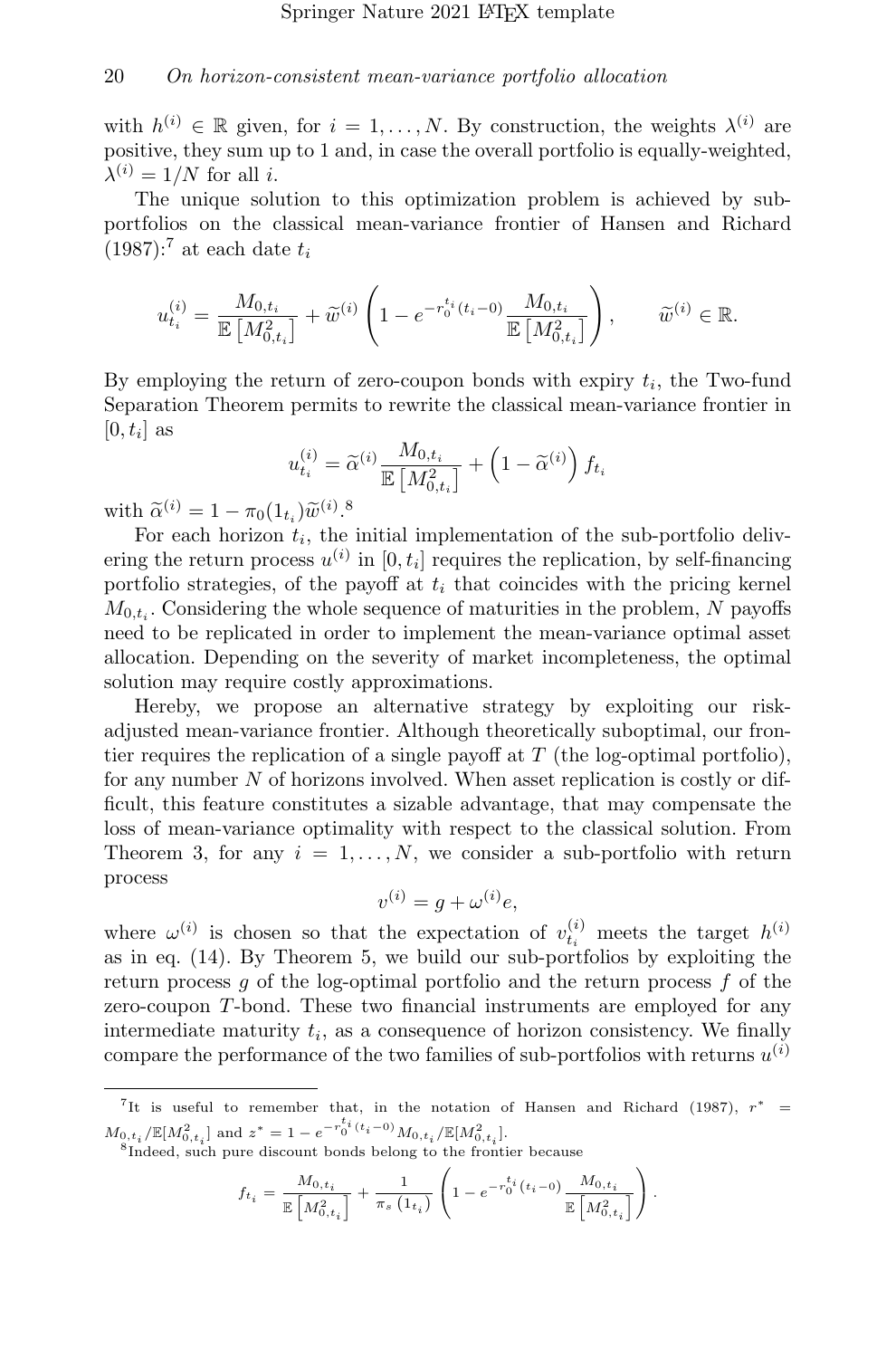and  $v^{(i)}$ , respectively, by considering the transaction costs and their impact on the Sharpe ratios.

Specifically, we assume that transaction costs are present in the market and, similarly to [Irle and Sass](#page-37-13) [\(2006\)](#page-37-13), they are composed of trading and replication costs.

Trading costs are constant for every asset unit and apply to both short and long positions. Their total amount is *proportional* to traded volumes. In our simulations, the implementation of each classical mean-variance sub-portfolio *i* generates the trading costs  $c(|\tilde{\alpha}^{(i)}| + |1 - \tilde{\alpha}^{(i)}|)$  with  $c > 0$ . The analogous expression with  $\alpha^{(i)} = 1 - \omega^{(i)}$  delivers the trading costs of the risk-adjusted expression with  $\alpha^{(i)} = 1 - \omega^{(i)}$  delivers the trading costs of the risk-adjusted mean-variance return  $v^{(i)}$ .

As for the replication costs, we assume that the design of the replication strategies for  $g_T$  and  $M_{0,t_i}/\mathbb{E}[M_{0,t_i}^2]$  at any horizon  $t_i$  entails a positive fixed cost  $C$  for any (possibly linearly independent) security.<sup>[9](#page-20-0)</sup> Therefore, the implementation of each classical mean-variance sub-portfolio  $i$  requires the additional expenditure of C. On the contrary, if we proportionally spread the replication cost of  $g_T$  across the maturities  $t_1, \ldots, t_N$ , each horizon-consistent sub-portfolio *i* needs to bear the cost  $\lambda^{(i)}C$ . As a result, each mean-variance optimal sub-portfolio  $i$  and each risk-adjusted mean-variance sub-portfolio  $i$ have implementation costs, respectively,

<span id="page-20-1"></span>
$$
C + c\left(\left|\widetilde{\alpha}^{(i)}\right| + \left|1 - \widetilde{\alpha}^{(i)}\right|\right) \qquad \text{and} \qquad \lambda^{(i)}C + c\left(\left|\alpha^{(i)}\right| + \left|1 - \alpha^{(i)}\right|\right). \tag{15}
$$

Accordingly, the overall implementation costs of the two portfolios are:

$$
CN + c\sum_{i=1}^{N} \lambda^{(i)} \left( \left| \widetilde{\alpha}^{(i)} \right| + \left| 1 - \widetilde{\alpha}^{(i)} \right| \right) \quad \text{and} \quad C + c\sum_{i=1}^{N} \lambda^{(i)} \left( \left| \alpha^{(i)} \right| + \left| 1 - \alpha^{(i)} \right| \right).
$$

In terms of risk/return trade-off, at any horizon  $t_i$  we consider a modified Sharpe ratio given by the difference of the Sharpe ratio and the ratio between transaction costs (as percentage of the initial capital) and standard deviation. In this way, the expected return of each sub-portfolio  $i$  is reduced by the proper implementation costs of eq. [\(15\)](#page-20-1):

modified Sharpe ratio = Sharpe ratio 
$$
-\frac{\text{transaction costs}}{\text{standard deviation}}
$$
.

The modified Sharpe ratio can be negative even if the Sharpe ratio is positive. Interestingly, the modified Sharpe ratios can reverse the relations between the Sharpe ratios of the classical and the risk-adjusted mean-variance optimal strategies, making the risk-adjusted approach valuable. This happens in the simulations of Subsections [5.2](#page-23-0) and [5.3.](#page-25-0) Subsection [5.1](#page-21-0) describes the market in which we set such simulations.

<span id="page-20-0"></span> $9$ To keep the terminology parsimonious, we use the terms *replication costs* even when we have the explicit formulas to build the portfolio under consideration, as it is for the log-optimal portfolio (Subsections [2.1.1](#page-6-0) and [5.1\)](#page-21-0). In this case, we face construction or approximations costs.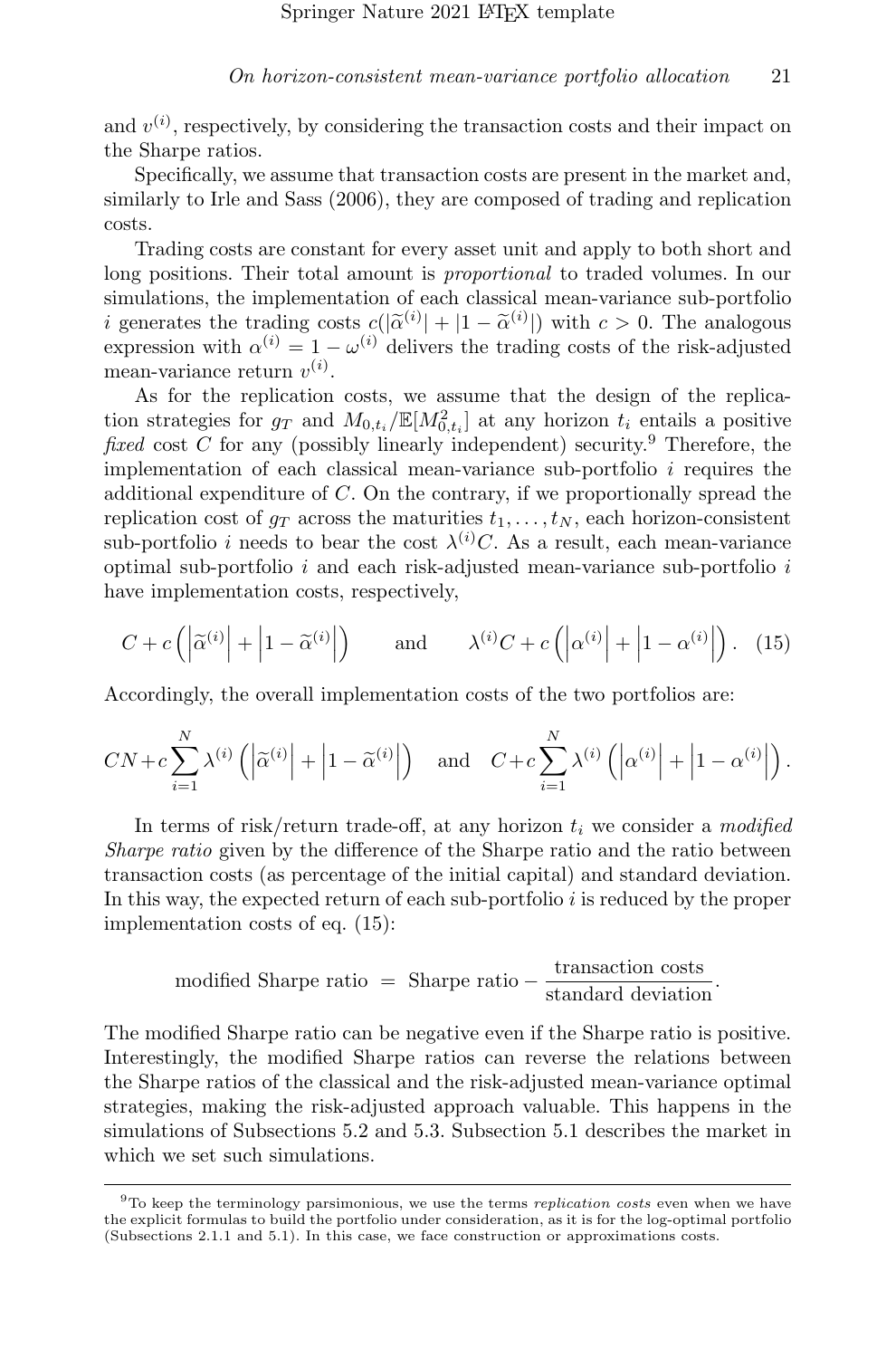#### <span id="page-21-0"></span>5.1 Reference market

As in App. B of [Brigo and Mercurio](#page-36-10) [\(2006\)](#page-36-10), we assume that short-term rates move as in [Vasicek](#page-38-11) [\(1977\)](#page-38-11) model in the time interval  $[0, T]$  with positive parameters  $k, \theta, \sigma$ . Then, we consider a stock price X that follows a geometric Brownian motion with volatility  $\eta > 0$ , correlated with interest rates shocks. The instantaneous correlation between the two underlying Wiener processes is  $\phi$ . We orthogonalize the two sources of randomness and consider, without loss of generality, the dynamics

$$
\begin{cases} dX_t = X_t Y_t dt + \eta X_t \left[ \phi dW_t^Q + \sqrt{1 - \phi^2} dZ_t^Q \right] \\ dY_t = k \left( \theta - Y_t \right) dt + \sigma dW_t^Q, \end{cases}
$$

where  $W^Q$  and  $Z^Q$  are independent Wiener processes. A money market account with dynamics  $dB_t = Y_t B_t dt$  is also present. A more general model with two risky stocks is illustrated in App. [C.](#page-33-0)

Yields to maturity are affine, i.e.  $r_t^T(T-t) = -A(t,T) + B(t,T)Y_t$ , with

$$
A(t,T) = \left(\theta - \frac{\sigma^2}{2k^2}\right) (B(t,T) - T + t) - \frac{\sigma^2}{4k} B^2(t,T)
$$

and  $B(t,T) = (1 - e^{-k(T-t)})/k$ . The pure discount T-bond price at time t is function of t and  $Y_t$ , obtained from Itô's formula. Hence, beyond the money market account, the assets that generate the market are

<span id="page-21-3"></span>
$$
\begin{cases}\n dX_t = X_t Y_t \, dt + \eta X_t \left[ \phi dW_t^Q + \sqrt{1 - \phi^2} dZ_t^Q \right] \\
 d\pi_t (1_T) = \pi_t (1_T) Y_t dt - \pi_t (1_T) B(t, T) \sigma dW_t^Q.\n\end{cases} \tag{16}
$$

At the same time, under the physical measure,

<span id="page-21-1"></span>
$$
\begin{cases}\n dX_t = X_t \mu_t^X dt + \eta X_t \left[ \phi dW_t^P + \sqrt{1 - \phi^2} dZ_t^P \right] \\
 d\pi_t (1_T) = \pi_t (1_T) \mu_t^P dt - \pi_t (1_T) B(t, T) \sigma dW_t^P,\n\end{cases} \tag{17}
$$

where  $\mu^X$  and  $\mu^{\pi}$  are adapted processes. They are related to the drifts under Q via the bivariate process of market price of risk  $[\nu^W, \nu^Z]'$  such that

$$
\begin{bmatrix} dW_t^Q \\ dZ_t^Q \end{bmatrix} = \begin{bmatrix} \nu_t^W \\ \nu_t^Z \end{bmatrix} dt + \begin{bmatrix} dW_t^P \\ dZ_t^P \end{bmatrix}.
$$

Specifically,

<span id="page-21-2"></span>
$$
\begin{bmatrix} \eta \phi & \eta \sqrt{1 - \phi^2} \\ -B(t, T)\sigma & 0 \end{bmatrix} \begin{bmatrix} \nu_t^W \\ \nu_t^Z \end{bmatrix} = \begin{bmatrix} \mu_t^X - Y_t \\ \mu_t^T - Y_t \end{bmatrix}
$$
 (18)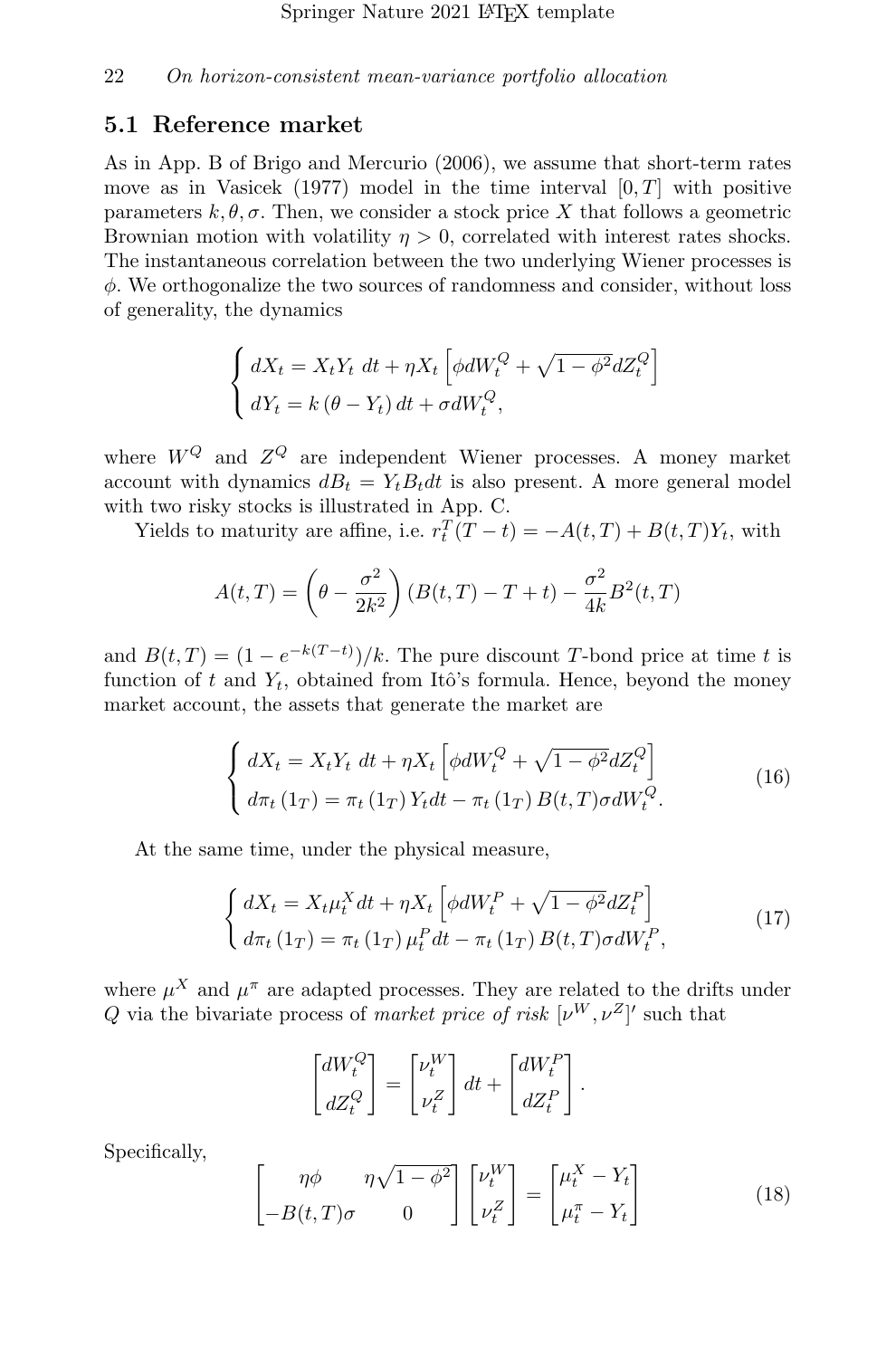so that

<span id="page-22-1"></span>
$$
\nu_t^W = -\frac{\mu_t^{\pi} - Y_t}{B(t, T)\sigma}, \qquad \nu_t^Z = \frac{\mu_t^X - Y_t - \eta \phi \nu_t^W}{\eta \sqrt{1 - \phi^2}}.
$$
 (19)

At any  $t \in [0, T]$ , the Radon-Nikodym derivative of Q with respect to P on  $\mathcal{F}_t$ is

$$
L_t = e^{-\frac{1}{2}\int_0^t \left[ \left( \nu_\tau^W \right)^2 + \left( \nu_\tau^Z \right)^2 \right] d\tau - \int_0^t \nu_\tau^W dW_\tau^P - \int_0^t \nu_\tau^Z dZ_\tau^P}
$$

and we assume that the Novikov condition is satisfied, that is  $\mathbb{E}[e^{\frac{1}{2}\int_0^T [(\nu_t^W)^2 + (\nu_t^Z)^2]dt}]$  is finite. Moreover, we postulate that  $\mu_t^{\pi}$  =  $(1 - \xi B(t, T)\sigma) Y_t$  for some  $\xi > 0$  so that  $\nu_t^W = \xi Y_t$ , in line with the usual approach of Vasicek short-term rates. Finally, the dynamics of the pricing kernel are given by

<span id="page-22-0"></span>
$$
\frac{dM_{0,t}}{M_{0,t}} = -Y_t dt - \nu_t^W dW_t^P - \nu_t^Z dZ_t^P.
$$
\n(20)

The parameters that we use in the simulations of the interest rate process are  $k = 1, \theta = 0.05$  and  $\sigma = 0.01$  with initial value  $Y_0 = 0.02$ , on a monthly time grid. Moreover, we set  $\eta = 0.1$  and  $\phi = 0.1$ , and we assume that the drift of the stock price under the physical measure is  $\mu_t^X = Y_t + 0.05$ .

As we described in Subsection [2.1.1,](#page-6-0) the log-optimal portfolio can be constructed via a self-financing strategy whose dynamics can be derived from the application of Itô's formula to eq.  $(20)$ . Indeed, the price process of the logoptimal portfolio satisfies  $N_t = M_{0,t}^{-1}$  at any time t. Similarly to eq. [\(3\)](#page-7-2), we find

$$
\frac{dN_t}{N_t} = \left[ Y_t + (\nu_t^W)^2 + (\nu_t^Z)^2 \right] dt + \nu_t^W dW_t^P + \nu_t^Z dZ_t^P.
$$

The latter equation can be expressed in terms of the infinitesimal price variations of the traded securities by recalling that  $dt = dB_t/(Y_tB_t)$  and by inverting the linear system in [\(17\)](#page-21-1):

$$
\begin{cases}\ndZ_t^P = \frac{1}{\eta X_t \sqrt{1 - \phi^2}} dX_t + \frac{\phi}{\pi_t (1_T) B(t, T) \sigma \sqrt{1 - \phi^2}} d\pi_t (1_T) \\
-\left(\mu_t^X + \frac{\eta \phi \mu_t^{\pi}}{B(t, T) \sigma}\right) \frac{1}{\eta \sqrt{1 - \phi^2} Y_t B_t} dB_t \\
dW_t^P = -\frac{1}{\pi_t (1_T) B(t, T) \sigma} d\pi_t (1_T) + \frac{\mu_t^{\pi}}{Y_t B_t B(t, T) \sigma} dB_t.\n\end{cases}
$$

We obtain

 $dN_t = \theta_t^B dB_t + \theta_t^{\pi} d\pi_t (1_T) + \theta_t^X dX_t,$ 

where  $\theta_t^B$ ,  $\theta_t^{\pi}$  and  $\theta_t^X$  are the units of assets in the self-financing strategy with values  $N_t$ . Specifically,

$$
\begin{aligned}\n\theta_t^B &= \frac{1}{B_t} \left( N_t - \theta_t^\pi \pi_t \left( 1_T \right) - \theta_t^X X_t \right) \\
\theta_t^\pi &= \frac{1}{\pi_t (1_T) B(t, T) \sigma} \left( -\nu_t^W + \frac{\nu_t^Z \phi}{\sqrt{1 - \phi^2}} \right) N_t \\
\theta_t^X &= \frac{\nu_t^Z}{\eta X_t \sqrt{1 - \phi^2}} N_t.\n\end{aligned}
$$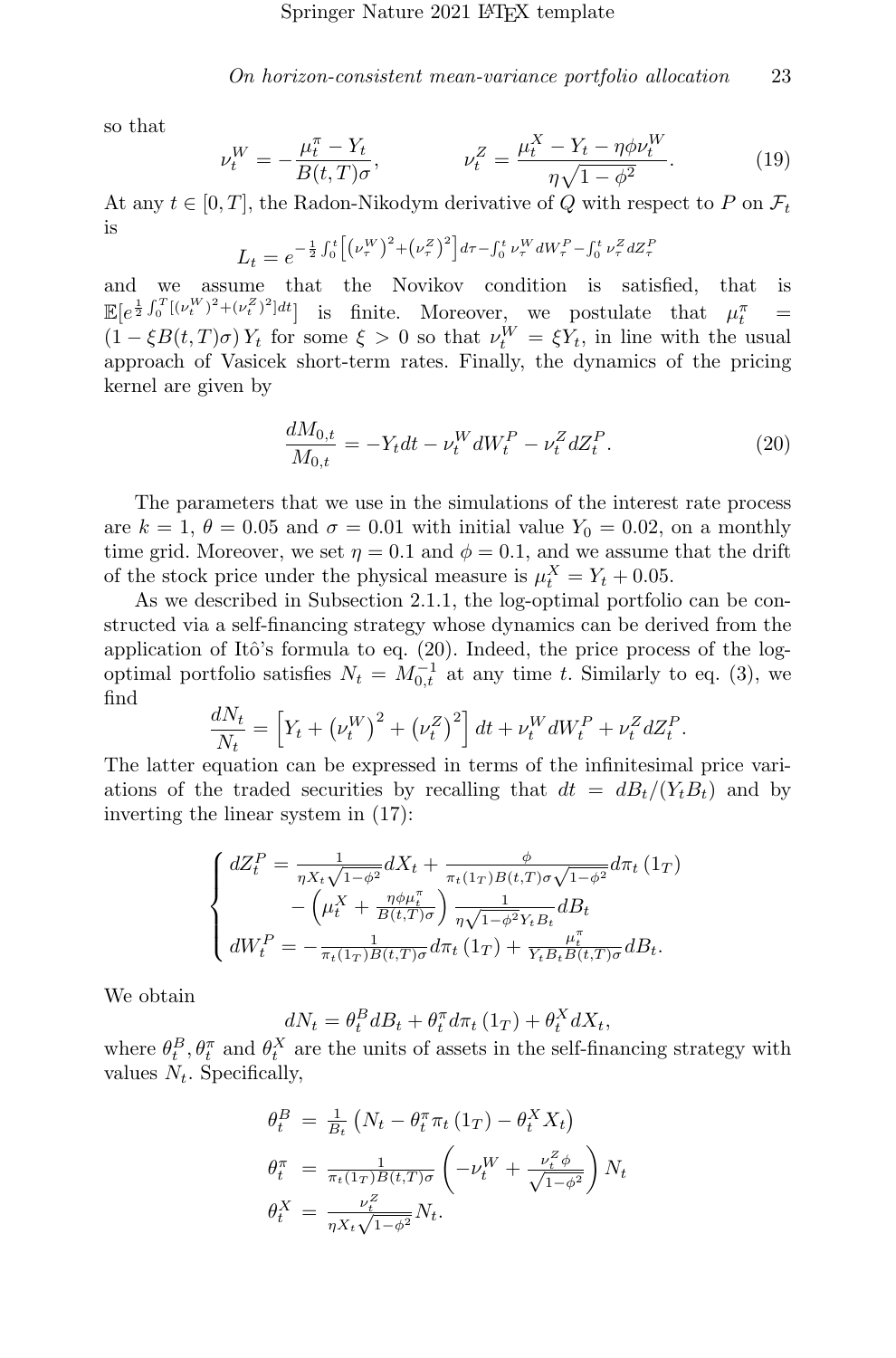One can also observe that the asset units  $\theta_t^{\pi}$  and  $\theta_t^X$  are the solutions of the linear system

$$
\left[\theta_t^X X_t, \quad \theta_t^\pi \pi_t\left(1_T\right)\right] = \left[\mu_t^X - Y_t, \quad \mu_t^\pi - Y_t\right] \left(\Sigma \Sigma'\right)^{-1} N_t,
$$

where  $\Sigma$  denotes the matrix in [\(18\)](#page-21-2). This property is in line with the traditional approach for the log-optimal portfolio construction illustrated in Chapter 15 of [Luenberger](#page-37-14)  $(1997)$  and in Chap. 20 of Björk  $(2009)$  with constant interest rates.

#### <span id="page-23-0"></span>5.2 A six-horizon mean-variance optimization

In this set of simulations, we consider an equally-weighted portfolio over six horizons:  $N = 6$  and  $\lambda^{(i)} = 1/N$  for all  $i = 1, ..., 6$ . We employ a monthly time grid and horizons  $t_1, \ldots, t_6$  associated with six subsequent semesters. We set the target means equal to  $h^{(i)} = 1.06$  for  $i = 1, ..., 6$ . In other words, we are assuming that the investor wants to obtain a 6% flat return at the end of each of six subsequent semesters by investing in 6 equally weighted buy-andhold sub-portfolios built at time 0. The cashflows obtained at the end of each semester from the liquidation of the related sub-portfolio are not re-invested.

We simulate both the classical and the risk-adjusted multi-period portfolios described above. We, then, repeat the exercise by employing, in total, 30 different seeds for the initial Gaussian random sampling to obtain a sample of averages and standard deviations of each sub-portfolio  $i$  with return process  $u^{(i)}$  or  $v^{(i)}$  and horizon  $t_i$ , for  $i = 1, ..., 6$ . Sharpe ratios are computed by using as reference risk-free securities pure discount bonds at increasing maturities. Results are summarized in Figure [5.2,](#page-23-0) where standard deviations, Sharpe ratios and modified Sharpe ratios are scaled by the weights  $\lambda^{(i)}$ . Every simulated sub-portfolio matches perfectly the target means  $h^{(i)}$  at the proper horizon for  $i = 1, \ldots, 6$ . As predicted by the theory, classical mean-variance subportfolios display lower standard deviations than our risk-adjusted strategies, whose advantage relies on a parsimonious implementation.

In our simulations the loadings of the risk-adjusted sub-portfolios are smaller than the ones of the classical mean-variance strategies, requiring to buy or sell fewer assets. We visualize this fact in the medium panels of Figure [5.2,](#page-23-0) where we plot the absolute values of  $\alpha^{(i)}$  and  $\tilde{\alpha}^{(i)}$  at each horizon  $t_i$ . The graphs depict the units of risky assets - i.e. the ones associated with  $g_T$  and  $M_{0,t_i}/{\mathbb E}[M_{0,t_i}^2]$  respectively - contained in each sub-portfolio. The exposure to the risky securities is higher at horizons near in time. However, at any horizon, the loadings in the risk-adjusted sub-portfolios are lower than the ones in the classical sub-portfolios (with slightly lower dispersion). Consequently, the implementation of the portfolio with return processes  $v^{(i)}$  involves narrower long (or short) positions, both in  $g$  and in  $f$ , a valuable feature in case of short-selling constraints.

The medium panels of Figure [5.2](#page-23-0) give also an idea of the magnitude of the transaction costs of both portfolios that we summarize in the top-right panel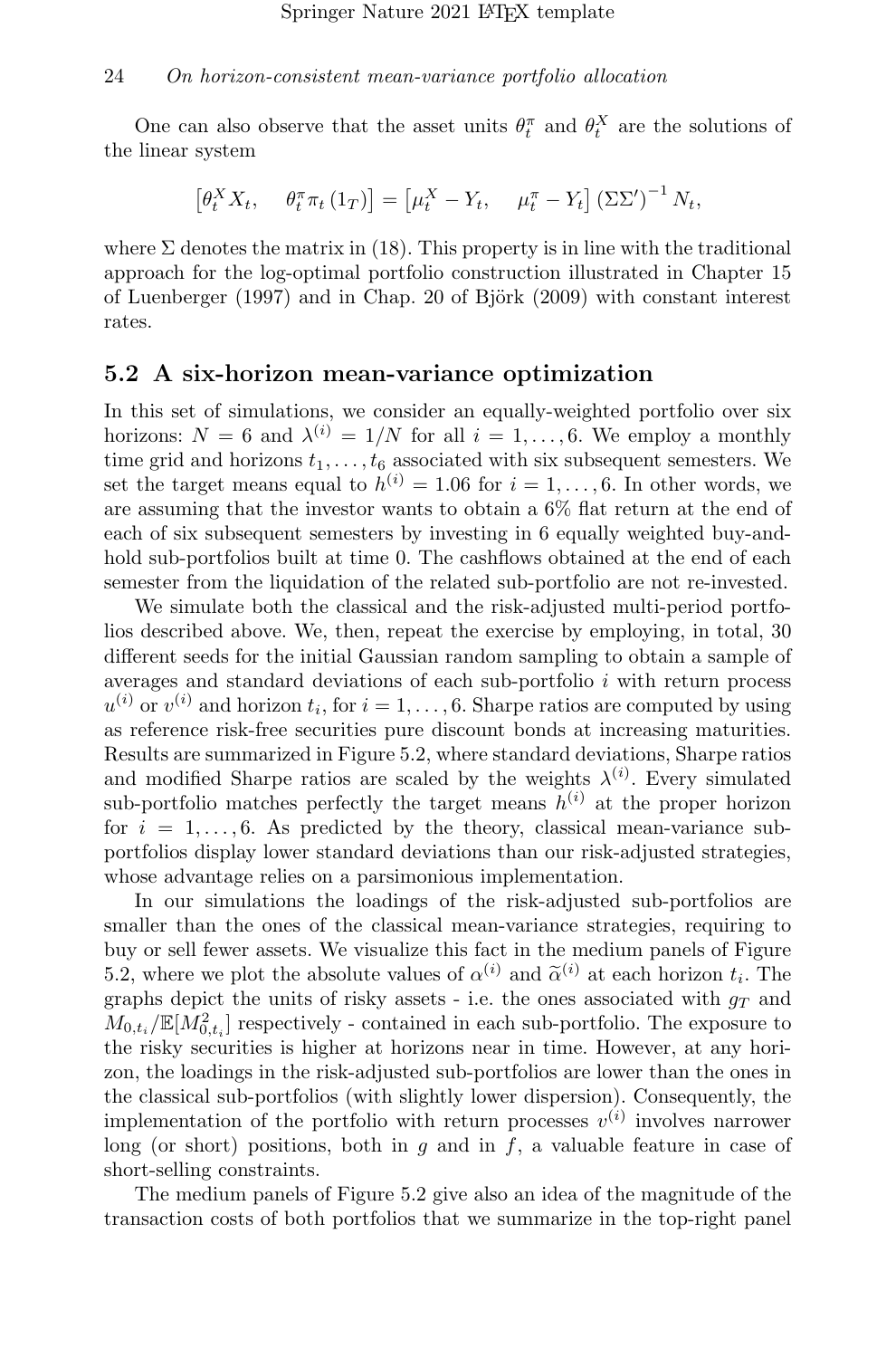

Fig. 1 Red (resp. blue) lines, bars and boxes refer to the classical (resp. riskadjusted) mean-variance solution for the problem of Subsection [5.2.](#page-23-0) Standard deviations, Sharpe ratios and modified Sharpe ratios are scaled by the weights  $\lambda^{(i)}$ for all  $i = 1, \ldots, 6$ . 90% confidence intervals for these variables are represented. The top-right panel represents the transaction costs of the risk-adjusted portfolio (blue for replication costs, light blue for trading costs) and of the classical mean-variance portfolio (red for replication costs, light red for trading costs). Medium panels contain the box-and-whisker plot at  $25<sup>th</sup>$  and  $75<sup>th</sup>$  percentiles and the bar plot of loadings  $|\alpha^{(i)}|$  and  $|\tilde{\alpha}^{(i)}|$  at all horizons.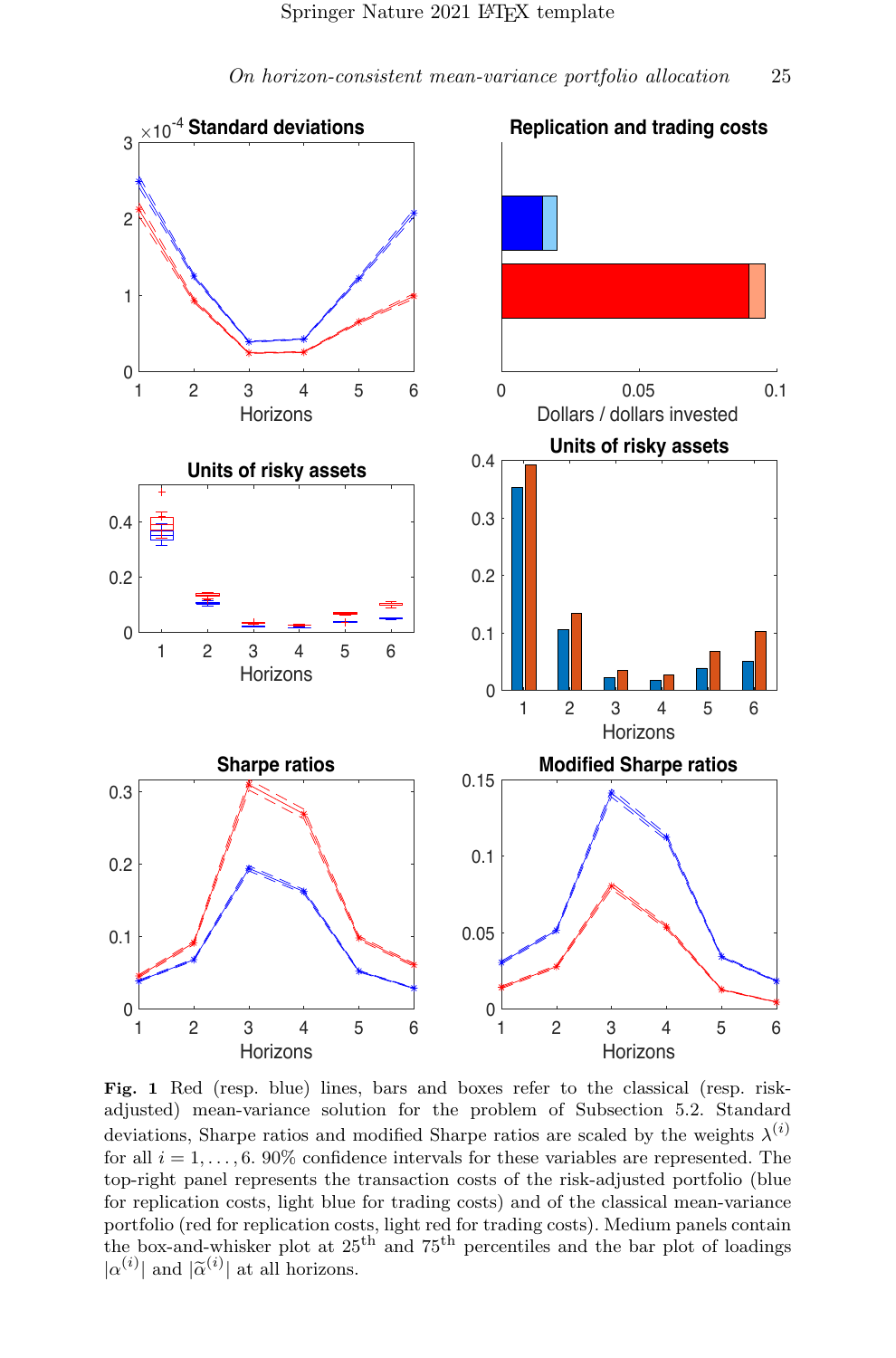by setting  $c = $0.005$  and  $C = $0.015$ . Under this assumption, by considering an initial investment of \$100, total transaction costs roughly amount to \$10 if the investor builds the portfolios according to the standard mean-variance frontier, and to \$2 if the investor exploits our risk-adjusted mean-variance frontier.

The reduction of the implementation costs of the risk-adjusted approach impacts the risk/return trade-off between the two strategies, as we can see in the bottom panels of Figure [5.2.](#page-23-0) Indeed, after including the transaction costs, the modified Sharpe ratio indicates that the risk-adjusted solution is the best performing. The excess standard deviation of the risk-adjusted portfolio is fully compensated by its reduced transaction costs (in particular, replication costs), as captured by the modified Sharpe ratio.

#### <span id="page-25-0"></span>5.3 A life annuity application

Still in the market of Subsection [5.1,](#page-21-0) we compare the risk-adjusted and the classical mean-variance approaches in the context of a life annuity.

Consider a life annuity payed with a lump sum at date 0 by a cohort of subscribers (see e.g. Chap. 5 in [Bower et al., 1997\)](#page-36-11). The annuity provides yearly payments to each subscriber until the subscriber dies. The insurance company invests the received capital in N sub-portfolios with increasing horizons that allow to meet the future payments. For example, we can assume that each sub-portfolio has target return  $h^{(i)} = 1.05$  for  $i = 1, ..., N$  with  $N = 20$  years.

The random variable time-until-death captures the difference between the insured's age at death and the age at subscription. It gives an idea of the potential length of the life annuity. We suppose that the cumulative distribution of time-until-death is  $\mathcal{P}(t_i) = 1 - e^{-\gamma t_i^3}$  defined on the years  $t_i = i$ for  $i = 1, 2, \ldots, 20$ . This specification ensures a unimodal distribution with a peak at around ten years if we set  $\gamma = 0.001$ . Importantly, the weight of each sub-portfolio *i* depends on the proportion of survivors at the horizon-year  $t_i$ , i.e.

$$
\lambda^{(i)} = \frac{1 - \mathcal{P}(t_i)}{\sum_{i=1}^{20} (1 - \mathcal{P}(t_i))}.
$$

If the company aims at reducing the risk of each sub-portfolio, it can consider a (classical or risk-adjusted) mean-variance approach for each return process  $u^{(i)}$  satisfying  $\mathbb{E}[u_{t_i}^{(i)}] = 1.05$  for  $i = 1, ..., 20$ .

Similarly to Subsection [5.2,](#page-23-0) we scale standard deviations, Sharpe ratios and modified Sharpe ratios in the two approaches by the weights  $\lambda^{(i)}$  for  $i =$  $1, \ldots, 20$ . In so doing, we account for the amount of surviving subscribers at each horizon. As to transaction costs, we set  $c = $0.003$  and  $C = $0.006$ . Results are summarized in Figure [5.3.](#page-25-0)

In the top-left panel of the figure, the excess standard deviation of riskadjusted sub-portfolios is more evident at intermediate horizons and vanishes when maturities approach 20 years, in agreement with the scaling induced by the time-until-death. The top-right panel highlights the difference in transaction costs between the two frontiers. The convenience of the risk-adjusted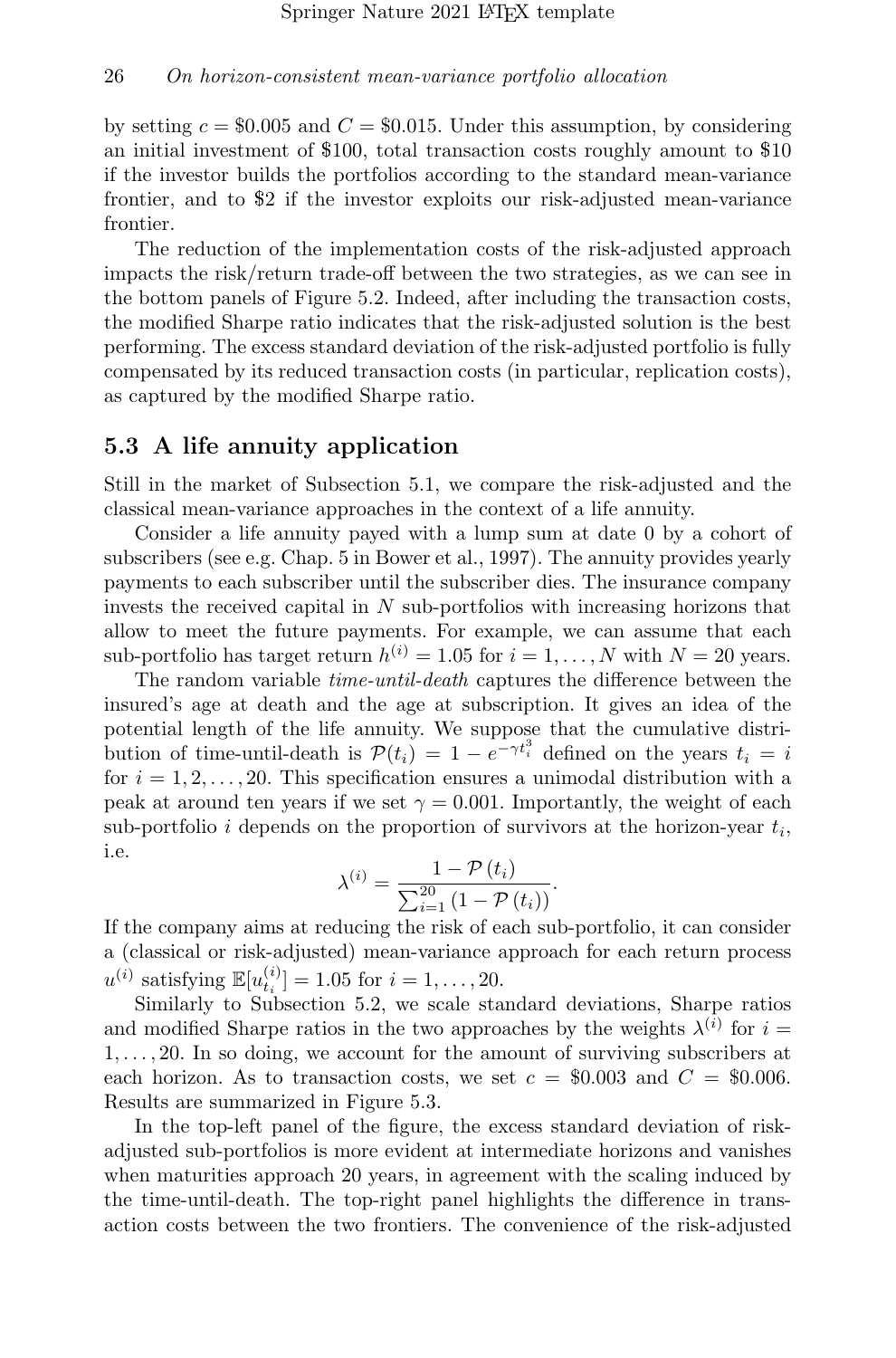

On horizon-consistent mean-variance portfolio allocation 27

Fig. 2 Red (resp. blue) lines, bars and boxes refer to the classical (resp. riskadjusted) mean-variance solution for the life-annuity problem. Standard deviations, Sharpe ratios and modified Sharpe ratios are scaled by the weights  $\lambda^{(i)}$  for all  $i = 1, \ldots, 20$ . 90% confidence intervals for these variables are represented. The topright panel represents the transaction costs of the risk-adjusted portfolio (blue for replication costs, light blue for trading costs) and of the classical mean-variance portfolio (red for replication costs, light red for trading costs).

approach comes from the replication of one risky payoff instead of the  $N = 20$ payoffs required by the classical mean-variance optimal strategies. The reduction in the implementation costs affects the portfolio performance, as we can note from the Sharpe ratios and the modified Sharpe ratios in the bottom panels. Without considering the transaction costs, the standard mean-variance approach outperforms the optimal risk-adjusted strategy. Nevertheless, the introduction of the implementation costs reverses the conclusion: the classical mean-variance optimal portfolio turns out to have a lower (and sometimes negative) modified Sharpe ratio. This effect is mostly due to the number of payments in the life annuity contract, which requires the replication of many risky securities.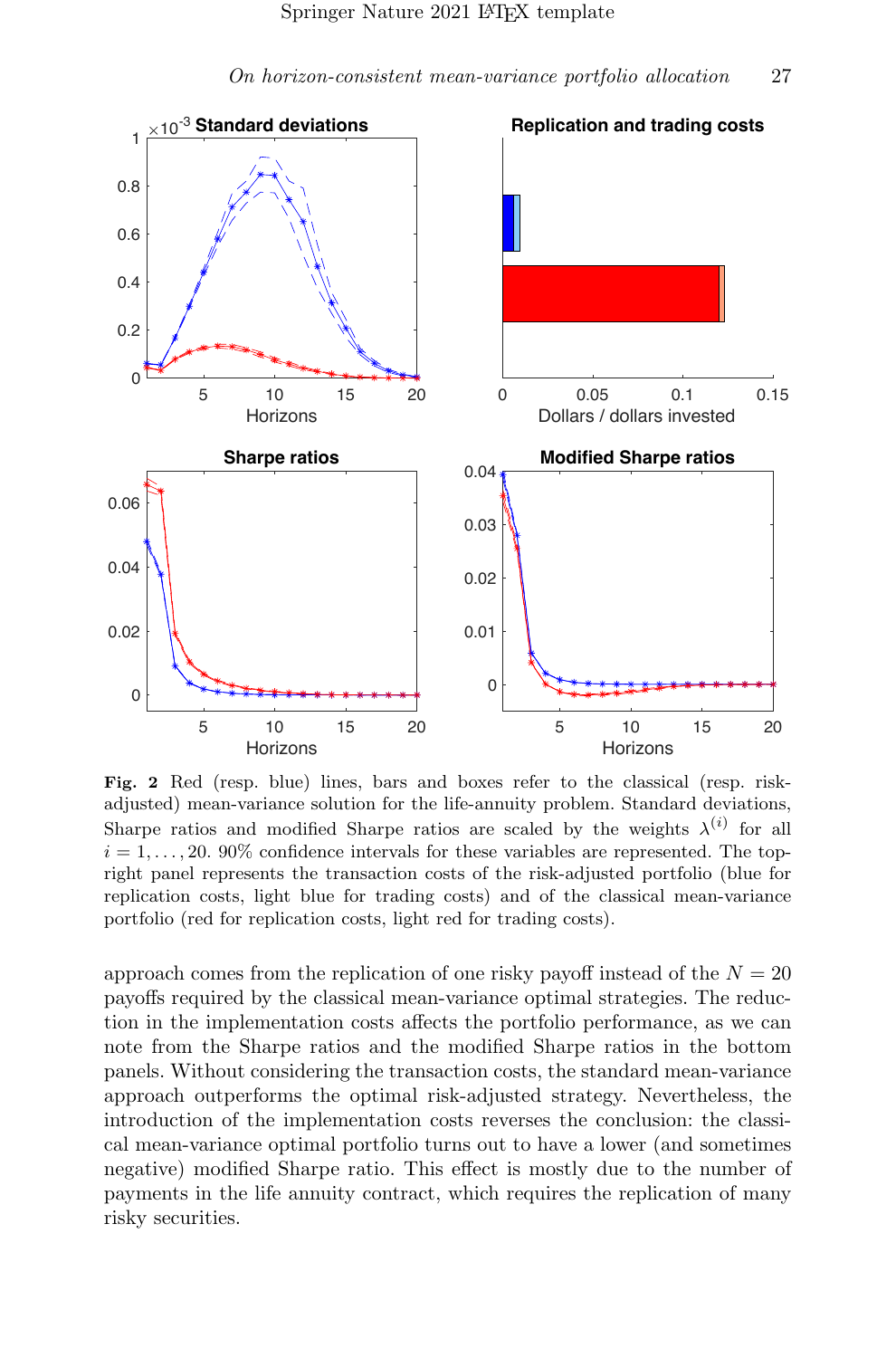## <span id="page-27-0"></span>6 Mean-variance frontier and optimal consumption-investment

We provide a microeconomic foundation of the risk-adjusted mean-variance frontier of returns described by Theorem [3.](#page-14-0) Similarly to [Cochrane](#page-36-1) [\(2014\)](#page-36-1), we show that optimal investments from date  $s$  to date  $T$  produce return processes that lie on our mean-variance frontier. In particular, such returns turn out to be a linear combination of the return processes  $q(s)$  and  $f(s)$  in agreement with Theorem [5.](#page-18-1) Moreover, an analogue of horizon consistency of risk-adjusted mean-variance returns can be retrieved in optimal investment policies.

In order to simplify the statement of the problem and reduce technicalities, on top of the assumptions made in Subsection [2.1,](#page-5-0) we assume here that markets are complete. Therefore,  $M_t$ , the stochastic discount factor associated to the inverse of the log-optimal portfolio value process, is now the only stochastic discount factor in the market.

### 6.1 Optimal consumption-investment problem

We consider the optimization problem of an agent that decides a consumption policy  $c = \{c_{\tau}\}_{\tau \in [s,T]}$ . The agent is endowed with a positive initial wealth  $w_s$ in  $L^0(\mathcal{F}_s)$  and receives an exogenous income stream  $i = \{i_\tau\}_{\tau \in [s,T]}$ . The agent invests the initial wealth by selecting a payoff stream (or wealth profile) with value  $w = \{w_\tau\}_{\tau \in [s,T]}$  and, at any instant  $\tau$ , the agent consumes  $c_\tau = i_\tau + w_\tau$ . All processes are adapted. To make the investment affordable,  $w_s$  is required to satisfy the budget constraint

$$
w_s = \mathbb{E}_s \left[ \int_s^T M_{s,\tau} w_{\tau} d\tau \right].
$$

The agent has an instantaneous quadratic utility

$$
U\left(c_{\tau}\right) = -\frac{1}{2}\left(b_{\tau} - M_{s,\tau}c_{\tau}\right)^{2},
$$

where the process  $b = \{b_{\tau}\}_{{\tau \in [s,T]}}$  defines a time-varying adapted bliss point. Moreover, the investor deflates the consumption  $c_{\tau}$  by exploiting the pricing kernel  $M_{s,\tau}$ . This attitude reflects the use of returns discounted by the log-optimal portfolio in Sections [3](#page-9-2) and [4.](#page-13-2) The intertemporal consumptioninvestment optimization problem to solve is

$$
\max_{c} \mathbb{E}_{s} \left[ \int_{s}^{T} U(c_{\tau}) d\tau \right] \qquad \text{sub } w_{s} = \mathbb{E}_{s} \left[ \int_{s}^{T} M_{s,\tau} w_{\tau} d\tau \right], \quad c_{\tau} = i_{\tau} + w_{\tau}.
$$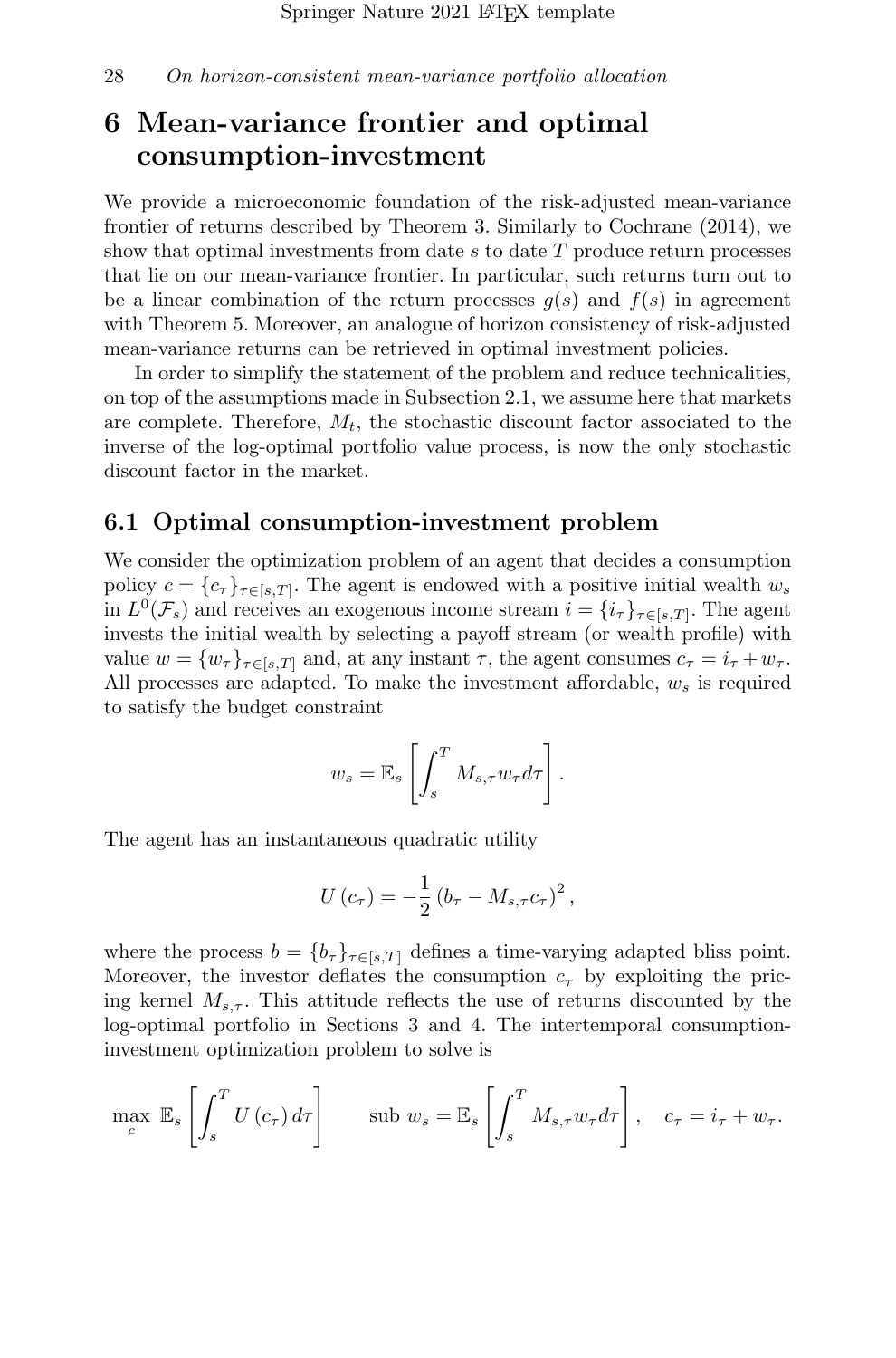The related reduced form is

<span id="page-28-0"></span>
$$
\max_{w} \mathbb{E}_{s} \left[ \int_{s}^{T} U(i_{\tau} + w_{\tau}) d\tau \right] \qquad \text{sub } w_{s} = \mathbb{E}_{s} \left[ \int_{s}^{T} M_{s,\tau} w_{\tau} d\tau \right]. \tag{21}
$$

<span id="page-28-1"></span>**Proposition 6** If in Problem  $(21)$  the income stream is null and the bliss point is

$$
b_{\tau} = \frac{\beta_s \pi_{\tau} (1_T)}{T - s} M_{s,\tau} \qquad \forall \tau \in [s, T]
$$

with  $\beta_s \in L^0(\mathcal{F}_s)$ , then the optimal payoff stream w<sup>\*</sup> defines the risk-adjusted meanvariance return in  $[s, T]$  given by

$$
\frac{(T-s)w^*}{w_s} = \frac{\beta_s \pi_s(1_T)}{w_s} f(s) + \left(1 - \frac{\beta_s \pi_s(1_T)}{w_s}\right) g(s).
$$

Proof of Proposition [6](#page-28-1) The Lagrangian function is

$$
\mathcal{L} = \mathbb{E}_s \left[ \int_s^T \left( U \left( i_\tau + w_\tau \right) - \lambda_s M_{s,\tau} w_\tau \right) d\tau \right] + \lambda_s w_s
$$

with  $w_s \in L^0(\mathcal{F}_s)$ . Note that  $\mathcal L$  is a function of  $\lambda_s$  and  $w_\tau(\omega)$  for all times  $\tau \in [s, T]$ and states  $\omega \in \Omega$ . The first-order condition implies that (at any time and in any state)  $U'(i_{\tau} + w_{\tau}) - \lambda_s M_{s,\tau} = 0$ . Therefore,

$$
w_{\tau} = (U')^{-1} (\lambda_s M_{s,\tau}) - i_{\tau} = \frac{b_{\tau}}{M_{s,\tau}} - \frac{\lambda_s}{M_{s,\tau}} - i_{\tau} = \frac{b_{\tau}}{M_{s,\tau}} - \lambda_s g_{\tau}(s) - i_{\tau},
$$

thanks to the quadratic utility. The constraint over  $w_s$  delivers

$$
w_s = \mathbb{E}_s \left[ \int_s^T M_{s,\tau} \left( \frac{b_\tau}{M_{s,\tau}} - i_\tau \right) d\tau \right] - \lambda_s \mathbb{E}_s \left[ \int_s^T M_{s,\tau} g_\tau(s) d\tau \right]
$$
  
=  $\mathbb{E}_s \left[ \int_s^T M_{s,\tau} \left( \frac{b_\tau}{M_{s,\tau}} - i_\tau \right) d\tau \right] - \lambda_s (T - s)$ 

and so

$$
\lambda_s = \frac{1}{T - s} \mathbb{E}_s \left[ \int_s^T M_{s,\tau} \left( \frac{b_{\tau}}{M_{s,\tau}} - i_{\tau} \right) d\tau \right] - \frac{w_s}{T - s}.
$$

As a result,

$$
w_{\tau} = \frac{b_{\tau}}{M_{s,\tau}} - i_{\tau} - \left(\frac{1}{T-s} \mathbb{E}_{s} \left[ \int_{s}^{T} M_{s,\tau} \left( \frac{b_{\tau}}{M_{s,\tau}} - i_{\tau} \right) d\tau \right] - \frac{w_{s}}{T-s} \right) g_{\tau}(s)
$$

and we denote it by  $w^*_{\tau}$ . Under the assumptions about income and bliss points,

$$
w_{\tau}^{*} = \frac{\beta_{s}\pi_{\tau}(1_{T})}{T-s} - \left(\frac{1}{(T-s)^{2}}\mathbb{E}_{s}\left[\int_{s}^{T}e^{-r_{\tau}^{T}(T-\tau)}M_{s,\tau}\beta_{s}d\tau\right] - \frac{w_{s}}{T-s}\right)g_{\tau}(s)
$$
  

$$
= \frac{\beta_{s}\pi_{s}(1_{T})}{T-s}\frac{\pi_{\tau}(1_{T})}{\pi_{s}(1_{T})} - \left(\frac{\beta_{s}}{(T-s)^{2}}\pi_{s}(1_{T})\mathbb{E}_{s}\left[\int_{s}^{T}G_{s,\tau}d\tau\right] - \frac{w_{s}}{T-s}\right)g_{\tau}(s)
$$
  

$$
= \frac{\beta_{s}\pi_{s}(1_{T})}{T-s}f_{\tau}(s) - \left(\frac{\beta_{s}\pi_{s}(1_{T})}{T-s} - \frac{w_{s}}{T-s}\right)g_{\tau}(s).
$$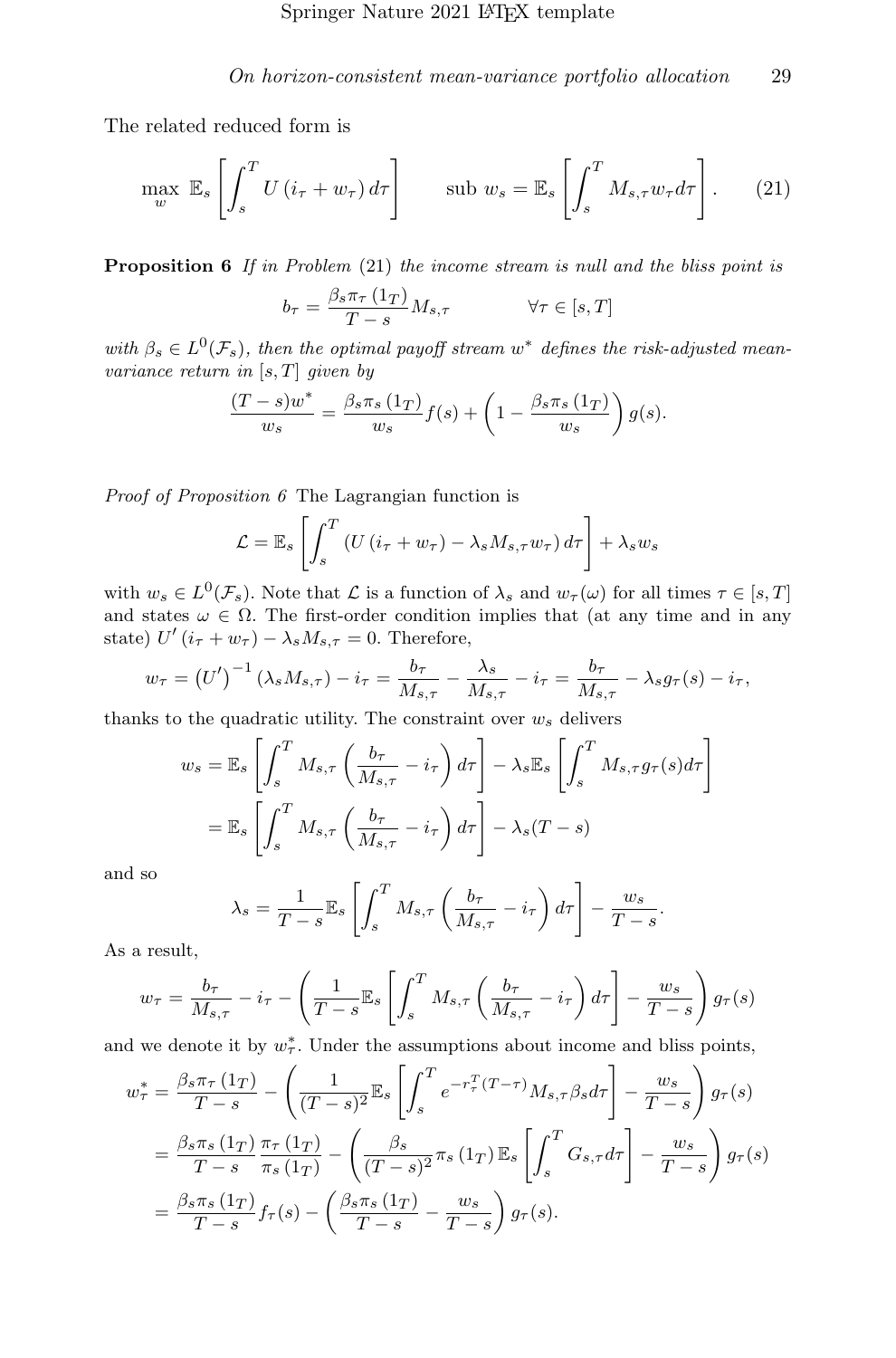Consequently, the optimal payoff stream  $w^*$  is associated with the return process defined, for all  $\tau \in [s, T]$ , by

$$
\frac{(T-s)w_{\tau}^*}{w_s} = \frac{\beta_s \pi_s (1_T)}{w_s} f_{\tau}(s) - \left(\frac{\beta_s \pi_s (1_T)}{w_s} - 1\right) g_{\tau}(s),
$$

which lies on the risk-adjusted mean-variance frontier in [s, T] by Theorem [5.](#page-18-1)  $\Box$ 

#### 6.2 Horizon consistency of optimal cashflows

Inspired by the horizon consistency of the risk-adjusted mean-variance frontier shown in Proposition [4,](#page-17-0) we investigate whether a similar feature is kept in the optimal consumption-investment problem. Specifically, once Problem [\(21\)](#page-28-0) is solved by a payoff stream  $w^* = \{w^*_{\tau}\}_{\tau \in [s,T]}$  on the time interval  $[s,T]$ , we assess whether the restriction of  $w^*$  is also optimal on the subperiod  $[s, t]$  with  $t \leq T$ . In particular, we consider the problem

<span id="page-29-0"></span>
$$
\max_{w} \mathbb{E}_{s} \left[ \int_{s}^{t} U(i_{\tau} + w_{\tau}) d\tau \right] \qquad \text{sub } \tilde{w}_{s} = \mathbb{E}_{s} \left[ \int_{s}^{t} M_{s,\tau} w_{\tau} d\tau \right], \tag{22}
$$

where  $\tilde{w}_s$  is a given initial wealth in  $L^0(\mathcal{F}_s)$ .

<span id="page-29-1"></span>**Proposition 7** Under the assumptions of Proposition [6,](#page-28-1) if  $w^*$  solves Problem [\(21\)](#page-28-0) with initial wealth  $w_s$ , then it also solves Problem [\(22\)](#page-29-0) with initial wealth

$$
\tilde{w}_s = \frac{t-s}{T-s} w_s.
$$

Proof of Proposition [7](#page-29-1) Following the same steps as in the proof of Proposition [6,](#page-28-1) the Lagrange multiplier is

$$
\lambda_s = \frac{1}{t-s} \mathbb{E}_s \left[ \int_s^t M_{s,\tau} \left( \frac{b_\tau}{M_{s,\tau}} - i_\tau \right) d\tau \right] - \frac{\tilde{w}_s}{t-s}.
$$

Therefore, for any  $\tau \in [s, t]$ , the optimal payoff stream is

$$
w_{\tau}^{*} = \frac{\beta_{s}\pi_{\tau}(1_{T})}{T-s} - \left(\frac{1}{(T-s)(t-s)}\mathbb{E}_{s}\left[\int_{s}^{T}e^{-r_{\tau}^{T}(T-\tau)}M_{s,\tau}\beta_{s}d\tau\right] - \frac{\tilde{w}_{s}}{t-s}\right)g_{\tau}(s)
$$
  

$$
= \frac{\beta_{s}\pi_{s}(1_{T})}{T-s}\frac{\pi_{\tau}(1_{T})}{\pi_{s}(1_{T})} - \left(\frac{\beta_{s}}{(T-s)(t-s)}\pi_{s}(1_{T})\mathbb{E}_{s}\left[\int_{s}^{T}G_{s,\tau}d\tau\right] - \frac{\tilde{w}_{s}}{t-s}\right)g_{\tau}(s)
$$
  

$$
= \frac{\beta_{s}\pi_{s}(1_{T})}{T-s}f_{\tau}(s) - \left(\frac{\beta_{s}\pi_{s}(1_{T})}{T-s}-\frac{w_{s}}{T-s}\right)g_{\tau}(s).
$$

and it coincides with the one prescribed by Proposition [6.](#page-28-1)  $\Box$ 

The risk-adjusted mean-variance return which is optimal on the investment period  $[s, T]$  is still optimal on the subperiod  $[s, t]$  for the same investor with a smaller initial endowment. The intuition behind the lower initial wealth is that the fraction  $(t - s)/(T - s)$  of  $w_s$  is employed to obtain the cashflow  $w^*$  on [s, t]. The remaining portion, namely  $(T - t)/(T - s)$ , is left for the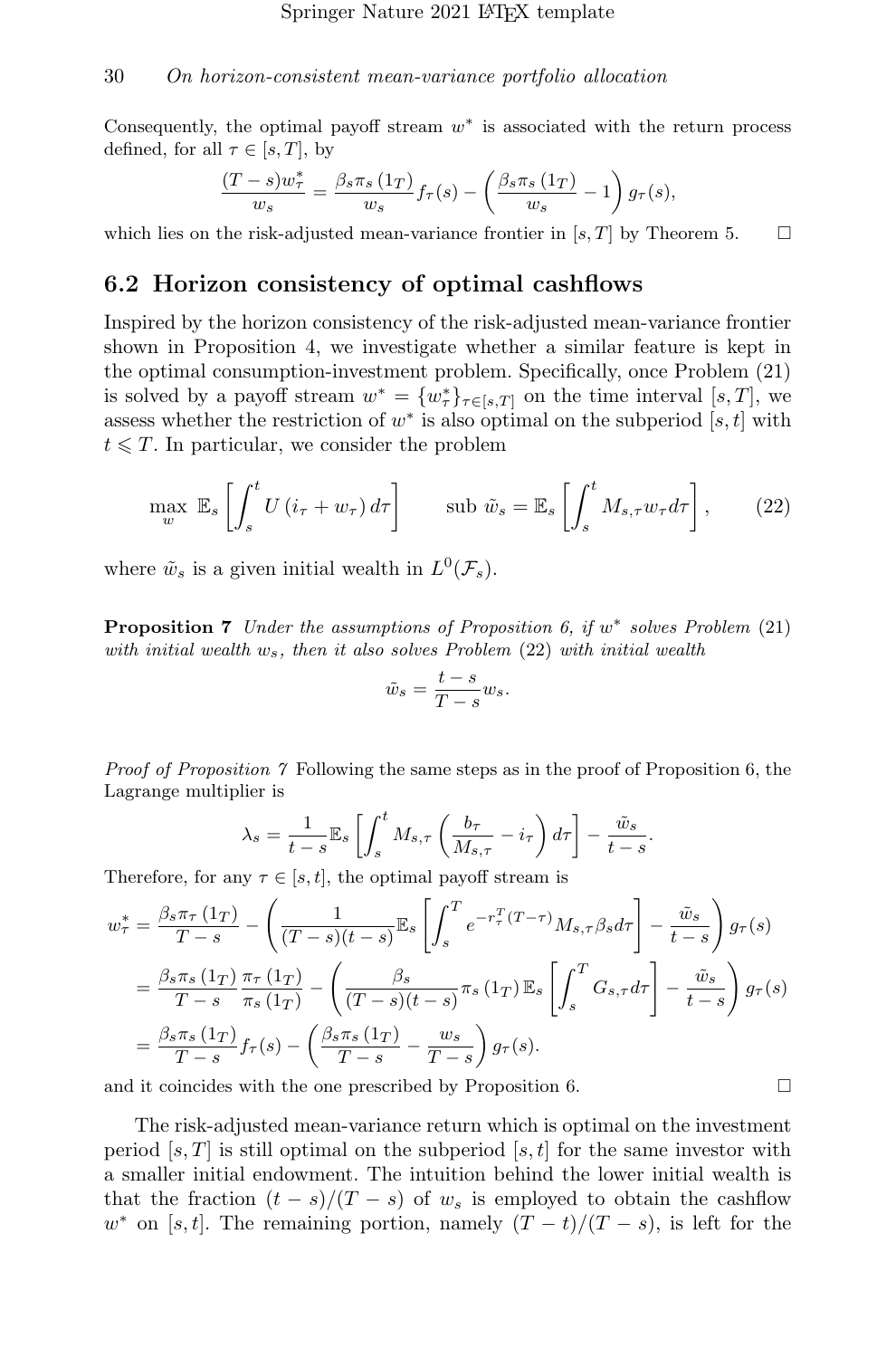last subinterval  $[t, T]$ . The nonlinear dependence of the optimal return from the initial endowment is actually a well-known issue for quadratic investment problems. See, for instance, [Mossin](#page-38-5) [\(1968\)](#page-38-5).

An analogous reasoning to Proposition [7](#page-29-1) shows that  $w^*$  is optimal also on the terminal subperiod  $[t, T]$ , according to

<span id="page-30-0"></span>
$$
\max_{w} \mathbb{E}_{s} \left[ \int_{t}^{T} U(i_{\tau} + w_{\tau}) d\tau \right] \qquad \text{sub } \hat{w}_{s} = \mathbb{E}_{s} \left[ \int_{t}^{T} M_{s,\tau} w_{\tau} d\tau \right], \tag{23}
$$

where  $\tilde{w}_s$  belongs to  $L^0(\mathcal{F}_s)$ . Indeed, the following result holds.

Corollary 8 Under the assumptions of Proposition [6,](#page-28-1) if  $w^*$  solves Problem [\(21\)](#page-28-0) with initial wealth  $w_s$ , then it also solves Problem  $(23)$  with

$$
\hat{w}_s = \frac{T-t}{T-s}w_s.
$$

Although Problem  $(23)$  involves the time window  $[t, T]$ , the conditional expectation in the objective function and in the budget constraint is taken at the previous date s. The pricing kernel is based on s as well. Accordingly,  $\hat{w}_s$ is  $\mathcal{F}_s$ -measurable and it represents the portion of initial wealth assigned to the final subperiod. The horizon consistency of  $w^*$  that we show requires, in fact, the same information set. This approach is in line with precommitment in the language of [Strotz](#page-38-4) [\(1955\)](#page-38-4).

In general, if the decision were contingent at time  $t$ , a more profitable optimal investment would arise in the final time period. Hence, our construction is consistent with a rational inattention approach, as described in [Sims](#page-38-12) [\(2003\)](#page-38-12) or [Abel et al.](#page-36-12) [\(2013\)](#page-36-12). Indeed, one can assume that our investor makes a decision at time s for the whole period  $[s, T]$  because of a limited ability to process the incoming information at time  $t$ . In other words, observing the portfolio value at t may be costly and transaction costs may discourage changes in the investment policy.

## 7 Conclusions

We obtain a conditional orthogonal decomposition of asset return processes in the spirit of [Hansen and Richard](#page-37-0) [\(1987\)](#page-37-0) by employing the series of returns discounted by the log-optimal portfolio. The associated risk-adjusted meanvariance frontier features an important horizon consistency property, with practical advantages for multi-horizon portfolio optimization in terms of replication costs. The whole construction lies within the linear pricing paradigm and it is consistent with the consumption-investment plan of an agent that maximizes a quadratic utility.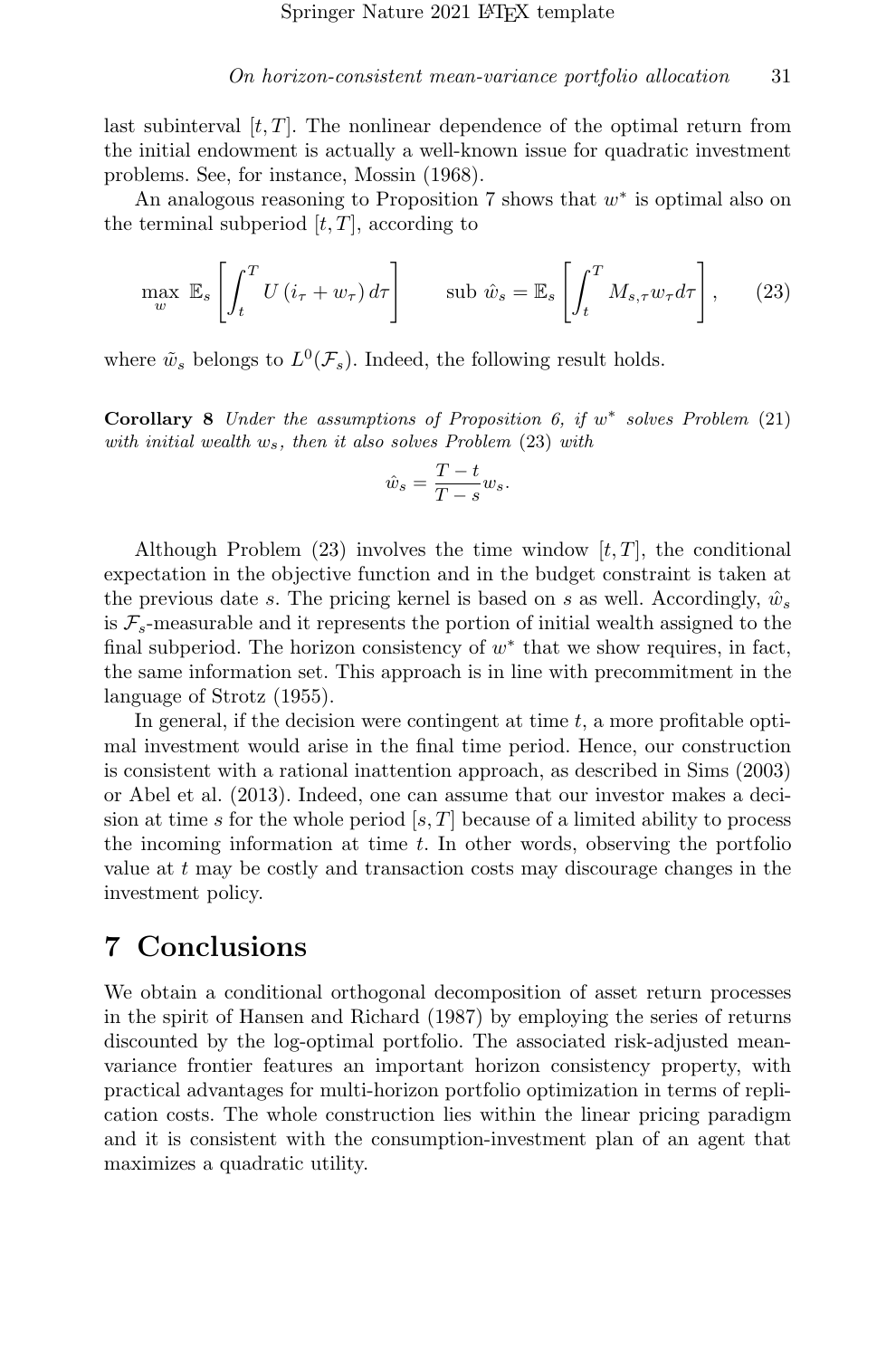Introducing further specific dynamics of interest rates, beyond Vasicek model, may constitute an interesting avenue for future research. Such dynamics may convey special shapes of the mean-variance frontier that could improve the applicability of our construction in specific contexts.

Acknowledgments. We thank Anna Battauz, Marie-Claude Beaulieu, Claudio Fontana, Fabio Girardi, Massimo Marinacci and participants at AMASES XLIII Annual Meeting (2019), Goethe Universität Frankfurt (2021),  $10^{th}$  General AMaMeF Conference (2021),  $37^{th}$  AFFI International Conference (2021), CORS Annual Conference (2021),  $29^{th}$  EFMA Annual Conference (2021), Econometric Society European Meeting (2021) and New Zealand Finance Meeting (2021) for useful comments.

## Declarations

Funding. S. Cerreia-Vioglio acknowledges the financial support of ERC Grant SDDM-TEA. F. Severino acknowledges the financial support of FRQSC (Fonds de recherche du Québec – Société et culture).

Conflict of interest. The authors declare that they do not have any financial or non-financial conflicts of interest.

Availability of data and material. Not applicable.

Code availability. Codes are available upon request.

Authors' contribution All authors contributed equally to this work.

## <span id="page-31-0"></span>Appendix A Forward measure and numéraire changes

The T-forward measure  $F$  is constructed by employing as numéraire the noarbitrage price of a zero-coupon  $T$ -bond.  $F$  is equivalent to the risk-neutral measure Q and its Radon-Nikodym derivative with respect to Q on  $\mathcal{F}_T$  is

$$
J_T = \frac{dF}{dQ} = \frac{e^{-\int_0^T Y_\tau d\tau}}{\mathbb{E}\left[L_T e^{-\int_0^T Y_\tau d\tau}\right]} = e^{r_0^T T - \int_0^T Y_\tau d\tau}.
$$

See Theorem 1 and Example 2 in [Geman et al.](#page-37-11) [\(1995\)](#page-37-11). Moreover,

$$
J_t = \mathbb{E}_t \left[ L_{t,T} J_T \right] = e^{r_0^T T - r_t^T (T - t) - \int_0^t Y_\tau d\tau} \qquad \forall t \in [0, T]
$$

and we set  $J_{t,T} = J_T / J_t$ . The Radon-Nikodym derivative of F with respect to P on  $\mathcal{F}_T$  is  $G_T = dF/dP = J_T L_T$ , which belongs to  $L^2(\mathcal{F}_T)$ . From  $J_t =$  $\mathbb{E}_{t}[L_t, TJ_T]$ , we have

$$
G_t = \mathbb{E}_t [G_T] = \mathbb{E}_t [L_T J_T] = L_t J_t \qquad \forall t \in [0, T]
$$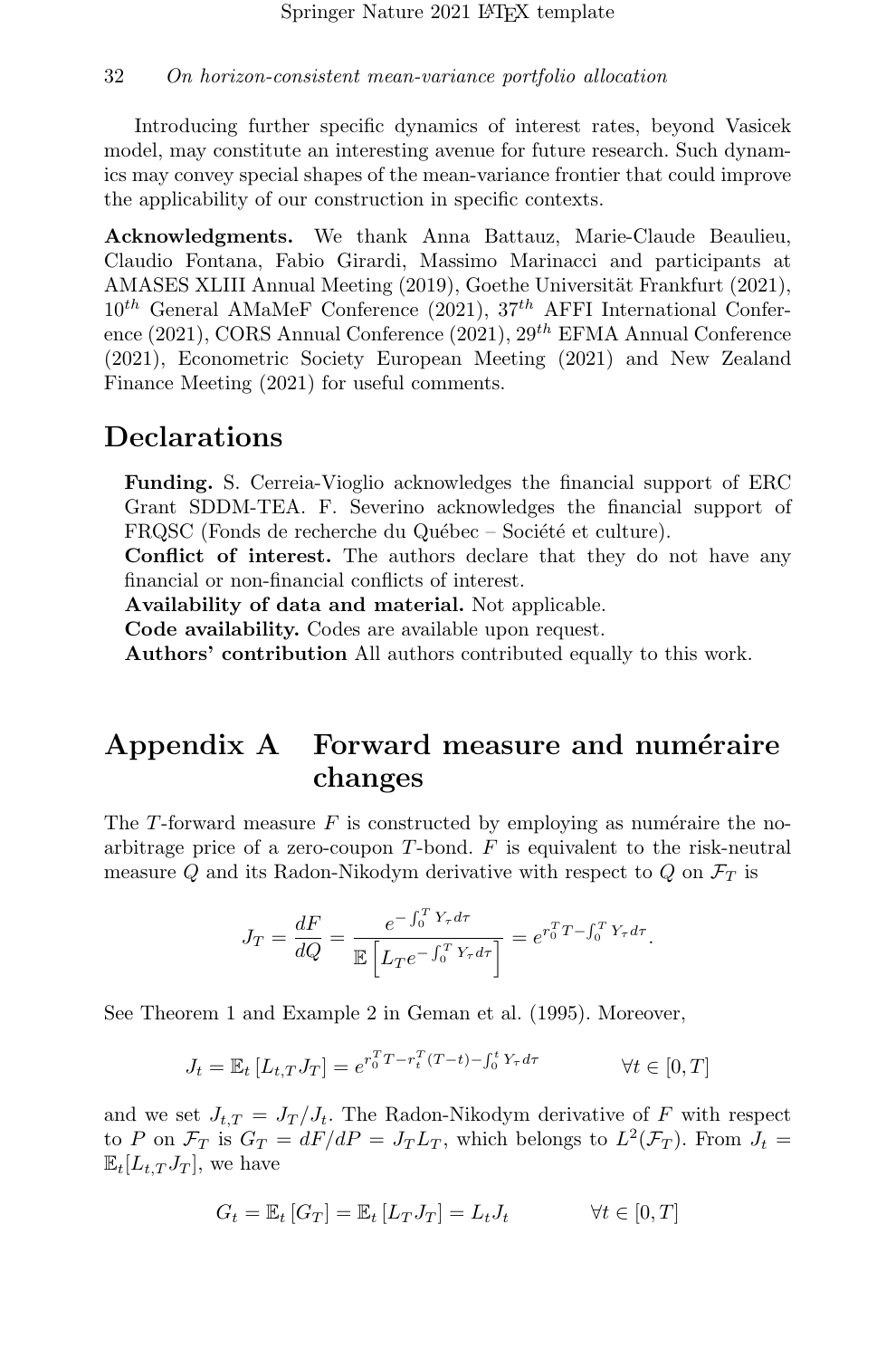and we define  $G_{t,T} = G_T/G_t$ .

# <span id="page-32-1"></span>Appendix B The Hilbert modules  $H_s^t$

<span id="page-32-0"></span>**Proposition 9**  $H_s^t$  is a selfdual pre-Hilbert module on  $L^0(\mathcal{F}_s)$ .

*Proof of Proposition [9](#page-32-0)* The algebra  $L^0(\mathcal{F}_s)$  is endowed with the pointwise sum and product between random variables. The outer product  $\cdot : L^0(\mathcal{F}_s) \times H^t_s \to H^t_s$  is well-defined because, for any  $a_s \in L^0(\mathcal{F}_s)$  and  $\hat{z} \in H_s^t$ ,  $a_s \hat{z}$  belongs to  $H_s^t$  too.

Moreover, for each  $a_s, b_s \in L^0(\mathcal{F}_s)$  and  $\hat{z}, \hat{v} \in H_s^t$  the following properties hold.

- (1)  $a_s \cdot (\hat{z} + \hat{v}) = a_s \cdot \hat{z} + a_s \cdot \hat{v}$ .
- (2)  $(a_s + b_s) \cdot \hat{z} = a_s \cdot \hat{z} + b_s \cdot \hat{z}$ .
- (3)  $a_s \cdot (b_s \cdot \hat{z}) = (a_s b_s) \cdot \hat{z}$ .
- (4) If  $e_s$  denotes the  $\mathcal{F}_s$ -measurable random variable equal to one,  $e_s \cdot \hat{z} = \hat{z}$ .

These features make  $H_s^t$  a module over  $L^0(\mathcal{F}_s)$ .

Now consider the inner product  $\langle , \rangle_s^t : H_s^t \times H_s^t \to L^0(\mathcal{F}_s)$ . For all  $\hat{z} \in H_s^t$ ,  $\mathbb{E}_s[\hat{z}_t^2] \in L_s^0(\mathcal{F}_s)$ . Therefore, by Footnote 3 in [Hansen and Richard](#page-37-0) [\(1987\)](#page-37-0),  $\langle \hat{z}, \hat{v} \rangle_s^t =$  $\mathbb{E}_s[\hat{z}_t \hat{v}_t]$  belongs to  $L^0(\mathcal{F}_s)$ .

In addition, for each  $a_s \in L^0(\mathcal{F}_s)$  and  $\hat{z}, \hat{v}, \hat{w} \in H_s^t$  the following properties are satisfied.

- (5)  $\langle \hat{z}, \hat{z} \rangle_s^t = \mathbb{E}_s[\hat{z}_t^2] \geq 0$  with equality if and only if  $\hat{z}_t = 0$ . This implies that, for any  $\tau \in [s, t]$ ,  $\mathbb{E}_{\tau}[\hat{z}_t] = \hat{z}_{\tau} = 0$ . As a result,  $\hat{z} = 0$ .
- (6)  $\langle \hat{z}, \hat{v} \rangle_s^t = \langle \hat{v}, \hat{z} \rangle_s^t$ .
- (7)  $\langle \hat{z} + \hat{v}, \hat{w} \rangle_s^t = \langle \hat{z}, \hat{w} \rangle_s^t + \langle \hat{v}, \hat{w} \rangle_s^t.$
- (8)  $\langle a_s \cdot \hat{z}, \hat{v} \rangle_s^t = a_s \mathbb{E}_s[\hat{z}_t \hat{v}_t] = a_s \langle \hat{z}, \hat{v} \rangle_s^t$ .

As a result,  $H_s^t$  is a pre-Hilbert module.

We now prove that  $H_s^t$  is selfdual. First, note that  $L^0(\mathcal{F}_s)$  is endowed with the Lévy metric  $d(f, g) = \mathbb{E}[\min\{|f - g|, 1\}]$  for all  $f, g \in L^0(\mathcal{F}_s)$ . As described in [Cerreia-](#page-36-0)[Vioglio et al.](#page-36-0) [\(2017\)](#page-36-0), in a pre-Hilbert  $L^0$ -module a metric, denoted by  $d_H$ , is given by the composition of d with the  $L^0$ -valued norm induced by the  $L^0$ -valued inner product. Hence, the  $d_H$  distance between two processes  $u, v$  in  $H_s$  is

$$
d_H(\hat{z},\hat{v}) = d\left(\sqrt{\langle \hat{z} - \hat{v}, \hat{z} - \hat{v} \rangle_s^t}, 0\right) = \mathbb{E}\left[\min\left\{\sqrt{\mathbb{E}_s\left[\left(\hat{z}_t - \hat{v}_t\right)^2\right]}, 1\right\}\right].
$$

Since the selfduality of a pre-Hilbert  $L^0$ -module is equivalent to the  $d_H$ -completeness (see Theorem 5 in [Cerreia-Vioglio et al., 2017\)](#page-36-0), we establish this property in  $H_s^t$ . In addition, we observe that the metric  $d_H$  actually involves just terminal values  $\hat{z}_t$  and  $\hat{v}_t$  and so  $d_H(\hat{z}, \hat{v})$  actually coincides with the distance between random variables  $\hat{z}_t, \hat{v}_t$  belonging to the  $L^0$ -module  $L_s^2(\mathcal{F}_t) = \{f \in L^0(\mathcal{F}_t) : \mathbb{E}_s[f^2] \in L^0(\mathcal{F}_s)\},$ which is complete: see Theorem 7 in [Cerreia-Vioglio et al.](#page-36-8) [\(2016\)](#page-36-8). This fact makes  $d_H$ -completeness of  $H_s^t$  straightforward.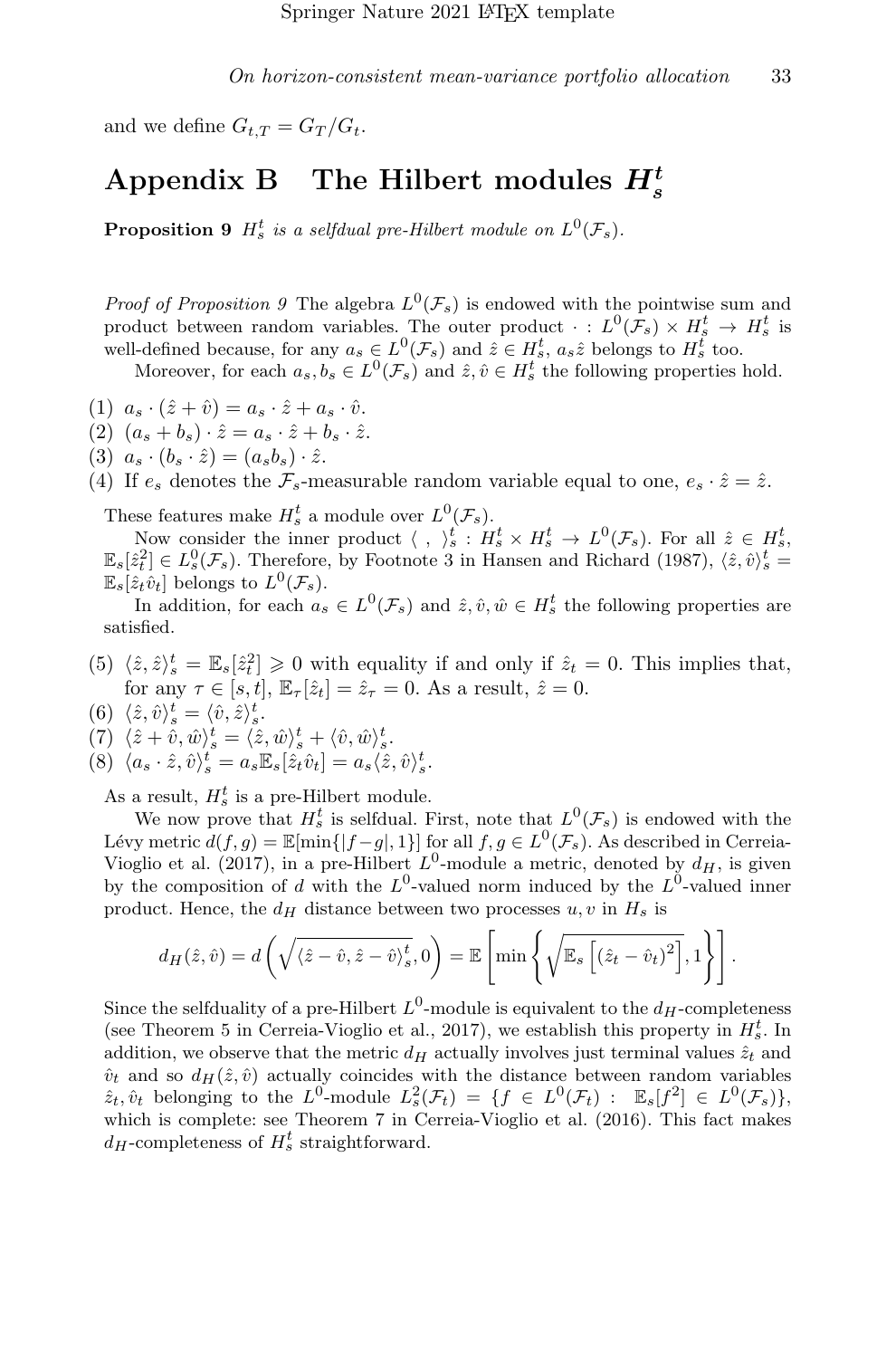Therefore, consider a Cauchy sequence  $\{\hat{z}^{(n)}\}_{n\in\mathbb{N}}\subset H_s^t$ : for all  $\varepsilon > 0$  there is  $N_{\varepsilon} \in \mathbb{N}$  such that, for all  $n, m > N_{\varepsilon}$ ,

$$
d_H\left(\hat{z}^{(n)}, \hat{z}^{(m)}\right) = \mathbb{E}\left[\min\left\{\sqrt{\mathbb{E}_s\left[\left(\hat{z}_t^{(n)} - \hat{z}_t^{(m)}\right)^2\right]}, 1\right\}\right] < \varepsilon.
$$

Thus, we obtain a Cauchy sequence  $\{\hat{z}_t^{(n)}\}_{n\in\mathbb{N}}\subset L^2_{s}(\mathcal{F}_t)$ , which is complete. As a result, this sequence has limit  $\hat{z}_t \in L_s^2(\mathcal{F}_t)$ . From  $\hat{z}_t$  we define the process  $\hat{z}$  =  $\{\hat{z}_{\tau}\}_{{\tau}\in[s,t]}$  by setting  $\hat{z}_{\tau} = \mathbb{E}[\hat{z}_t]$ . This process is a conditional martingale and belongs to  $H_s^t$ . To assess this fact, we check that  $\mathbb{E}_s[|\hat{z}_\tau|] \in L^0(\mathcal{F}_s)$  for all  $\tau$ .

Since any  $|\hat{z}_{\tau}|$  is non-negative, its conditional expectation is always defined as an extended real random variable. Moreover, the conditional Cauchy-Schwartz' inequality guarantees that  $(\mathbb{E}_s[[\hat{z}_t]])^2 \leqslant (\mathbb{E}_s[[\hat{z}_t]])^2 \leqslant \mathbb{E}_s[\hat{z}_t^2]$ , where the last quantity belongs to  $L^0(\mathcal{F}_s)$ . Consequently,  $\mathbb{E}_s[[\hat{z}_\tau]] \in L^0(\mathcal{F}_s)$  for all  $\tau \in [s, t]$ . We, then, determined a process  $\hat{z} \in H_s^t$  such that

$$
d_H\left(\hat{z}^{(n)},\hat{z}\right) = \mathbb{E}\left[\min\left\{\sqrt{\mathbb{E}_s\left[\left(\hat{z}_t^{(n)} - \hat{z}_t\right)^2\right]},1\right\}\right]
$$

is arbitrarily small. Since  $\hat{z}^{(n)}$  goes to  $\hat{z}$  in  $d_H$ ,  $H_s^t$  is  $d_H$ -complete and so selfdual. □

## <span id="page-33-0"></span>Appendix C Additional simulations: reference market with two stocks

We provide a generalization of the reference market of Subsection [5.1](#page-21-0) by allowing for two risky stocks. We, then, repeat the simulations of Subsection [5.2](#page-23-0) with 6 horizons. Generalizations with a higher number of assets can be developed in a similar way.

In the system of equations  $(16)$  under the measure  $Q$ , we consider an additional Wiener process  $V^Q$ , independent of  $W^Q$  and  $Z^Q$  and a novel stock price  $S_t$  with volatility  $\kappa > 0$ . The parameter  $\psi$  provides the instantaneous correlation between the new stock and the zero-coupon T-bond, while  $\chi$  gives the instantaneous correlation with the old stock:

$$
\begin{cases}\ndS_t = S_t Y_t \, dt + \kappa S_t \left[ \psi dW_t^Q + \frac{\chi - \phi \psi}{\sqrt{1 - \phi^2}} dZ_t^Q + \sqrt{1 - \psi^2 - \frac{(\chi - \phi \psi)^2}{1 - \psi^2}} dV_t^Q \right] \\
dX_t = X_t Y_t \, dt + \eta X_t \left[ \phi dW_t^Q + \sqrt{1 - \phi^2} dZ_t^Q \right] \\
d\pi_t (1_T) = \pi_t (1_T) Y_t dt - \pi_t (1_T) B(t, T) \sigma dW_t^Q.\n\end{cases}
$$

The orthogonal shocks  $dW_t^Q$ ,  $dZ_t^Q$  and  $dV_t^Q$  come from the Cholesky factorization of the  $3 \times 3$  correlation matrix of the original Brownian motions.

The market price of risk is the multivariate process  $[\nu^W, \nu^Z, \nu^V]'$  with the first two entries as in eq. [\(19\)](#page-22-1) and

$$
\nu_t^V=\frac{\mu_t^S-Y_t-\kappa\psi\nu_t^W-\frac{\chi-\phi\psi}{\sqrt{1-\phi^2}}\kappa\nu_t^Z}{\kappa\sqrt{\frac{\phi^2-2\phi\psi\chi+\psi^2+\chi^2-1}{\phi^2-1}}},
$$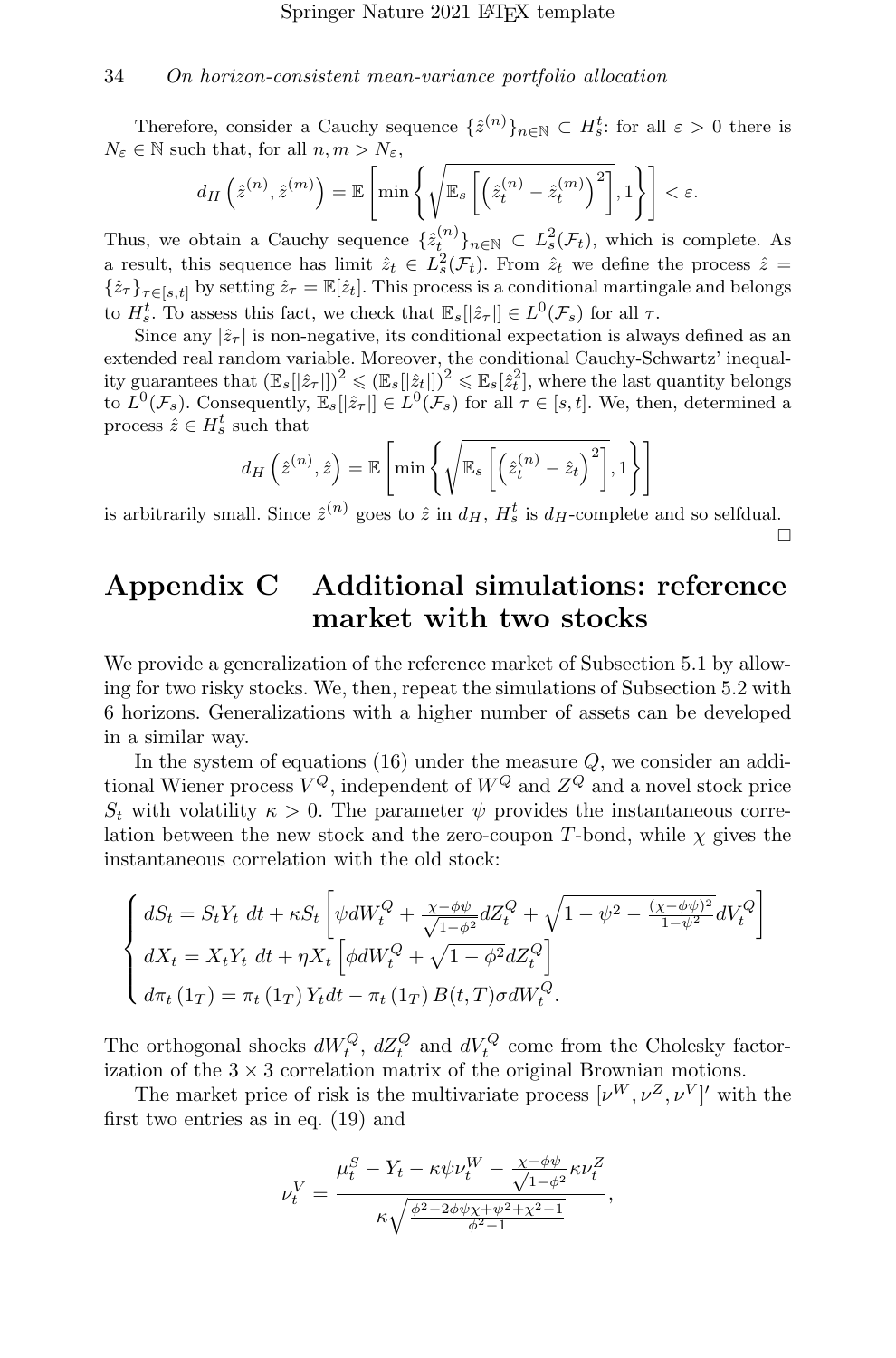where  $\mu^S$  is the adapted drift process of  $dS_t/S_t$  under the physical measure. The Radon-Nikodym derivative of Q with respect to P, the Novikov condition and the pricing kernel dynamics are modified to accommodate the extra component in the market price of risk. The other assumptions and the param-eter choices of Subsection [5.1](#page-21-0) are kept. In addition, we set  $\kappa = 0.15, \psi = 0.1$ ,  $\chi = -0.3$  and  $\mu_t^S = Y_t + 0.08$ .

We, then, repeat the six-semester mean-variance optimization of Subsec-tion [5.2](#page-23-0) with the constants  $c = $0.002$  for trading costs and  $C = $0.02$ for replication costs. Results are displayed in Figure [C,](#page-33-0) where we represent (scaled) standard deviations, (scaled) Sharpe ratios and (scaled) modified Sharpe ratios across horizons, transaction costs and units of risky assets in each sub-portfolio, where risky assets coincide with the log-optimal portfolio (in the risk-adjusted approach) and the portfolio replicating the pricing kernel (in the classical frontier). As the modified Sharpe ratio shows, in this simulation the risk-adjusted approach outperforms the standard mean-variance optimization when replication and trading costs are taken into account.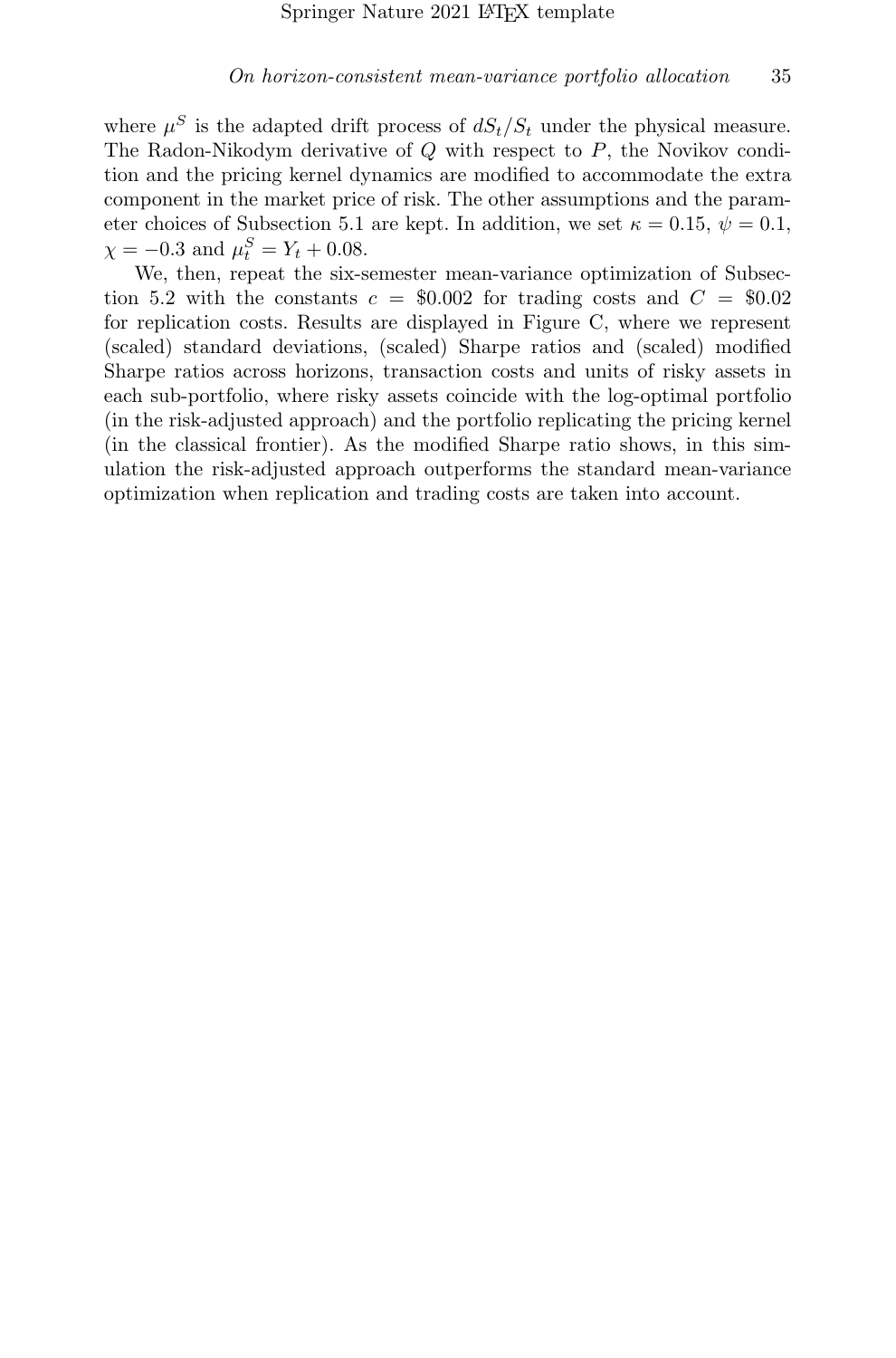

Fig. C1 Red (resp. blue) lines, bars and boxes refer to the classical (resp. riskadjusted) mean-variance solution for the problem of App. [C.](#page-33-0) Standard deviations, Sharpe ratios and modified Sharpe ratios are scaled by the weights  $\lambda^{(i)}$  for all  $i = 1, \ldots, 6$ . 90% confidence intervals for these variables are represented. The topright panel represents the transaction costs of the risk-adjusted portfolio (blue for replication costs, light blue for trading costs) and of the classical mean-variance portfolio (red for replication costs, light red for trading costs). Medium panels contain the box-and-whisker plot at 25th and 75th percentiles and the bar plot of loadings  $|\alpha^{(i)}|$  and  $|\tilde{\alpha}^{(i)}|$  at all horizons.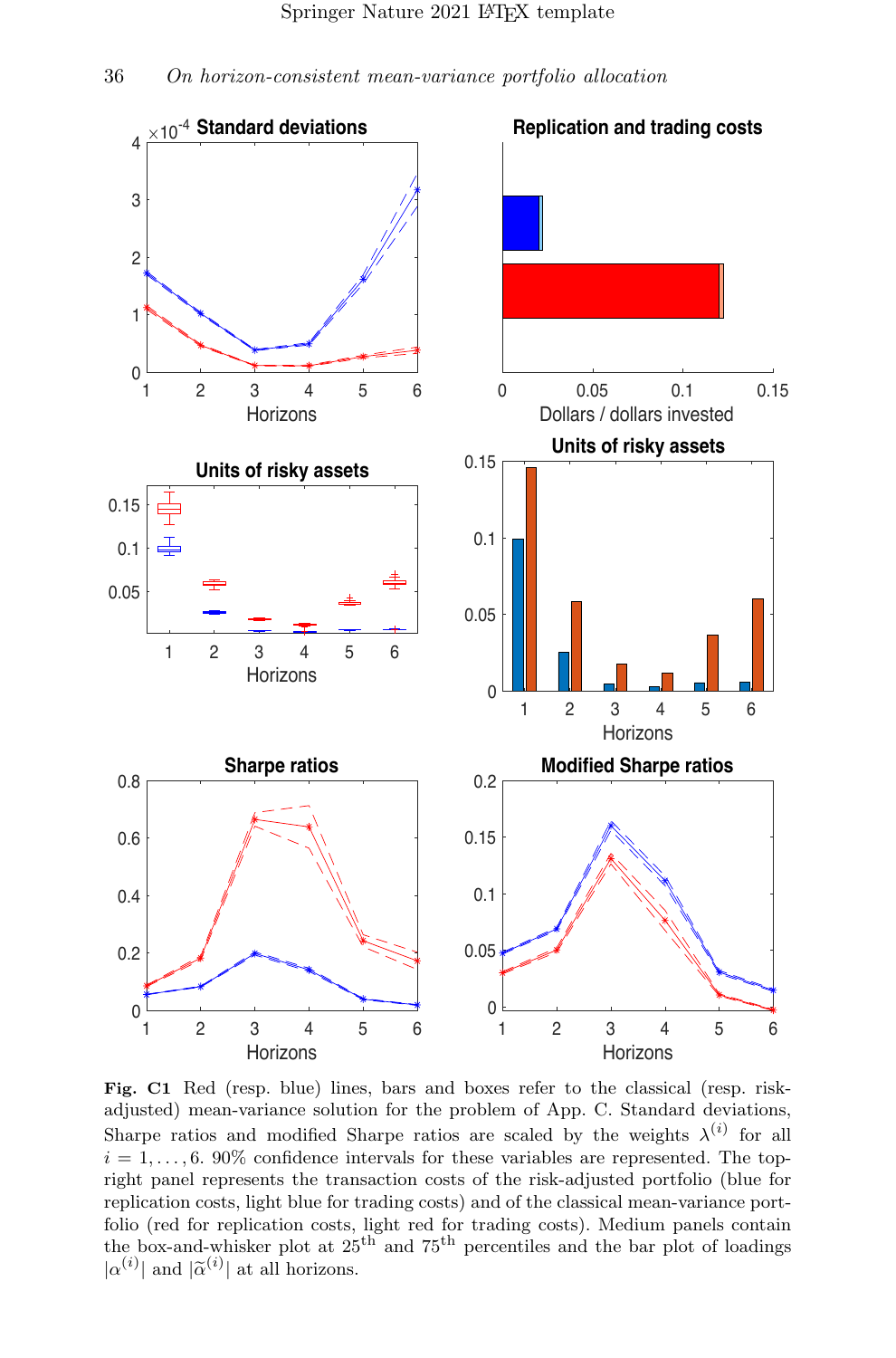## References

- <span id="page-36-12"></span>Abel, A., J. Eberly, and S. Panageas. 2013. Optimal inattention to the stock market with information costs and transactions costs. *Econometrica*  $81(4)$ : 1455–1481 .
- <span id="page-36-2"></span>Basak, S. and G. Chabakauri. 2010. Dynamic mean-variance asset allocation. Review of Financial Studies 23 (8): 2970–3016 .
- <span id="page-36-5"></span>Bekaert, G. and J. Liu. 2004. Conditioning information and variance bounds on pricing kernels. Review of Financial Studies 17 (2): 339–378 .
- <span id="page-36-7"></span>Björk, T. 2009. Arbitrage theory in continuous time (3 ed.). Oxford University Press.
- <span id="page-36-11"></span>Bower, N., H. Gerber, J. Hickman, D. Jones, and C. Nesbitt. 1997. Actuarial mathematics (2 ed.). The Society of Actuaries, Schaumburg, Illinois.
- <span id="page-36-10"></span>Brigo, D. and F. Mercurio. 2006. Interest rate models-theory and practice: with smile, inflation and credit (2 ed.). Springer-Verlag, Berlin Heidelberg.
- <span id="page-36-8"></span>Cerreia-Vioglio, S., M. Kupper, F. Maccheroni, M. Marinacci, and N. Vogelpoth. 2016. Conditional  $L_p$ -spaces and the duality of modules over f-algebras. Journal of Mathematical Analysis and Applications  $444(2)$ : 1045–1070 .
- <span id="page-36-0"></span>Cerreia-Vioglio, S., F. Maccheroni, and M. Marinacci. 2017. Hilbert Amodules. Journal of Mathematical Analysis and Applications  $446(1)$ :  $970 - 1017$ .
- <span id="page-36-9"></span>Cerreia-Vioglio, S., F. Maccheroni, and M. Marinacci. 2019. Orthogonal decompositions in Hilbert A-modules. Journal of Mathematical Analysis and Applications  $470(2)$ : 846–875.
- <span id="page-36-1"></span>Cochrane, J. 2014. A mean-variance benchmark for intertemporal portfolio theory. Journal of Finance  $69(1)$ : 1–49.
- <span id="page-36-3"></span>Czichowsky, C. 2013. Time-consistent mean-variance portfolio selection in discrete and continuous time. Finance and Stochastics  $17(2)$ :  $227-271$ .
- <span id="page-36-6"></span>Favero, C., F. Ortu, A. Tamoni, and H. Yang. 2020. Implications of return predictability for consumption dynamics and asset pricing. Journal of Business  $\mathscr$ *Economic Statistics 38*(3): 527–541.
- <span id="page-36-4"></span>Ferson, W. and A. Siegel. 2001. The efficient use of conditioning information in portfolios. Journal of Finance  $56(3)$ : 967–982.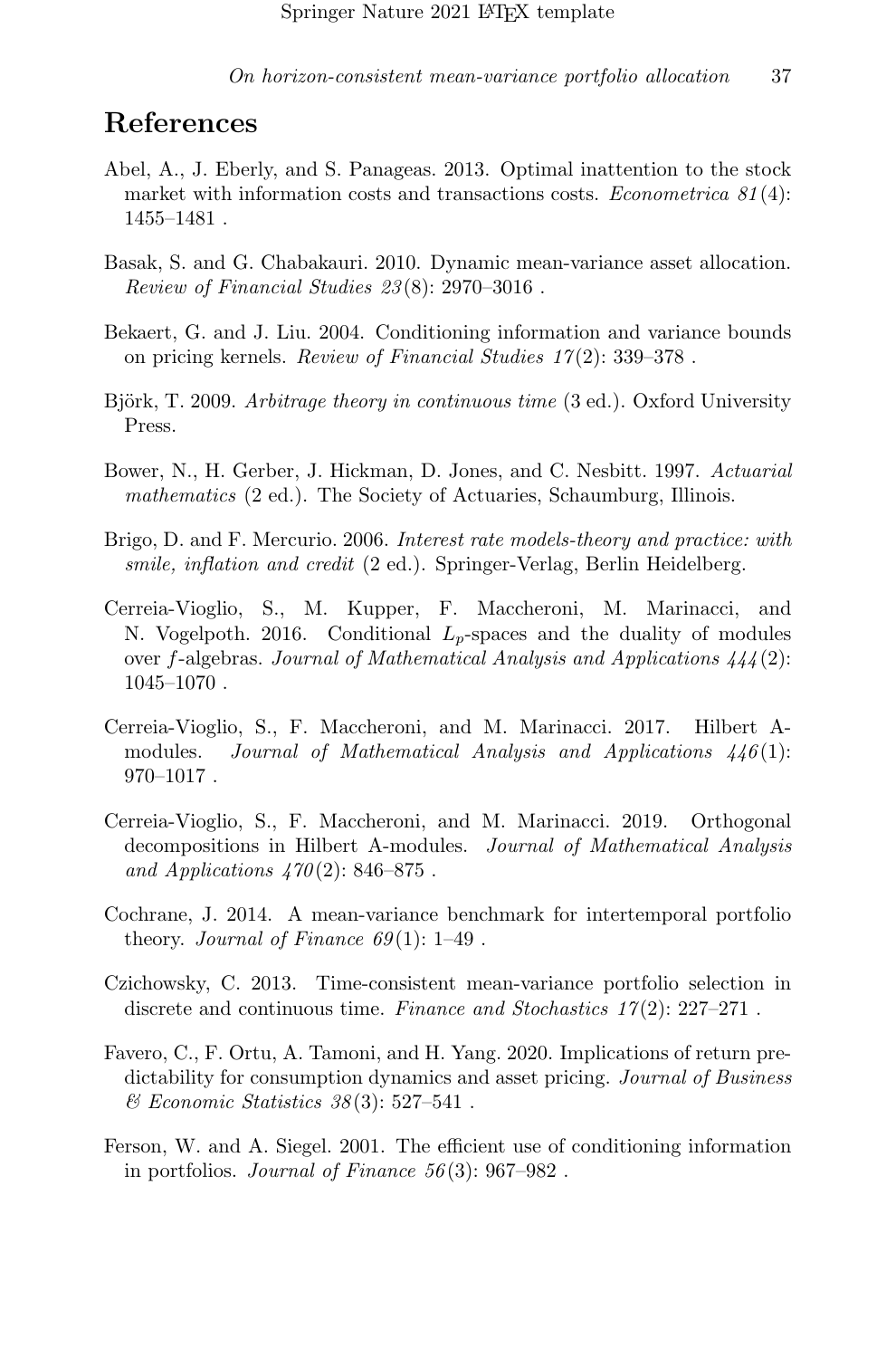- <span id="page-37-9"></span>Ferson, W. and A. Siegel. 2003. Stochastic discount factor bounds with conditioning information. Review of Financial Studies  $16(2)$ : 567–595.
- <span id="page-37-10"></span>Gallant, A., L. Hansen, and G. Tauchen. 1990. Using conditional moments of asset payoffs to infer the volatility of intertemporal marginal rates of substitution. Journal of Econometrics 45 (1-2): 141–179 .
- <span id="page-37-11"></span>Geman, H., N. El Karoui, and J.C. Rochet. 1995. Changes of numéraire, changes of probability measure and option pricing. Journal of Applied Probability  $32(02)$ : 443-458.
- <span id="page-37-8"></span>Hansen, L. and R. Jagannathan. 1991. Implications of security market data for models of dynamic economies. Journal of Political Economy 99(2): 225–262 .
- <span id="page-37-0"></span>Hansen, L. and S. Richard. 1987. The role of conditioning information in deducing testable restrictions implied by dynamic asset pricing models. Econometrica  $55(3)$ : 587-613.
- <span id="page-37-4"></span>Harrison, J. and D. Kreps. 1979. Martingales and arbitrage in multiperiod securities markets. Journal of Economic Theory  $20(3)$ : 381-408.
- <span id="page-37-13"></span>Irle, A. and J. Sass. 2006. Optimal portfolio policies under fixed and proportional transaction costs. Advances in Applied Probability 38 (4): 916–942 .
- <span id="page-37-3"></span>Kelly, J.J. 1956. A new interpretation of information rate. *Bell System* Technical Journal 35 (4): 917–926 .
- <span id="page-37-7"></span>Leippold, M., F. Trojani, and P. Vanini. 2004. A geometric approach to multiperiod mean variance optimization of assets and liabilities. Journal of Economic Dynamics and Control 28 (6): 1079–1113 .
- <span id="page-37-6"></span>Li, D. and W.L. Ng. 2000. Optimal dynamic portfolio selection: Multiperiod mean-variance formulation. *Mathematical Finance*  $10(3)$ : 387-406.
- <span id="page-37-2"></span>Long, J.J. 1990. The numeraire portfolio. Journal of Financial Economics  $26(1)$ : 29–69.
- <span id="page-37-14"></span>Luenberger, D. 1997. Investment science. Oxford university press.
- <span id="page-37-12"></span>Marinacci, M. and F. Severino. 2018. Weak time-derivatives and no-arbitrage pricing. Finance and Stochastics 22 (4): 1007–1036 .
- <span id="page-37-1"></span>Markowitz, H. 1952. Portfolio selection. *Journal of Finance*  $\gamma(1)$ : 77–91.
- <span id="page-37-5"></span>Martin, I. and C. Wagner. 2019. What is the expected return on a stock? Journal of Finance 74 (4): 1887–1929 .